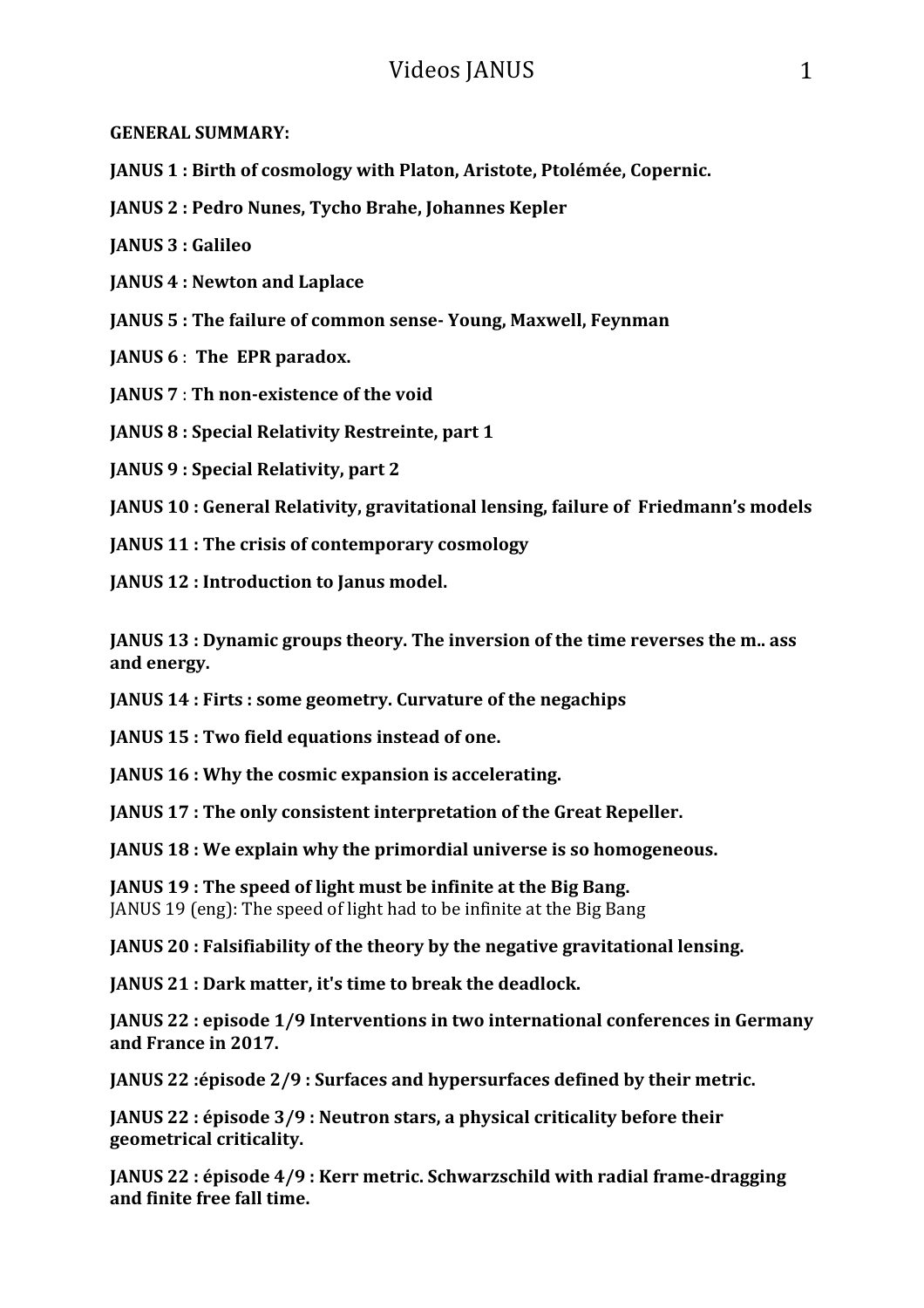**JANUS 22** :épisode 5/9 **:** Black hole versus mass inversion. The leaking neutron star. Gravitational waves.

**Janus 22 épisode 6/9 : First picture of a giant black hole or a subcritical object? First model of a quasar.** 

**JANUS 22 épisode 7/9 : Mathematics from elsewhere.** 

**JANUS 22 épisode 8/9: The error of the mathematician David Hilbert.** (no subtitles )

**Janus 22 épisode 9/9 : The black hole model is mathematically inconsistent.** For students in science, teatchers in maths and physics, 5 h 20 '

**JANUS 23** : Challenging inflation theory.

**JANUS 24** : Construction of the Janus system of equations.

**JANUS 25** : Epic breath, or nothing!

**Janus 26 : Ouantum mechanics. Refutation of Farnes' criticisms.** 

**Janus 27 : Notion of action. Analysis of the article by Damour and Kogan.** 

**Janus 28 : Refutation of the criticisms of Thibaud Damour.** 

**Janus 29 : Presentation of the Janus model.** ( une heure cinquante )

**Janus 30** : The black hole model is mathematically inconsistent.. « light » version of d Janus 22-9

**Janus 31** : The blocking of this work. How the academician Thibault Damour, in order to put up a final barrier, makes me look crazy.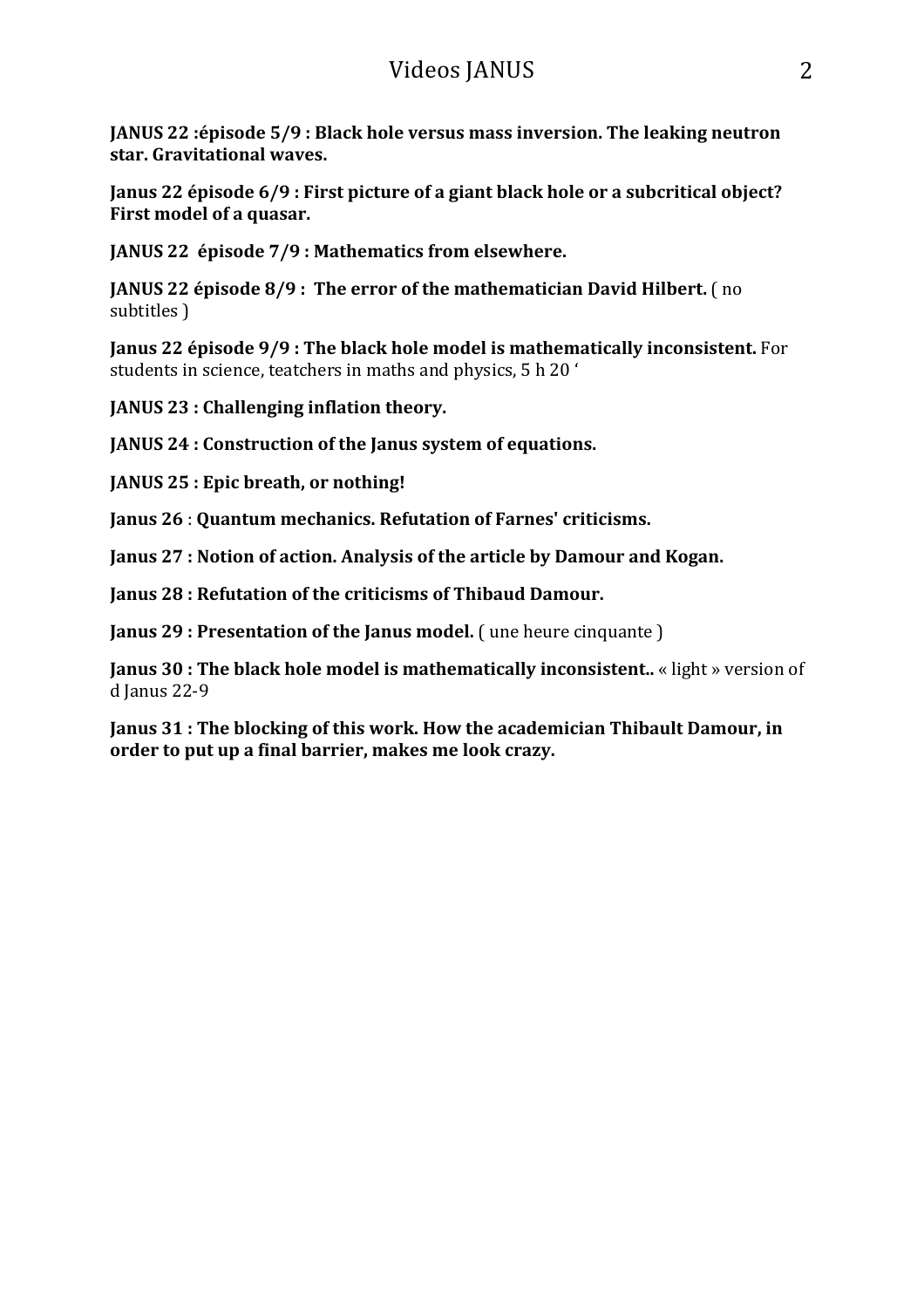## **DETAILED CONTENTS**

#### **\*JANUS 1 : Naissance de la cosmologie avec Platon, Aristote, Ptolémée, Copernic JANUS 1: The birth of cosmology with Plato, Aristotle, Ptolemy, Copernicus**

Aristote Aristotle

- $00:55$  Le caillou tombe plus vite que la plume  $00:55$  – The stone falls faster than the feather
- 
- 01:25 Un bateau propulsé par son sillage
- $01:25$  A boat propelled by its wake
- 02:30 Le caddy dans le supermarché avance par inertie
- 02:30 The shopping cart moves due to inertia
- $03:00$  Une flèche également propulsée par son propre sillage
- $03:00$  An arrow also propelled by its own wake
- 04:57 La trajectoire déconcertante de la planète Mars
- $04:57$  The disconcerting trajectory of the planet Mars
- $07:00 \text{Ptolémée}$
- $07:00$  Ptolemy
- 08:22 Sa mécanique des epicycles
- 08:22 His epicycle mechanics
- 09:40 L'astrologie, la reine des sciences
- 09:40 Astrology, Queen of Sciences
- 10:35 J'aurais recommandé quelque chose de plus simple
- 10:35 I would have adviced somthing simpler
- $11:10$  Copernic
- 11:10 – Copernicus
- 11:54 – Une série de sphères concentriques
- 11:54 A series of concentric spheres
- 16:00 Les polyèdres de Platon
- 16:00 Plato's polyhedra
- 16:05 Le premier modèle de Kepler
- 16:05 Kepler's first model

21:55 – Le footballoèdre 21:55 - The footballohedron

- 23:14 Le papier de Uzan et Riazuelo sur la quintessence
- 23:14 Uzan & Riazuelo's paper about quintessence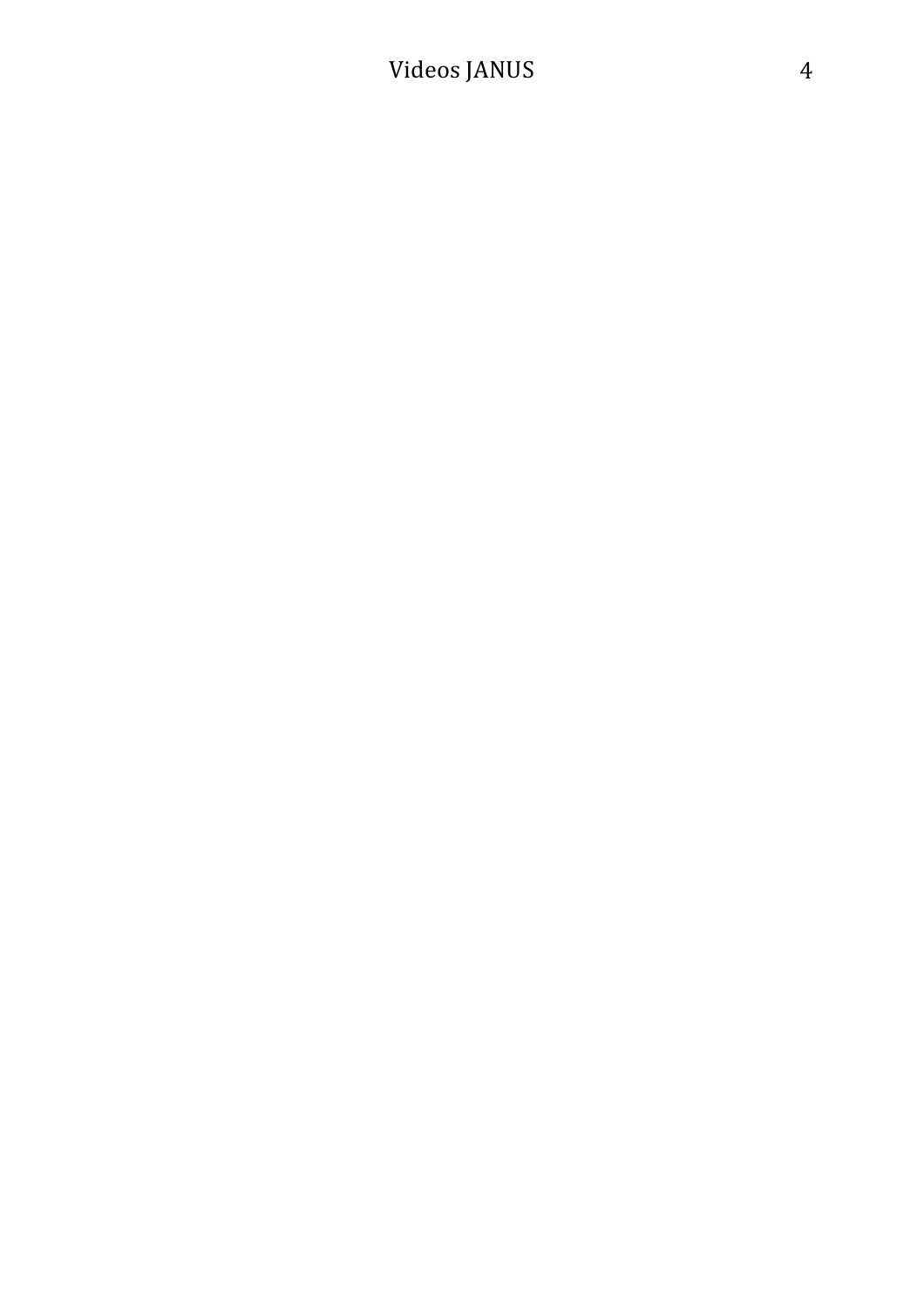**\*JANUS 2 : Pedro Nunes, Tycho Brahe, Johannes Kepler JANUS 2: Pedro Nunes, Tycho Brahe, Johannes Kepler** 

Un peu de chronologie A bit of chronology

02:00 – Rheticus, élève de Copernic 02:00 - Rheticus, Copernicus' pupil

04:48 - Pedro Nunes, mathematician Portugais

04:48 - Portuguese mathematician Pedro Nunes

 $05:55 -$  Son invention : le nonius

05:55 - His invention: the nonius

 $07:04$  – L'étrange coudée égyptienne. Son secret révélé.  $07:04$  – The strange Egyptian cubit. Its secret revealed.

09:14 Tycho Brahé 09:14 Tycho Brahe

10:43 – Le parallaxe mis en évidence avec un crayon  $10:43$  – Parallax demo with a pen

15:50 – Excentricité des trajectoires des planètes 15:50 - Orbital eccentricity of planets

- $16:32 -$ La loi des aires  $16:32$  – The law of equal areas
- 19:40 Kepler astrologue

19:40 – Kepler, astrologist

20:26 – La voûte celeste de Flammarion

20:26 - Flammarion's celestial sphere

22:38 – Giordano Bruno meurt brûlé

22:38 – Giordano Bruno burns alive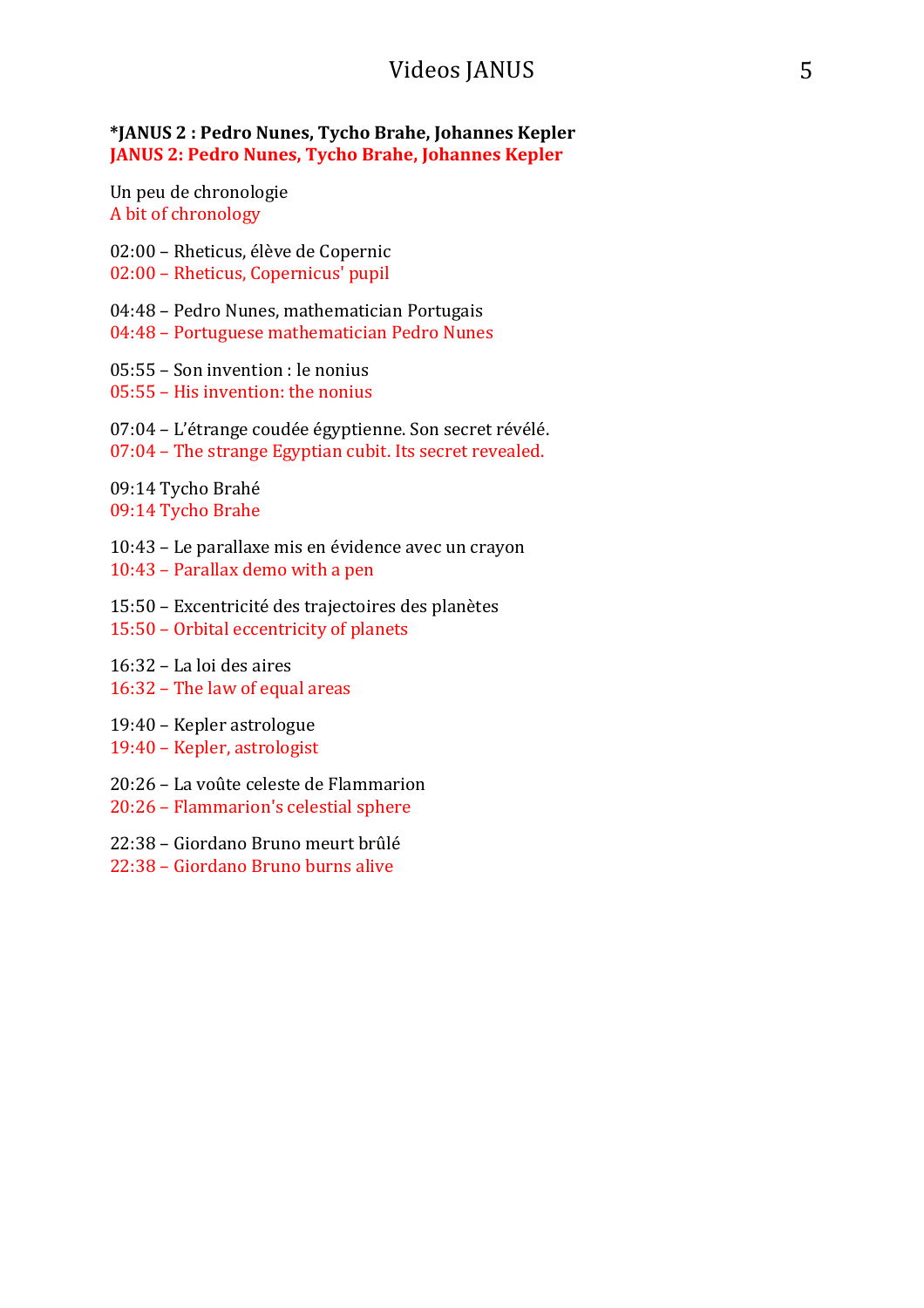#### **\*JANUS 3 : Galilée JANUS 3: Galileo Galilei**

01:50 – Gallilée enfant 01:50 – Galileo Galilei as a child

- 03:32 Galilée, le pendule et le temps
- $03:32$  Galileo, the pendulum and time

04:30 – Mesure de vitesse à l'aide du loch, et du sablier

- $04:30$  Speed measurement with the chip  $log$  and a hourglass
- 07:04 Galilée dessine la Lune et y trouve des montagnes de 7000 mètres
- $07:04$  Galileo draws the Moon and finds  $7000$ :meter high mountains
- 10:35 Galilée et le pape
- $10:35$  Galileo and the pope
- 14:30 Dialogue sur les deux grands systèmes du monde
- 14:30 Dialogue Concerning the Two Chief World Systems
- 16:36 La sentence contre Galilée 16:36 –Galileo sentenced
- 17:26 Le texte d'abjuration de Galilée
- 17:26 Galileo's abjuration text
- 20:00 Interdiction de l'Encyclopédie par Louis XV
- $20:00$  Louis XV prohibits the Encyclopaedia
- $21:10$  Le philosophe Descartes opte pour la prudence
- 21:10 Le philosophe Descartes opte pour la prudence
- 21:35 Les tourbillons de Descartes
- 21:35 Descartes' vortex theory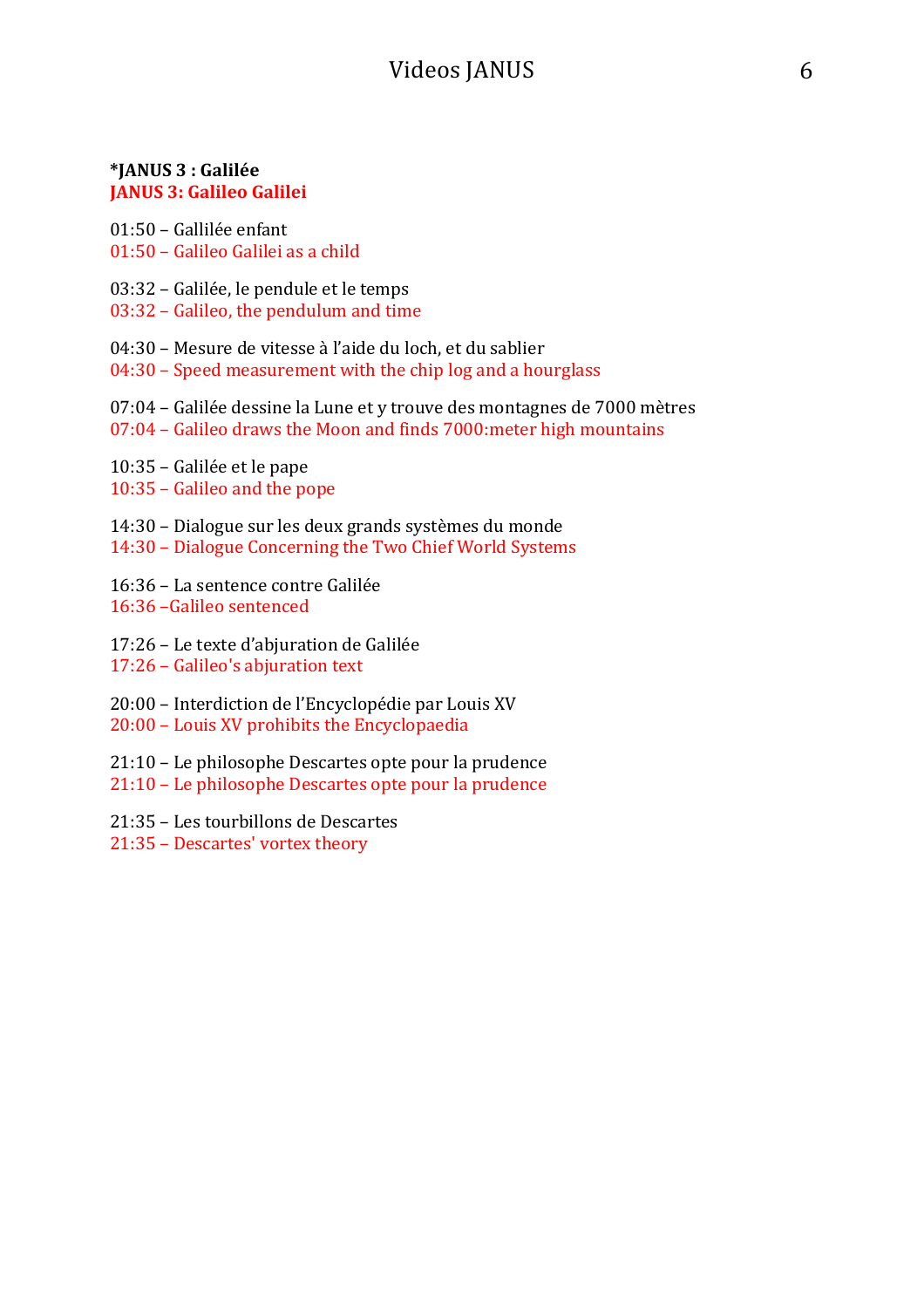#### **\*JANUS 4 : Newton et Laplace JANUS 4: Newton and Laplace**

02:35 - L'existence de Dieu est un fait avéré 02:35 - The existence of God is a proven fact

03:26 – Newton 

 $03:26$  – Newton

05:02 – Dieu gouverne toute chose

05:02 - God rules everything

05:17 – Invention de l'action à distance

 $05:17$  – Invention of action-at-a-distance

 $06:11$  – Newton invente le vide et le rien

 $06:11$  – Newton invents the vacuum and the void

09:02 – Le prisme décompose la lumière  $09:02$  – The prism disperses the light

09:38 – La loi de Newton (image) 09:38 - Newton's law

17:52 – Halley et Hooke, La loi de Newton et la loi des aires 17:52 - Halley and Hooke, Newton's law and the law of equal areas

22:40 – Le Verrier et Neptune 22:40 - Le Verrier and Neptune

26:20 – Laplace

26:20 – Laplace

28:07 – Le déterminisme formulé par Laplace. La mathématisation du réel 28:07 - Laplace's determinism. Mathematization of nature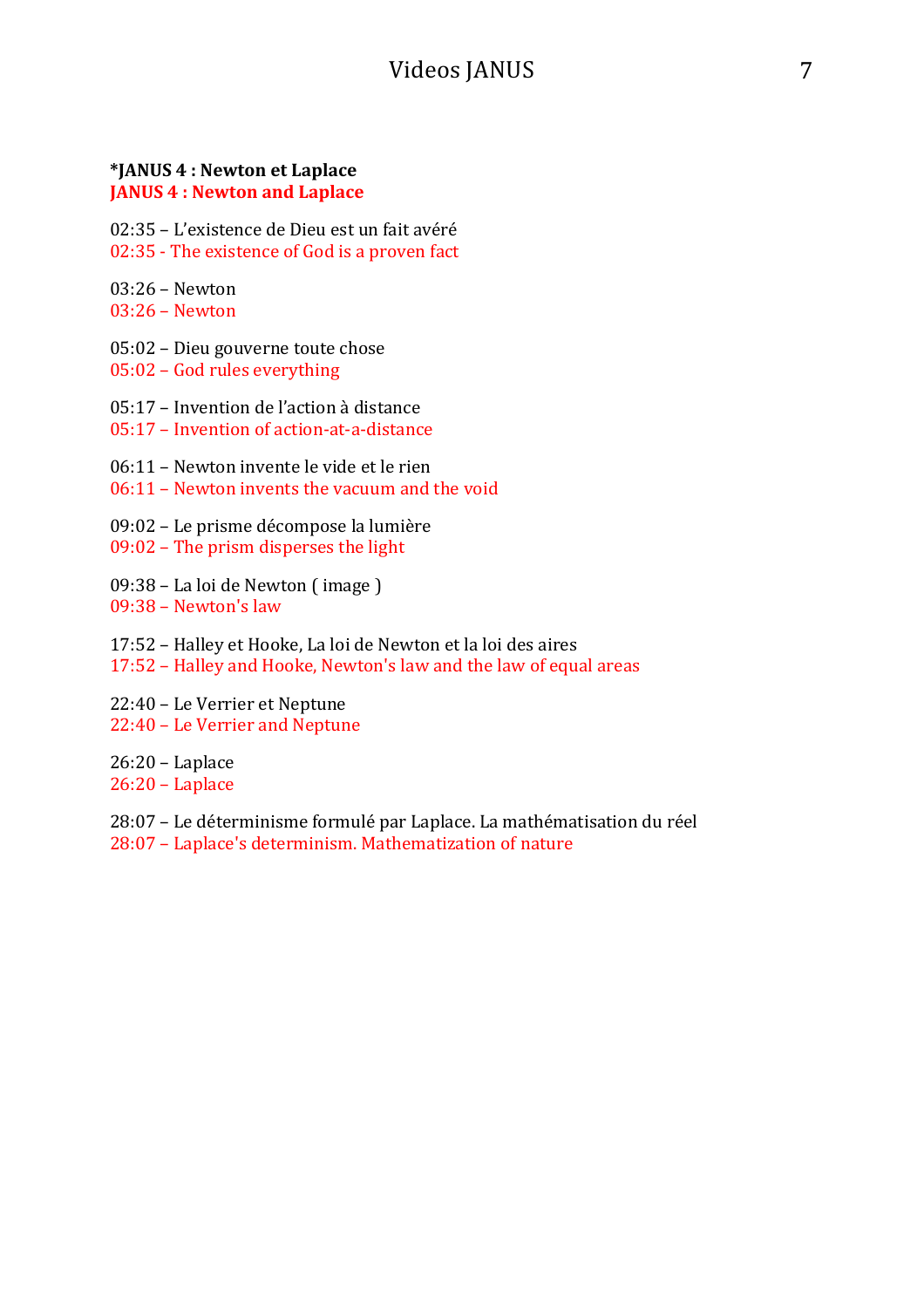#### **\*JANUS 5 : La faillite du sens commun - Young, Maxwell, Feynman JANUS 5: The failure of common sense - Young, Maxwell, Feynman**

- $0:58$  Galilée invente l'abstraction avec son pendule
- 0:58 Galileo's pendulum and abstraction
- 5:50 la grande mode des cordes
- 5:50 Trending strings
- 7:50 Les fentes de Young 7:50 - Young's slits
- 10:4 Maxwell et ses équations
- 10:4 Maxwell's equations
- 14:30 "Jusqu'au temps de Planck, ça va ..."
- 14:30 "Down to Planck time, it's OK..."
- 14:37 Feynman sur la mécanique quantique 14:37 - Feynman about quantum mechanics
- 15:10 L'expérience de Young, la lumière photon par photon
- 15:10 Young's experiment, the light photon by photon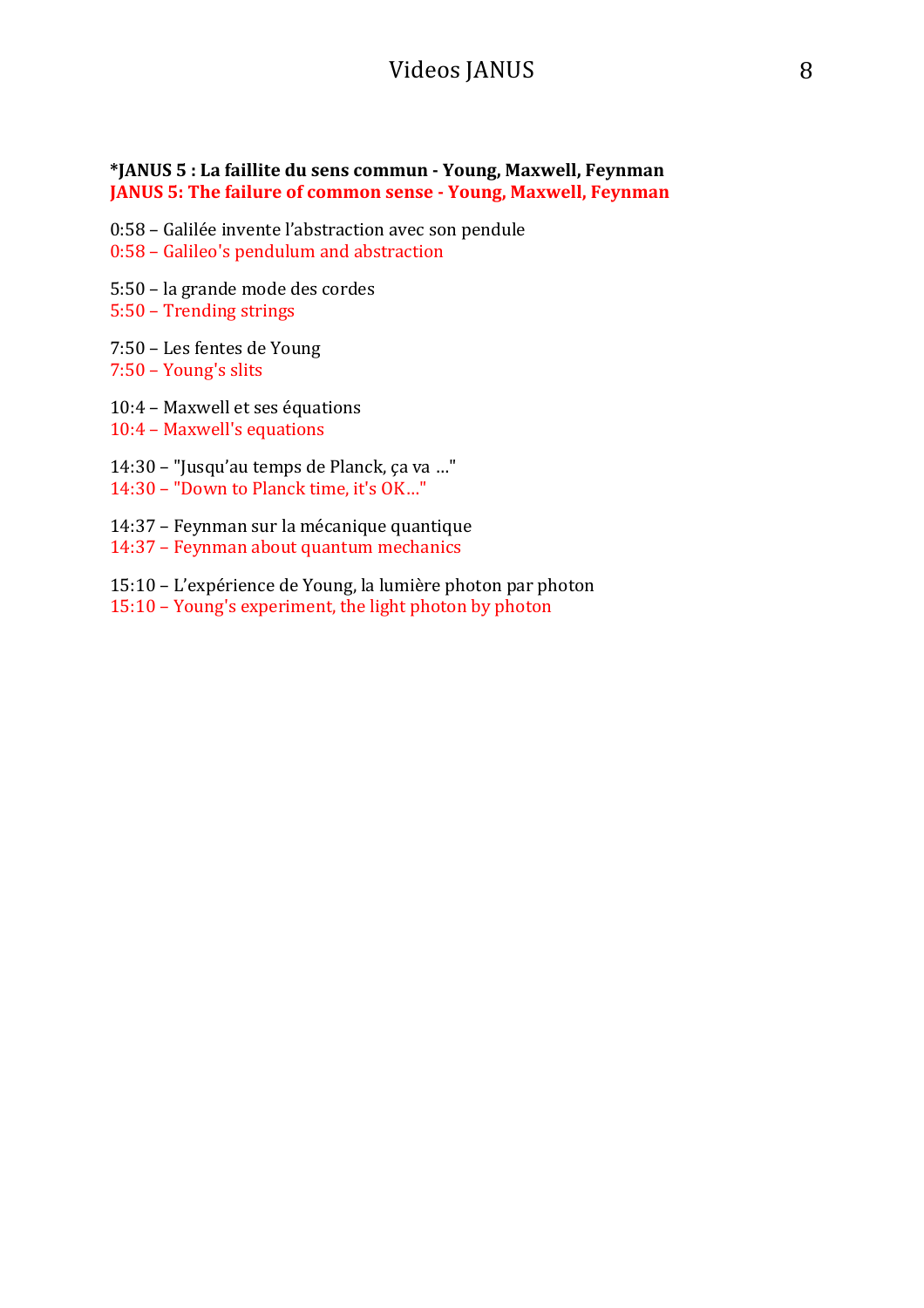#### **\*JANUS 6** : **Le paradoxe EPR JANUS 6: The EPR paradox**

0:36 – Longueur d'onde. Concept de plan de polarisation avec une corde  $0:36$  – Wavelength. The plane of polarization illustrated with a rope

2:10 – Des plans qui se situent dans toutes les directions

 $2:10$  – Planes in random directions

 $03:54$  – Bartholin et la calcite

03:54 - Bartholin and Iceland spar

- $07:20$  Un objet a-t-il une apparence intrinsèque (Lanturlu et les lunettes)
- $07:20$  Does an object have an intrinsic appearance (Archibald & the eyeglasses )

07:30 – Le jeu d'échecs ou l'espace-temps quantifié

07:30 – Chess or quantized spacetime

07:59 – le 2,49 février 07:59 – February 2.49

14:04 – Einstein et ses élèves, Podolsky et Rosen 14:04 – Einstein and his pupils Podolsky and Rosen

14:30 – Niels Bohr  $14:30 -$  Niels Bohr

 $15:11$  – Le papier sur le paradoxe EPR 15:11 - The EPR paradox paper

18:40 – L'effet Faraday 18:40 - The Faraday effect

23:00 – L'expérience d'Aspect 23:00 - Aspects experiment

24:34 – Costa de Beauregard 24:34 - Costa de Beauregard

25:47 – La caverne de Platon, le texte et l'image. Une lumière que les hommes n'ont pas l'habitude de supporter. Mais ceux-ci, incapables... la recevront très mal.  $25:47$  – Plato's cave, the text and the image. A light men are not accustomed to.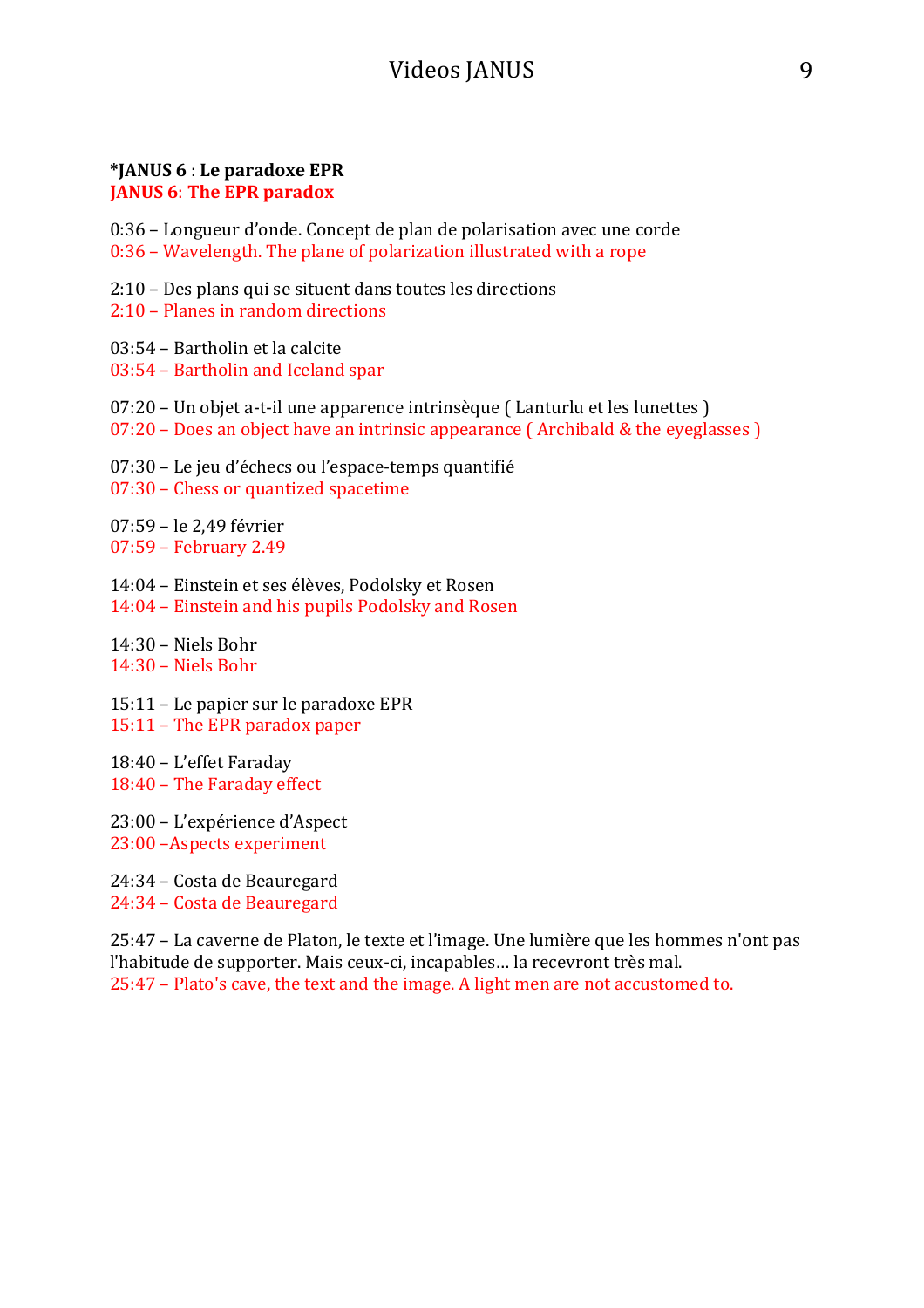### **\*JANUS 7** : **De l'inexistence du vide**

#### **JANUS 7: On non-existence of the vacuum**

 $04:00$  – L'effet tunnel, mis en œuvre tous les jours dans notre technologie nucléaire  $04:00$  – Quantum tunnelling, used every day in nuclear technology

- 06:00 Méca Q, le continu qui secrète du discontinu
- $06:00$  Quantum mechanics, continuity secreting discontinuity
- 07:48 Leucippe, Démocrite, Epicure et les atomes
- 07:48 Leucippus, Démocritus, Epicurus and atoms
- 10:26 Lucrèce, le poète de la physique
- $10:26$  Lucretius, poet of physics
- 10:50 l'univers est un parchemin...
- $10:50$  The universe is a parchment...
- 14:00 "aussi petit que l'on veut". La continuité
- $14:00 -$ " as small as you wish". The continuum
- 15:50 Les équations de Navier-Stokes
- 15:50 The Navier-Stokes equations
- 16:10 Les certitudes de Lord Kelvin
- 16:10 Lord Kelvin's certainty
- 17:02 Tiresias et la pensée jetable
- 17:02 Tiresias and the disposable thinking
- 18:14 La science, système organisé de croyances
- 18:14 the science, an organized system of beliefs
- 19:03 Le penseur de Rodin avec son casque de réalité virtuelle
- 19:03 – Rodin and The VR Thinker
- 21:24 L'astrophysicien Evry Schatzman, grand inquisiteur de l'époque moderne
- 21:24 Astrophysicist Evry Schatzman, Grand Inquisitor of modern times
- $23:50$  Dix puissance cinq cent fois une connerie, ça reste une connerie
- $23:50$  Ten power five hundreds times a dumb idea, stays a dumb idea
- 24:47 Aurélien Barrau et les trous noirs, au Collège de France
- 24:47 – Aurélien Barrau and black holes, *Collège de France* Lecture
- 26:47 Damour à la pêche au graviton
- 26:47 Damour fishing for gravitons
- 27:08 *Classical and Quantum Gravity,* où les membres du club publient
- 27:08 *Classical and Quantum Gravity*, where the members of the Club publish
- 28:00 L'expérience de la pinte de Newton
- 28:00 Newton's pint experiment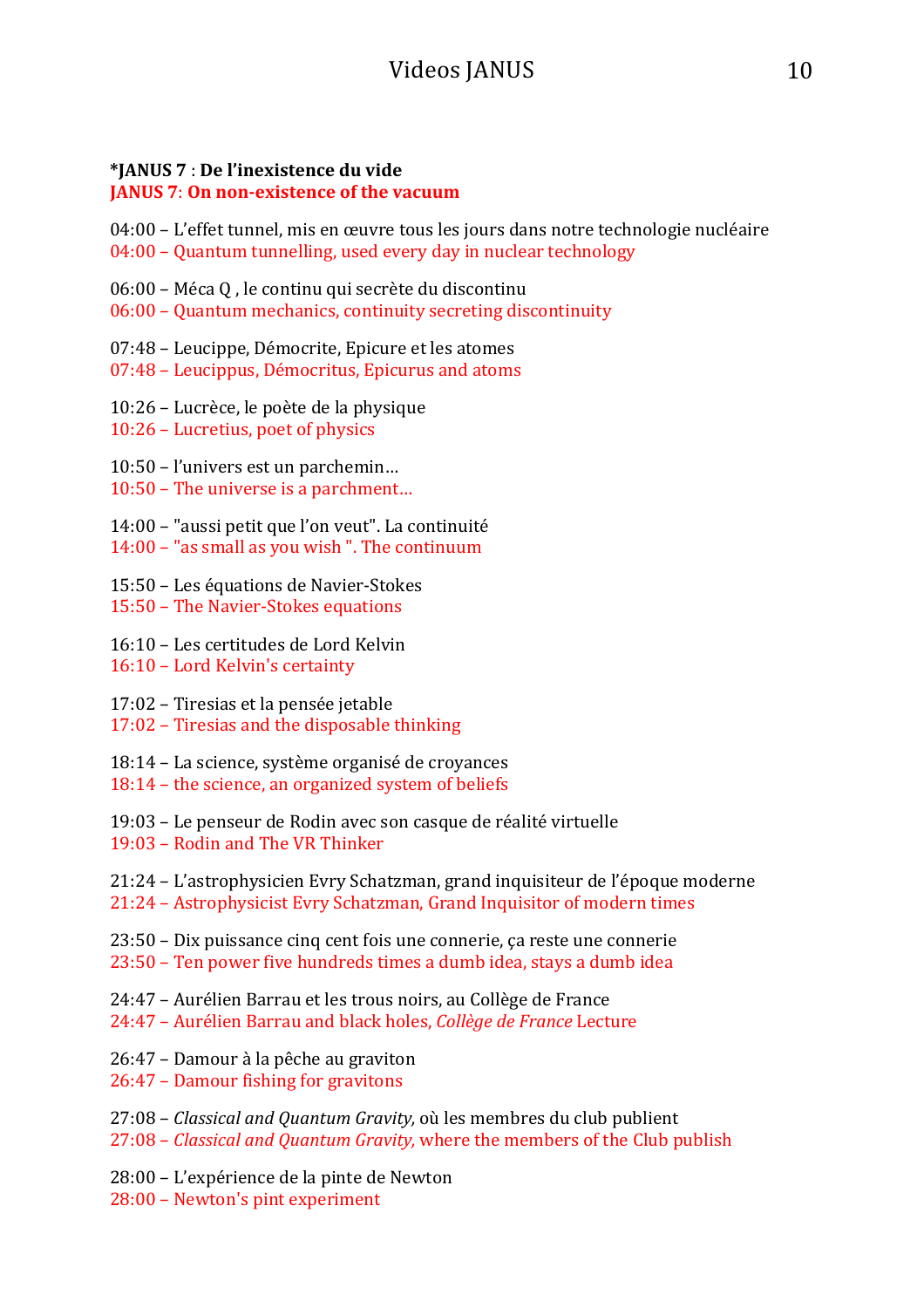32:35 - Texture du milieu photonique

32:35 - Texture of the photonic medium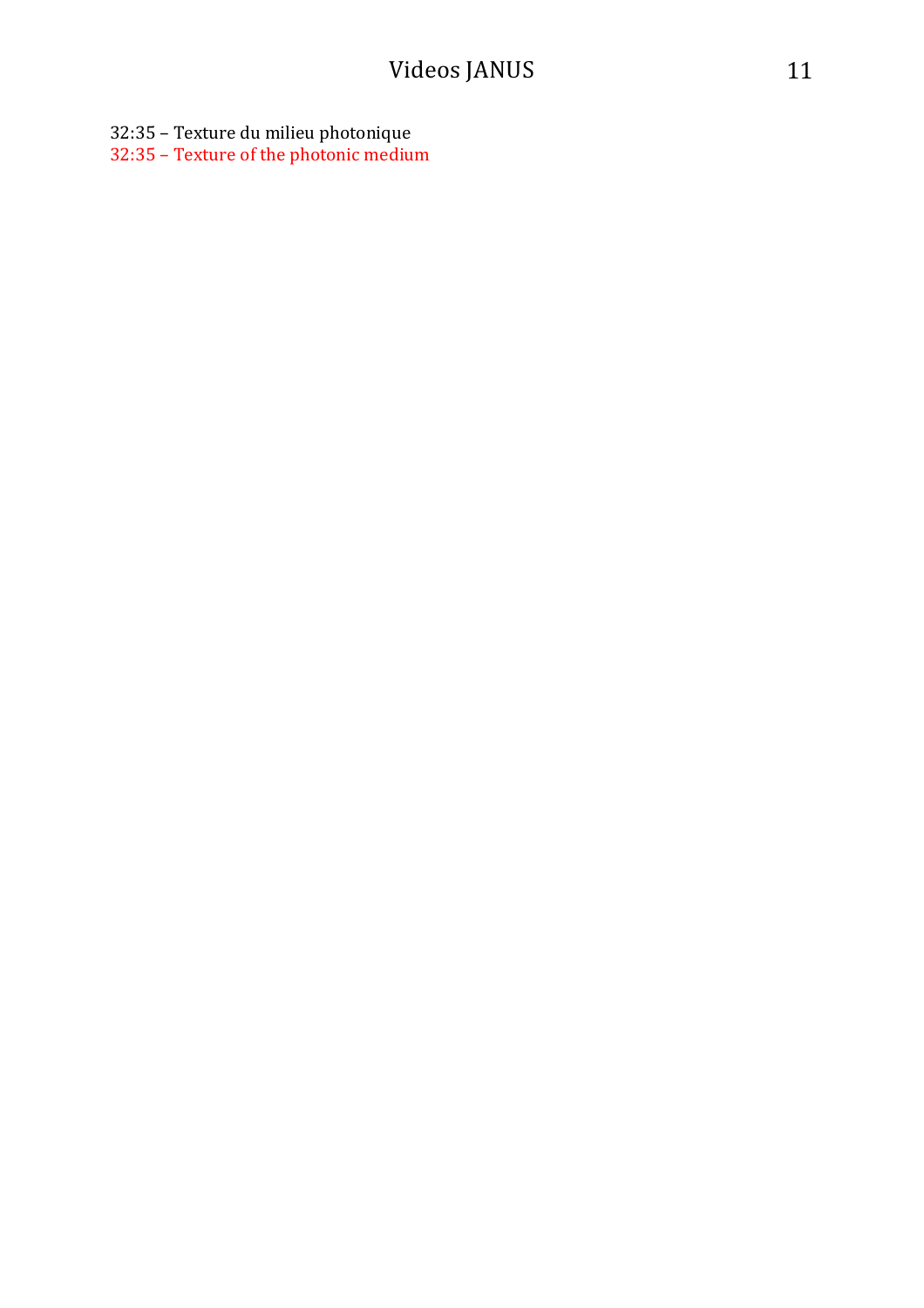#### **\*JANUS 8 : Relativité Restreinte, partie 1 JANUS 8: Special Relativity, part 1**

00:22 - Dessin couleur - Lanturlu et Einstein  $00:22$  – Color sketch – Archibald and Einstein

01:53 – Le GPS  $01:53$  – The GPS

03:44 – Les horloges au césium 03:44 - Caesium clocks

09:00 – L'expérience de Pound et Rebka 09:00 - The Pound-Rebka experiment

14:05 - L'expérience de Hafele-Keating 14:05 - The Hafele-Keating experiment

15:27 – Satellites 15:27 – Satellites

19:27 – Diagramme $(x, t)$ 19:27 – Diagram  $(x, t)$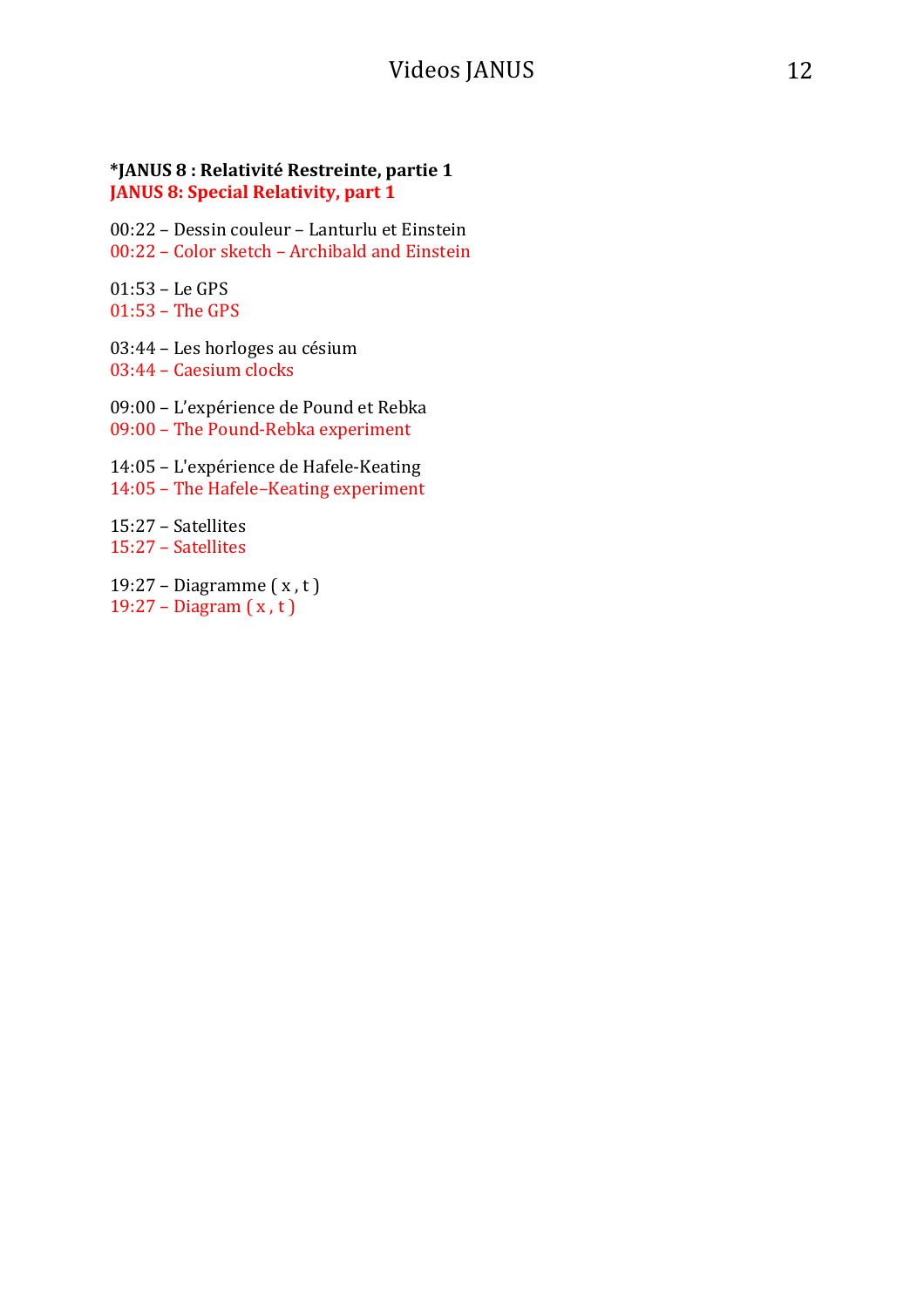#### **\*JANUS 9 : Relativité Restreinte, partie 2 JANUS 9: Special Relativity, part 2**

04:15 – Le cône de lumière en 2D puis 3D

- $04:15$  The cone of light in 2D then 3D
- 11:50 Riazuelo pense que je suis "un chercheur retraité, un peu rouillé"...
- 11:50 Riazuelo thinks I am "a retired researcher, a bit rusted"...
- 12:18 Aurélien Barrau et son rat
- 12:18 Aurélien Barrau and his rat
- $18:13$  Qu'y a-t-il dans les quatre coins de cette carte?
- 18:13 What is there at the four corners of this map?
- 19:00 La carte plane qui devient une sphère
- 19:00 La flat map becoming a sphere
- $24:13$  Espace  $(x, u)$  2D  $24:13 - 2D$  space  $(x, u)$
- 27:27 Jean-Pierre Petit potier 27:27 - Jean-Pierre Petit, pottser
- 29:30 le concept de fibre 29:30 - The concept of fiber
- 30:08 La brosse magique de Jie 30:08 - Jie's magical hairbrush
- 34:47 Le chronomètre à chronol
- 34:47 The chronol chronometer
- 35:30 Le Cosmic Park
- 35:30 – Cosmic Park
- 39:17 L'espace se raccourcit, mais les passagers aussi
- 39:17 Space is shrinking, but the passengers too
- 45:50 Première évocation du Dipole Repeller 45:50 - First mention of the Dipole Repeller
- 46:37 Bon dessin du Dipole Repeller
- 46:37 Good drawing of the Dipole Repeller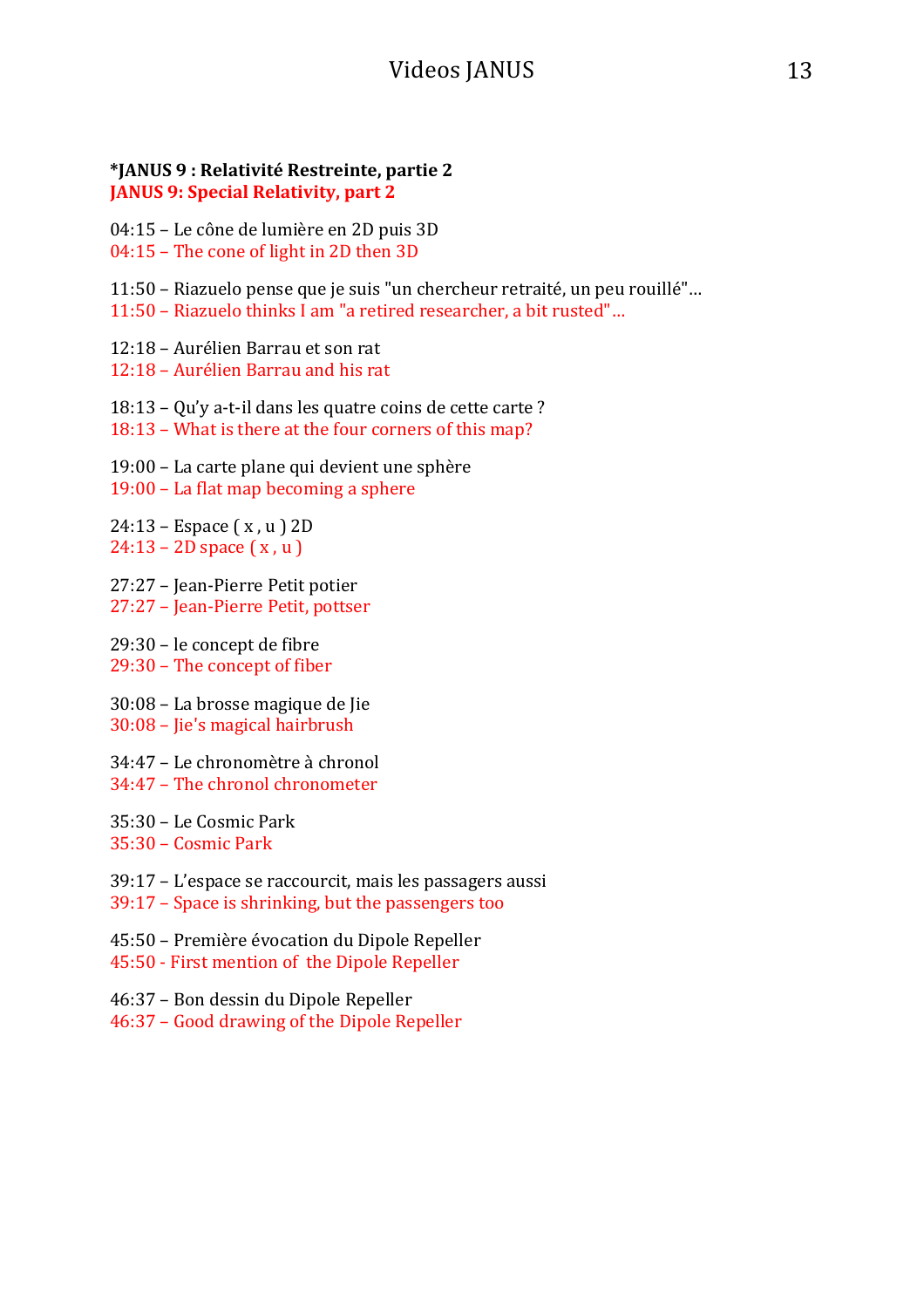#### **\*JANUS 10 : RG, effet de lentille gravitationnelle, faillite des modèles de Friedmann JANUS 10: GR, gravitational lensing effect, failure of Friedmann's models**

00:50 – L'expérience de Michelson

00:50 - Michelson's experiment

03:20 – Animation sur l'expérience d'Eddington, 1918

03:20 – Animation of Eddington's 1918 experiment

09:57 – Posicône

09:57 – Posicone

- 10:09 Bandes géodésiques
- 10:09 Geodesic bands
- 10:30 L'effet de lentille gravitationnelle
- $10:30$  The gravitational lensing effect
- 22:58 Tissu de géodésiques 3D
- $22:58 3D$  fabric of geodesics
- 25:45 Le modèle des patins à roulettes et les solutions de Friedmann 25:45 – Roller skates and Friedmann's solutions

30:25 – Hilbert 30:25 – Hilbert

- 37:15 Alexandra Leawitt et les mesures des grandes distances
- 37:15 Alexandra Leawitt and the measurement of long distances
- 41:42 Luminet et l'avenir à très très long terme de l'univers
- 41:42 Luminet and the far long term future of the universe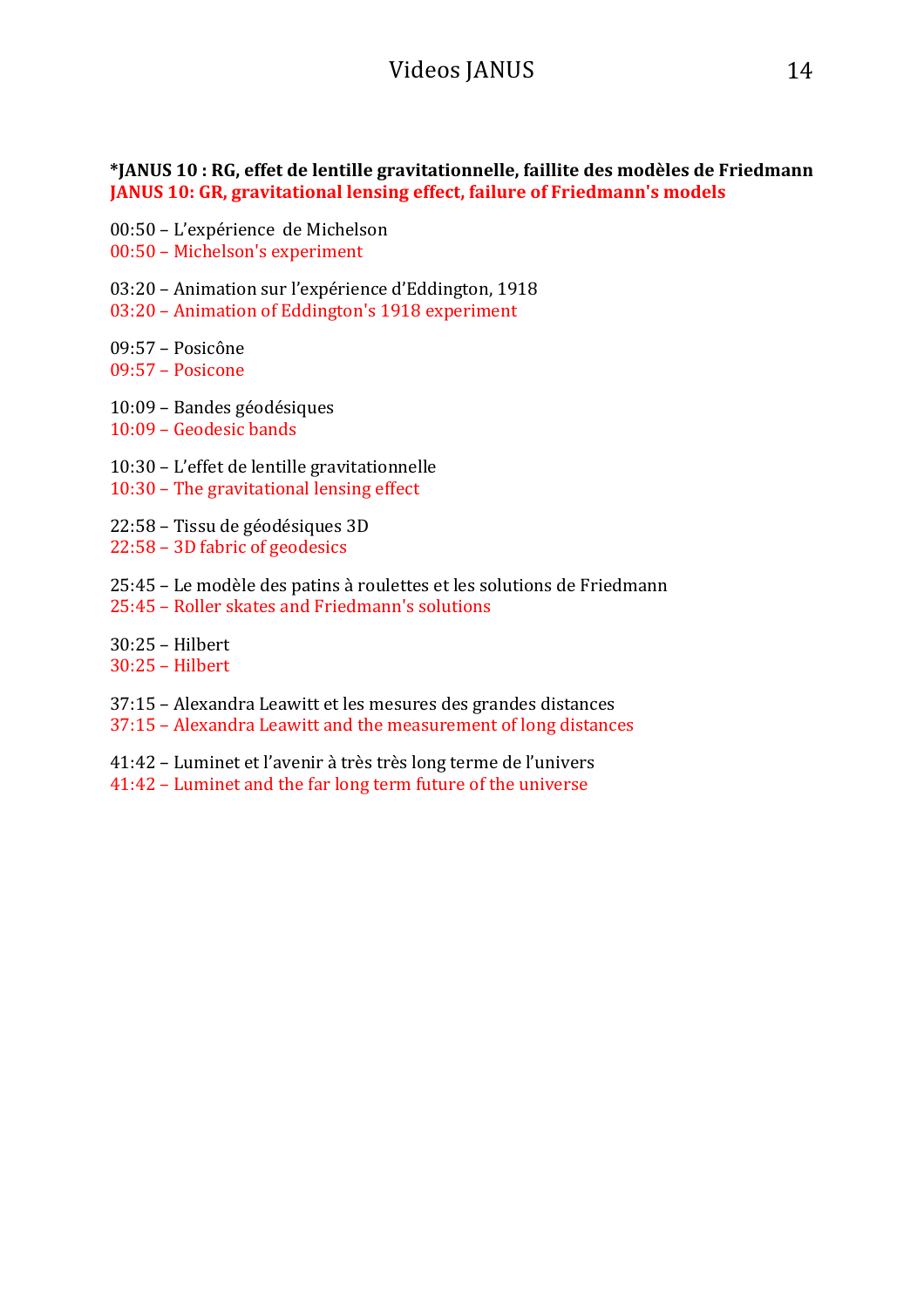#### **\*JANUS 11 : La crise de la cosmologie contemporaine JANUS 11: The crisis of modern cosmology**

- 01:12 Géodésiques de l'espace-temps cylindrique
- $01:12$  Geodesics of the cylindrical space-time
- 02:19 Le Quasar Jumeau
- 02:19 The Twin Quasar
- 07:12 Un MACHO ou une étoile variable ?
- $07:12 A$  MACHO or a variable star?
- 08:00 L'académicien Pierre Fayet
- 08:00 Academician Pierre Fayet
- 10:05 La Manip Edelweiss
- 10:05 The Edelweiss experiment
- 10:53 Elena Aprile et Gilles Gerbier traquent les WIMP dans leurs tunnels
- 10:53 Elena Aprile and Gilles Gerbier hunt WIMPs down tunnels
- 11:12 Elena Aprile a le blues
- $11:12$  Elena Aprile has got the blues
- 12:00 A la recherche de WIMP sur la station  $ISS$
- 12:00 The hunt for WIMPs aboard ISS
- 12:40 Françoise Combes passe de 4 à 5 éléments
- 12:40 Françoise Combes goes from 4 to 5 éléments
- 13:22 Les candidats de la matière sombre qui défilent
- 13:22 Candidates for dark matter parade

13:50 – Françoise Combes pense "qu'en 2026 on pourra s'arrêter de chercher la matière sombre"

13:50 – Françoise Combes thinks "in 2026 we will be able to stop searching for dark matter"

- 14:19 L'opinion du mathématician Jean-Marie Souriau sur la physique théorique
- 14:19 Mathematician Jean-Marie Souriau's opinion about theoretical physics
- 14:33 Couvertures des revues de vulgarisation françaises
- 14:33 Front cover of French popular science magazines
- 14:59 Carlo Rovelli à Raphael Bousso : "Nous non plus, on ne trouve rien!"
- 14:59 Carlo Rovelli to Raphael Bousso: "We neither, we find nothing!"
- 15:55 La conclusion d'Etienne Klein
- 15:55 Etienne Klein's conclusion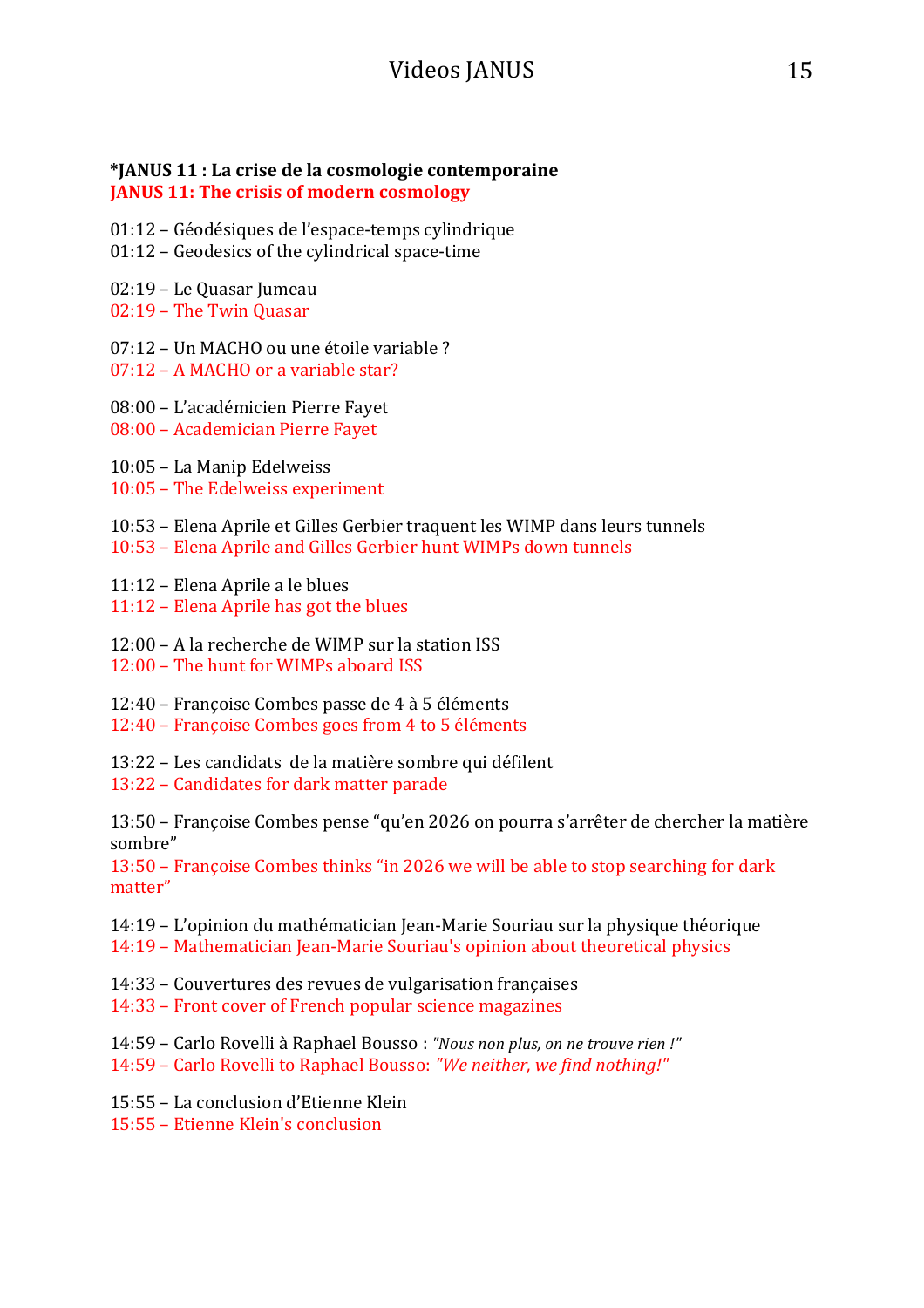#### **\*JANUS 12 : Introduction au modèle JANUS 12: Introduction to the model**

00:11 – Avril 2017, *La Recherche*: "L'antimatière défie les lois de la physique" Commentaires sur le contenu de l'article, les propos de Chardin et Blanchet 00:11 - April 2017, *La Recherche*: "Antimatter defies the Laws of Physics" Comments about the article content and remarks from Chardin and Blanchet

12:27 – Le courageux Philippe Pajot, mathématicien et journaliste à *La Recherche* 12:27 – Brave Philippe Pajot, mathematician and journalist at *La Recherche* 

- 13:02 Lee Smolin et son ouvrage "The Trouble With Physics"
- 13:02 Lee Smolin and his book "The Trouble With Physics"
- 13:43 Alain Connes écrit à Smolin
- 13:43 Alain Connes writes to Smolin
- 15:01 Peter rêve de cordes cosmiques
- 15:01 Peter dreams of cosmic strings
- 16:27 Une physique sans expérience et une mathématique sans rigueur (photo) 16:27 – Physics without experiments and mathematics without rigor (photo)
- 
- $19:12$  Quarks et antiquarks
- 19:12 Quarks and antiquarks
- 20:42 Courbures opposées
- 20:42 Opposite curvatures
- 22:00 On a perdu la moitié de l'univers
- $22:00 -$  We lost half of the universe
- 24:04 "Comment la matière a gagné son combat contre l'antimatière"  $24:04$  – "How matter won the fight against antimatter"
- 24:53 Les "conditions de Sakharov"
- 24:53 The "Sakharov conditions"
- 30:18 Comment identifier les anti-électrons
- 30:18 How to identify anti-electrons
- 31:60 Géométrie et Relativité
- 31:60 Geometry and Relativity
- 33:14 Souriau parle
- 33:14 – Souriau talks
- 34:60 Ajouter une  $5^{\circ}$  dimension 34:60 - Adding a 5th dimension
- 36:10 L'espace de Kaluza ( cylindre )  $36:10$  – The Kaluza space  $\int$  cylinder  $\int$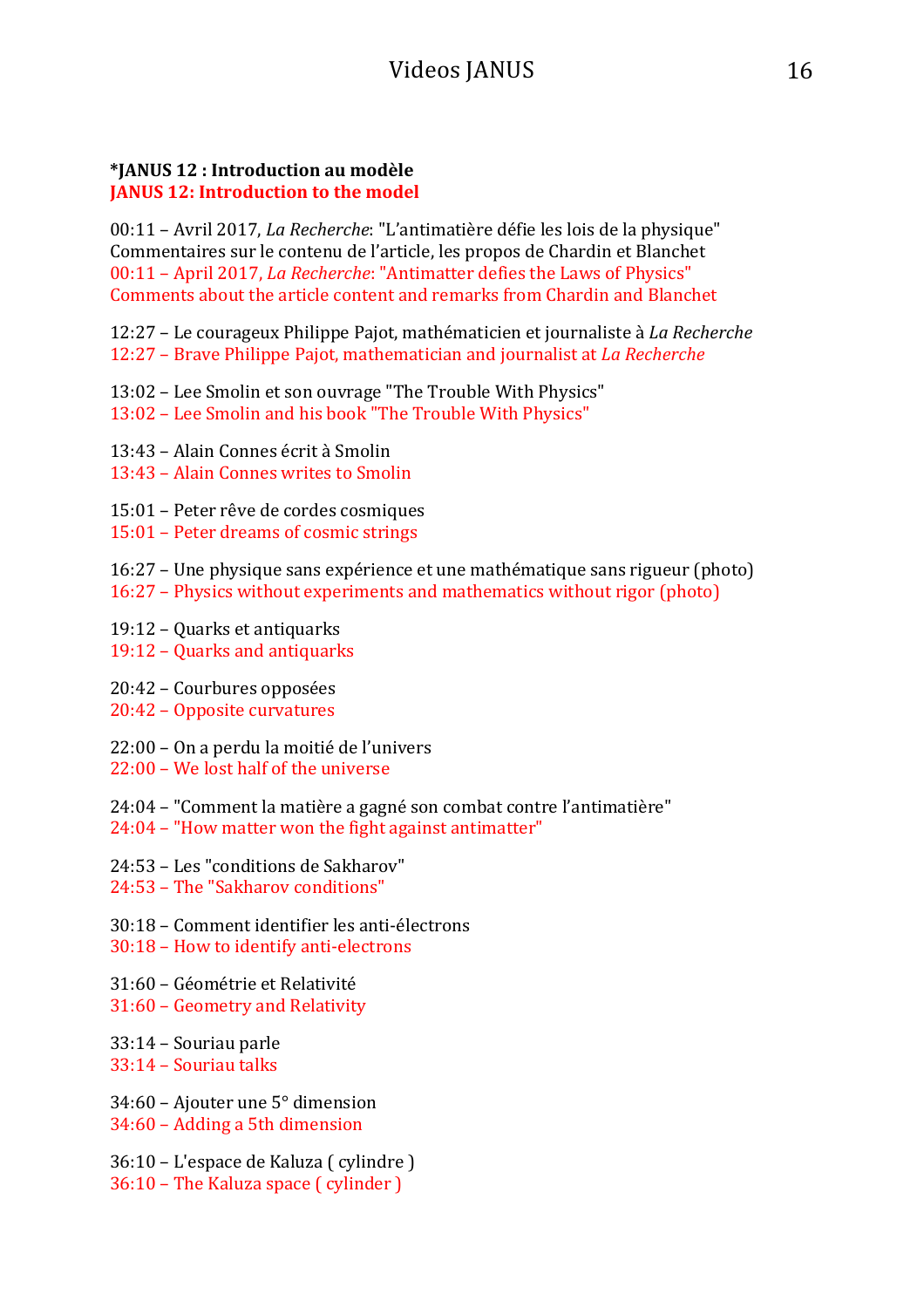#### **\*JANUS 13 : Théorie des groupes dynamiques. L'inversion du temps inverse la masse et l'énergie**

**JANUS 13: Dynamical group theory. Time reversal equals energy inversion** 

- 00:06 La couverture du livre sur Sakharov
- $00:06$  Front cover of the book about Sakharov
- $00:27$  Mes notes aux CRAS de 1977
- 00:27 My CRAS 1977 papers
- 02:25 Einstein jeune
- 02:25 Young Einstein
- $04:07$  Une pression c'est une densité volumique d'énergie
- $04:07$  A pressure is an energy density
- 04:53 Couverture du livre de Souriau "Structure des Systèmes Dynamiques" (1970) 04:53 – Cover of Souriau's book "Structure of Dynamical Systems" (1997 in English)

05:30 – La formule de Souriau: l'inversion du temps entraîne l'inversion de l'énergie  $05:30$  – Souriau's fomula: time reversal implies inversion of energy

05:58 – La suite

- $05:58 -$  Follow-up
- 06:08 Qu'est-ce qu'un groupe ? Comment un groupe peut créer les objets clés
- $06:08$  What is a group? How a group can create key objects

13:55 – Weinberg, couverture de son livre "The Quantum Theory of Fields" (2005) 13:55 – Weinberg, cover of his book "The Quantum Theory of Fields" (2005)

- 15:50 De la nature de la masse négative
- $15:50 On$  the nature of negative mass
- $17:44$  L'espace de Kaluza (matrice)
- $17:44$  The Kaluza space  $($  matrice  $)$
- 19:45 L'Académie des Sciences, vue générale
- 19:45 The French Academy of Sciences, general view
- 20:08 Arago crée les Comptes Rendus de l'Académie des Sciences (CRAS)
- 20:08 Arago creates the Proceedings of the French Academy of Sciences (CRAS)
- 22:38 Extrait des statuts de l'Académie des Sciences de Paris
- 22:38 Excerpt of the statutes of the French Academy of Sciences
- 23:08 Catherine Bréchignac, secrétaire perpétuelle de l'Académie des Sciences
- 23:08 Catherine Bréchignac, perpetual secretary of the French Academy of Sciences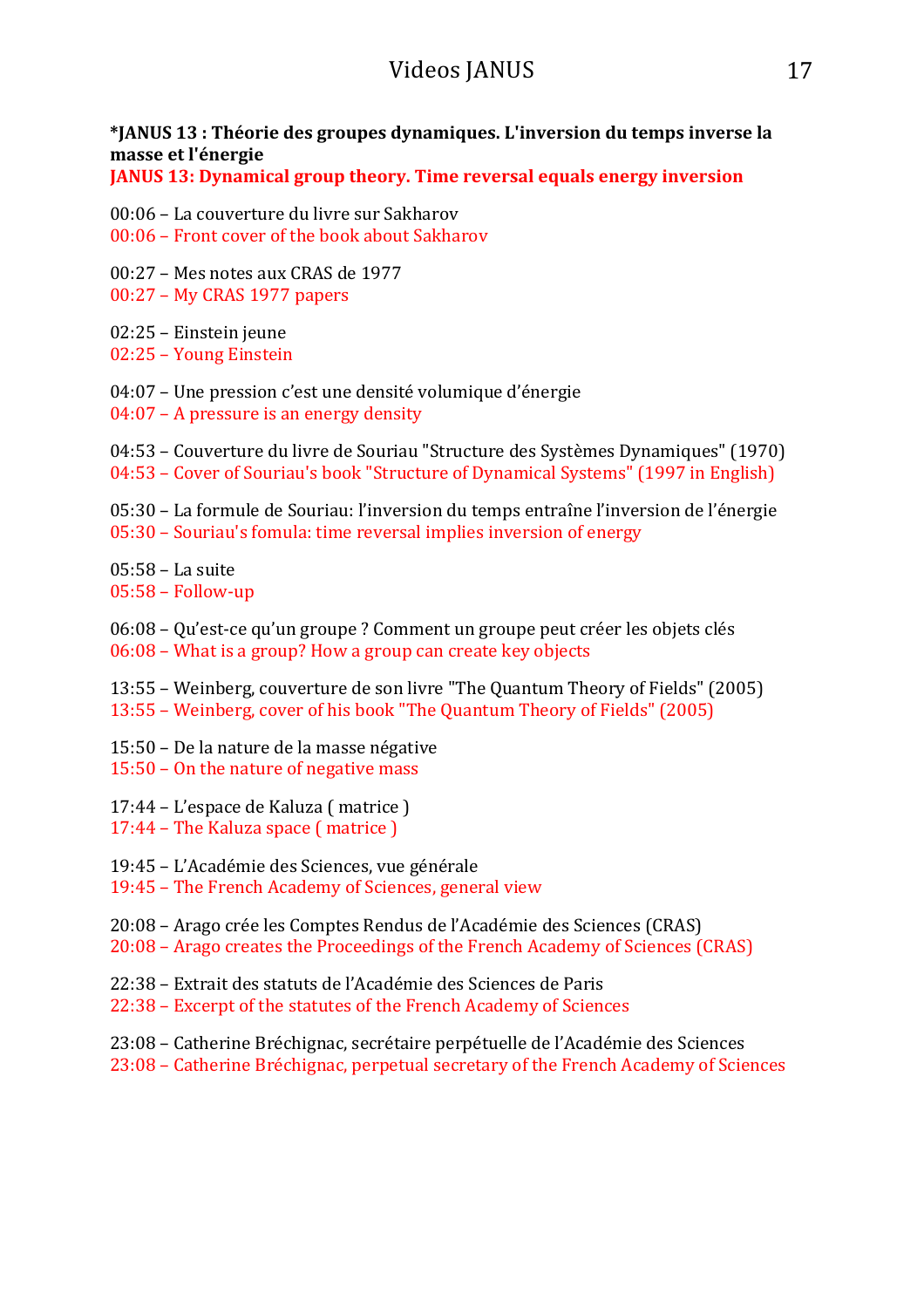#### **\*JANUS 14 : Un peu de géométrie d'abord. Courbure des négachips JANUS 14: A bit of geometry first. Curvature of negachips**

00:20 - Le dieu Janus 00:20 - The Janus god

03:25 – Le mathématicien allemand Minkowski

03:25 – German mathematician Minkowski

03:44 – L'astronome français Le Verrier

03:44 – French astronomer Le Verrier

- 06:39 Chaudronnerie formage, comment accroître la courbure. L'œuf
- $06:39$  Metalwork forming, how to increase the curvature. The egg

09:48 – Un posicône en couleur, mini posicône. Sphère recomposée 09:48 - A posicone in color, mini posicone. Sphere reconstructed

 $11:10$  – Posicône de 90 $^{\circ}$  $11:10 - 90^\circ$  posicone

12:00 – Le cube sans arêtes  $12:00$  – The cube without edges

15:25 – Le Berlingot  $15:25$  – The Tetra Pak

 $17:09$  – Le négacône  $17:09$  – The negacone

20:09 – Posicone et négacone émoussés

20:09 - Blunted posicone and negacone

20:25 – Conditions de raccord entre la calotte sphérique et le tronc de cône  $20:25$  – Junction conditions of a spherical cap to a truncated cone

21:55 – Le "curvimètre de Riemann"

21:55 - The "Riemann curvimeter"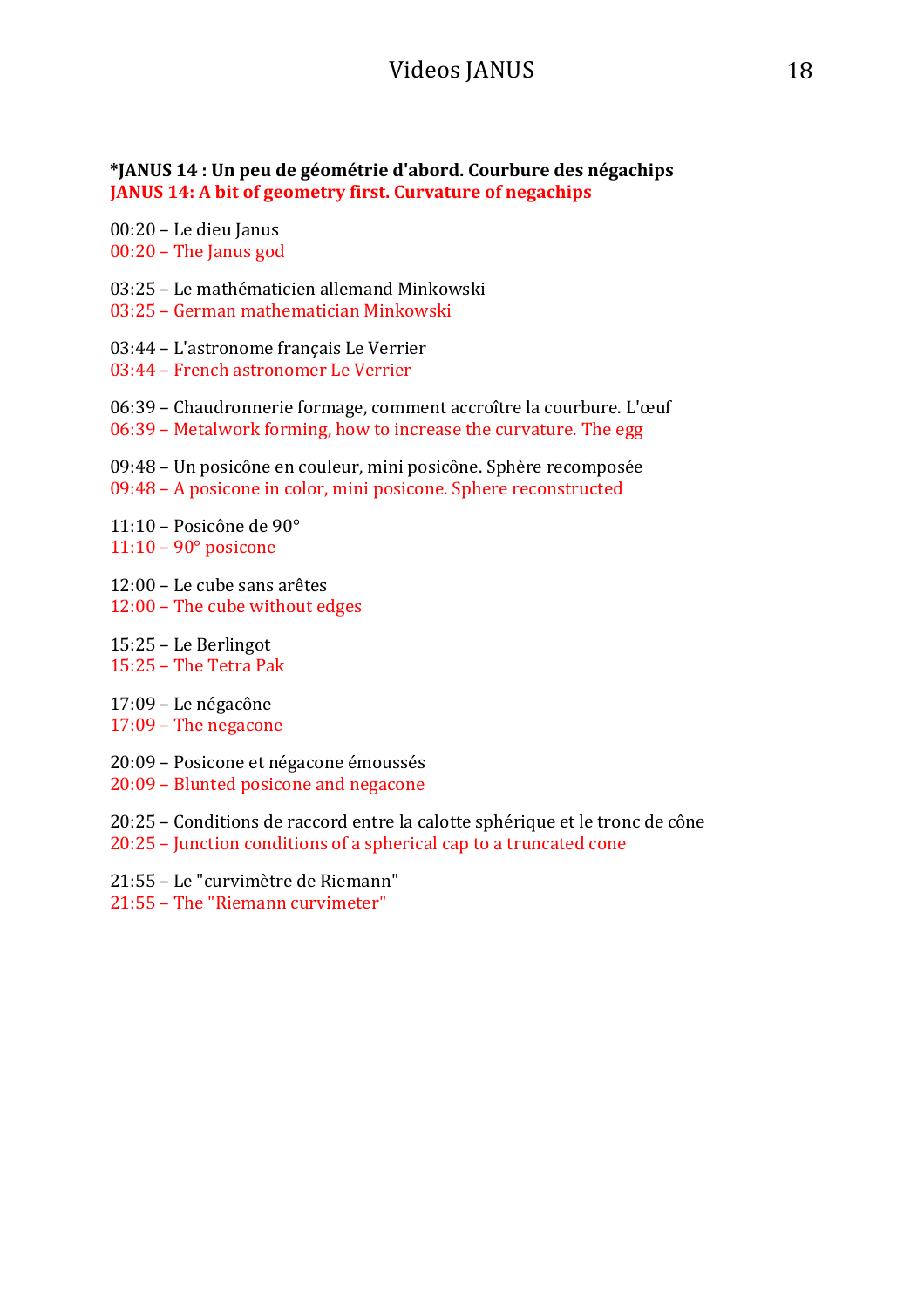#### **\*JANUS 15 : Deux équations de champ au lieu d'une seule JANUS 15: Two coupled field equations instead of one**

01:10 – Le curvimètre à cuillère  $01:10$  – The spoon curvimeter

10:27 – Le curvimètre à compas 10:27 – Le protractor curvimeter

 $15:20$  – Angle solide  $15:20 -$  Solid angle

19:16 – Une mesure de courbure 3D

 $19:16 - A$  measure of 3D curvature

- 21:41 Construction de l'équation d'Einstein
- 21:41 Construction of the Einstein field equations

24:16 – Le cosmologiste Jean-Philippe Uzan

24:16 - Cosmologist Jean-Philippe Uzan

25:20 – L'article de Bondi (1957) 25:20 - Bondi's paper (1957)

26:27 – Le phénomène Runaway

26:27 - The Runaway phenomenon

28:56 – L'équation d'Einstein 28:56 - Einstein's equation

30:08 – Le système des équations de champ du modèle Janus Comment (animation ) on montre que ce système contient l'équation d'Einstein  $30:08$  – The system of two coupled field equations of the Janus model How (animation ) we show the system contains Einstein's equation

30:52 – L'académicien Thibaud Damour et des gravitons dotés d'une masse 30:52 – Academician Thibaud Damour and "massive gravitons"

31:06 – L'astrophycien Luc Blanchet invente le graviphoton

31:06 – Astrophycist Luc Blanchet invents the graviphoton

31:50 – Les lois d'interaction

31:50 – Interaction laws

32:29 – Références des papiers 1 et 2

32:29 – References of papers 1 and 2

33:53 – Riazuelo prône la quintessence

33:53 - Riazuelo promotes quintessence

34:15 – "Le fait que vous ayez trouvé des referees..."

34:15 - "The fact you were able to find referees..."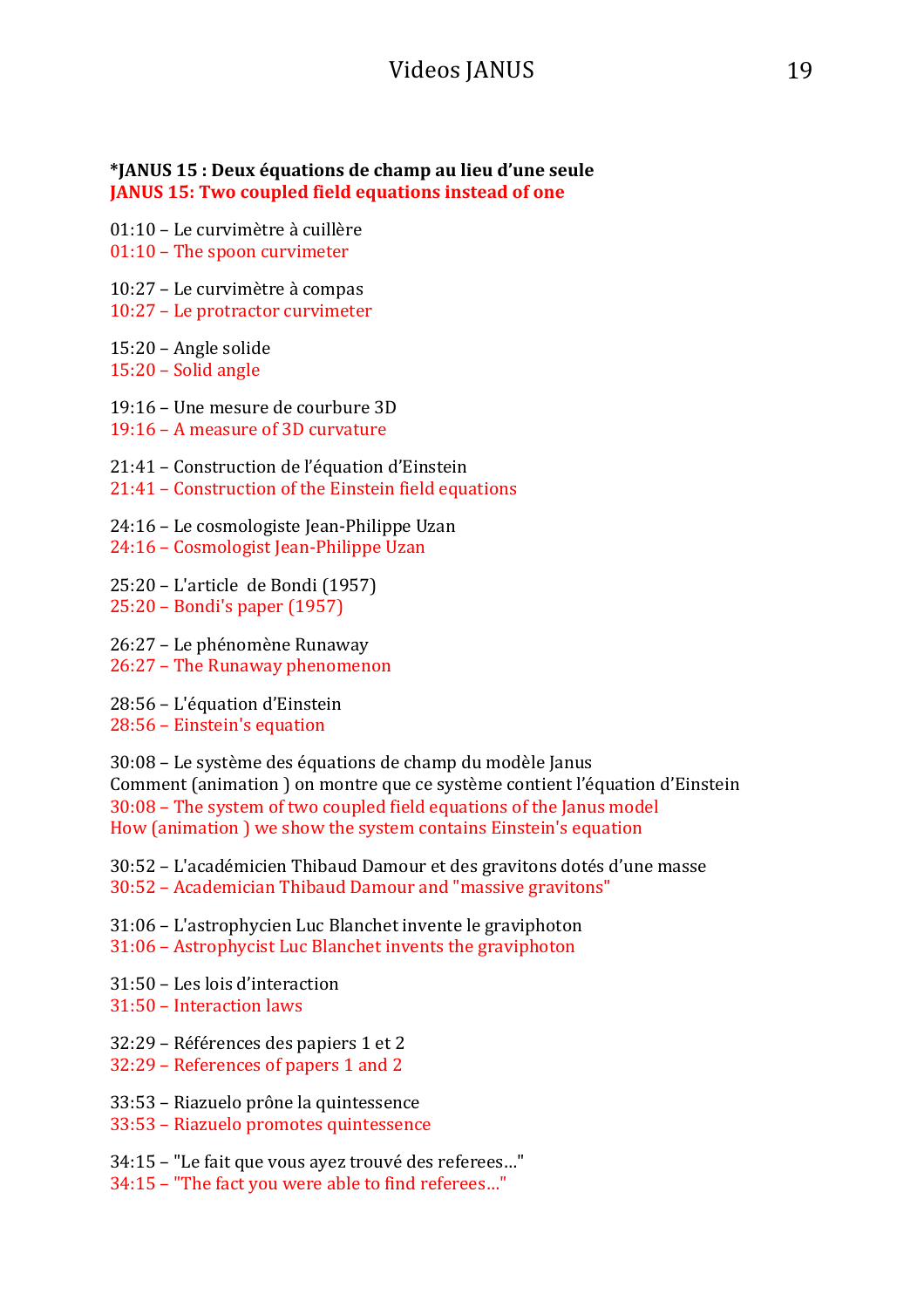35:31 – Un blog dans le site de Futura-Sciences 35:31 - A blog on the Futura-Sciences website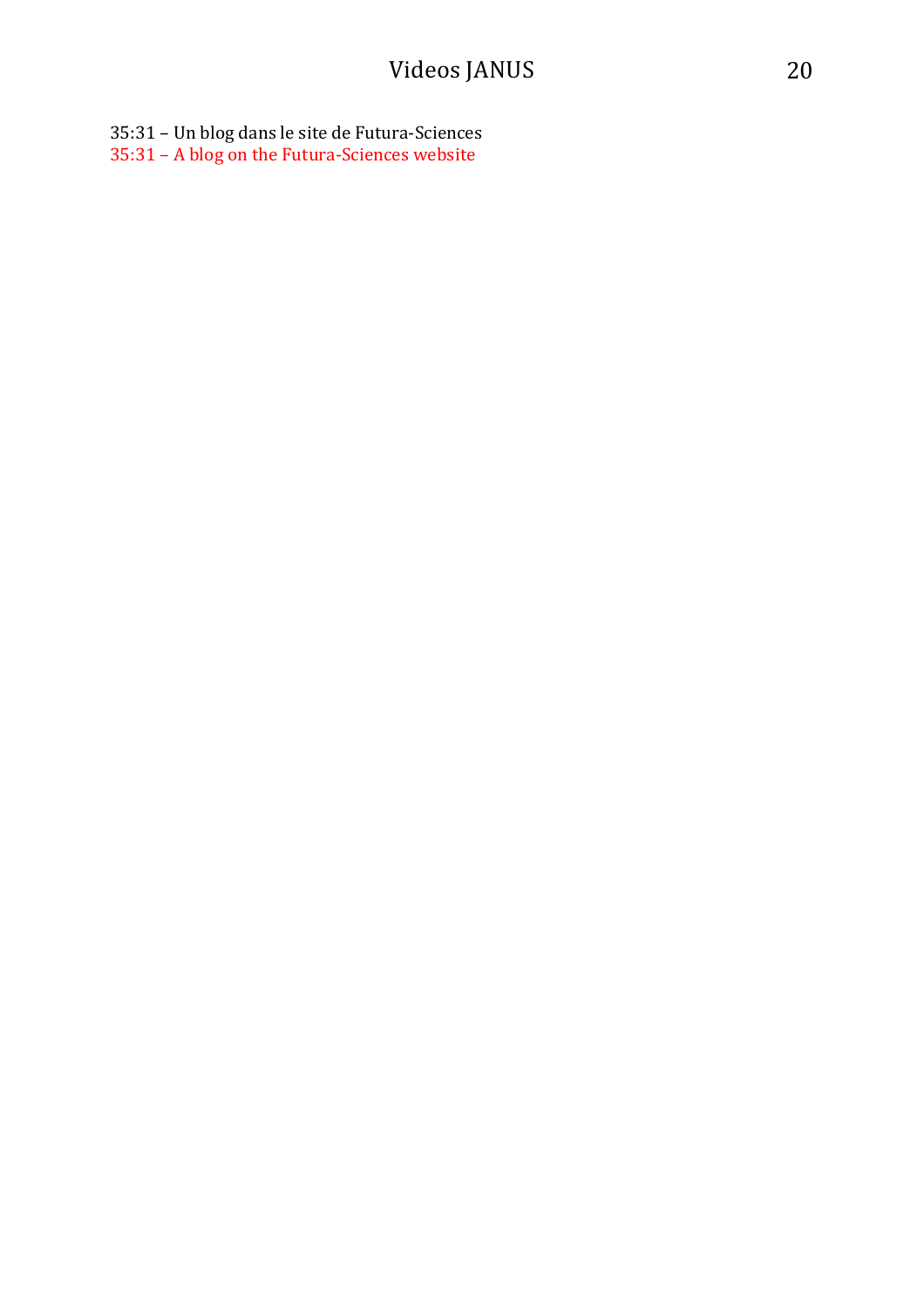#### **\*JANUS 16 : Pourquoi l'expansion cosmique accélère JANUS 16: Why the cosmic expansion is accelerating**

- $06:12$  L'effet de lentille gravitationnelle négative
- $06:12$  The negative gravitational lensing effect
- 11:54 Les patins à roulettes de les solutions de Friedmann
- 11:54 Roller skates and Friedmann's solutions
- 13:56 Saul Perlmutter ; Brian Schmidt et Adam Riess en photo
- 13:56 Saul Perlmutter ; Brian Schmidt and Adam Riess pictured
- 14:30 Animation sur les candidats au statut d'énergie noire
- 14:30 Candidates for dark matter parade
- 17:02 Le camembert Lambda CDM
- 17:02 The pie chart Lambda CDM
- 18:19 Détail du schéma inspiré par Andreï Sakharov
- 18:19 Detail of the scheme inspired by Andrei Sakharov
- 22:27 Chardin, Blanchet
- 22:27 Chardin, Blanchet
- 24:12 Nature de la matière négative
- 24:12 Nature of negative matter
- 25:35 William Bonnor et sa solution
- 25:35 William Bonnor and his solution
- 26:11 L'accélération cosmique selon le modèle Janus
- 26:11 The cosmic acceleration according to the Janus model
- 26:30 COSMO-17, annonce du colloque en août 2017 à Paris
- 26:30 COSMO-17, announcement of the conference in August 2017, Paris
- 26:59 Mon abstract pour COSMO-17 en anglais
- 26:59 My abstract for COSMO-17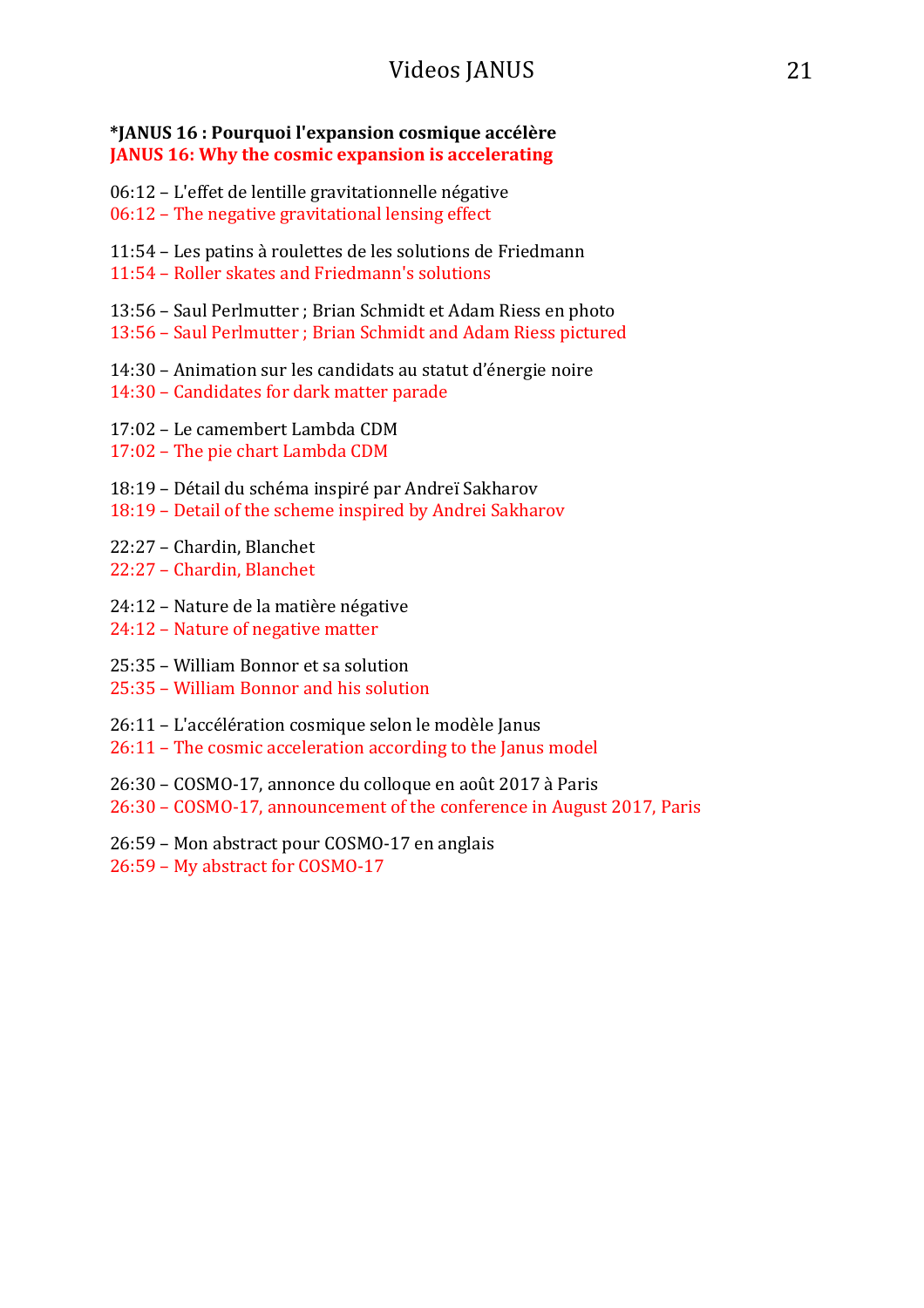#### **\*JANUS 17 : La seule interprétation cohérente du Great Repeller JANUS 17: The only consistent interpretation of the Great Repeller**

- 07:08 Un CMB uniforme au cent millième près
- 07:08 Uniformity of the CMB to the nearest hundred-thousandth
- 08:09 Le CMB après accentuation du contraste
- 08:09 The CMB after contrast accentuation
- 08:44 Le CMB sur sphère, comment il s'enroule sur celle-ci
- $08:44$  How the CMB wraps around a sphere
- 09:10 Antipodalité sur une cartographie de Mercator
- $09:10$  Antipodality on a Mercator projection map
- $10:46$  Après changement de coordonnées, on place les pôles en haut 10:46 - After a change of coordinates, poles are located at the top
- 11:17 Le dipôle, constellations du Lion et du Verseau
- 11:17 Le dipôle, Leo and Aquarius constellations
- 14:03 Great Repeller, image 1
- 14:03 Great Repeller, image 1
- 15:13 Great Repeller, image 2
- 15:13 Great Repeller, image 2
- 19:17 Le mathématicien français Poisson et son équation
- 19:17 French mathematician Poisson and his equation
- 19:39 La Galaxie seule
- $19:39$  The Galaxie alone
- 20:01 Françoise Combes et les courbes de rotation
- 20:01 Françoise Combes and galaxy rotation curves
- 22:30 le Great Repeller
- 22:30 The Dipole Repeller
- 25:51 Carte 3D de la matière sombre
- $25:51 3D$  map of dark matter
- 25:55 L'Israélien Tsvi Piràn : une matière distribuée en bulles jointives 25:55 – Israeli Tsvi Piràn: matter is distributed as adjoining bubbles
- 27:31 Le "camembert" Janus
- $27:31$  The Janus pie chart
- 31:27 Les deux métriques de Schwarzschild
- 31:27 The two Schwarzschild metrics
- 33:25 La revue *Astronomy & Astrophysics*
- 33:25 The journal *Astronomy & Astrophysics*
- 34:00 L'astrophysicien français James Lequeux et ses courriers
- 34:00 French astrophysicist James Lequeux and his letters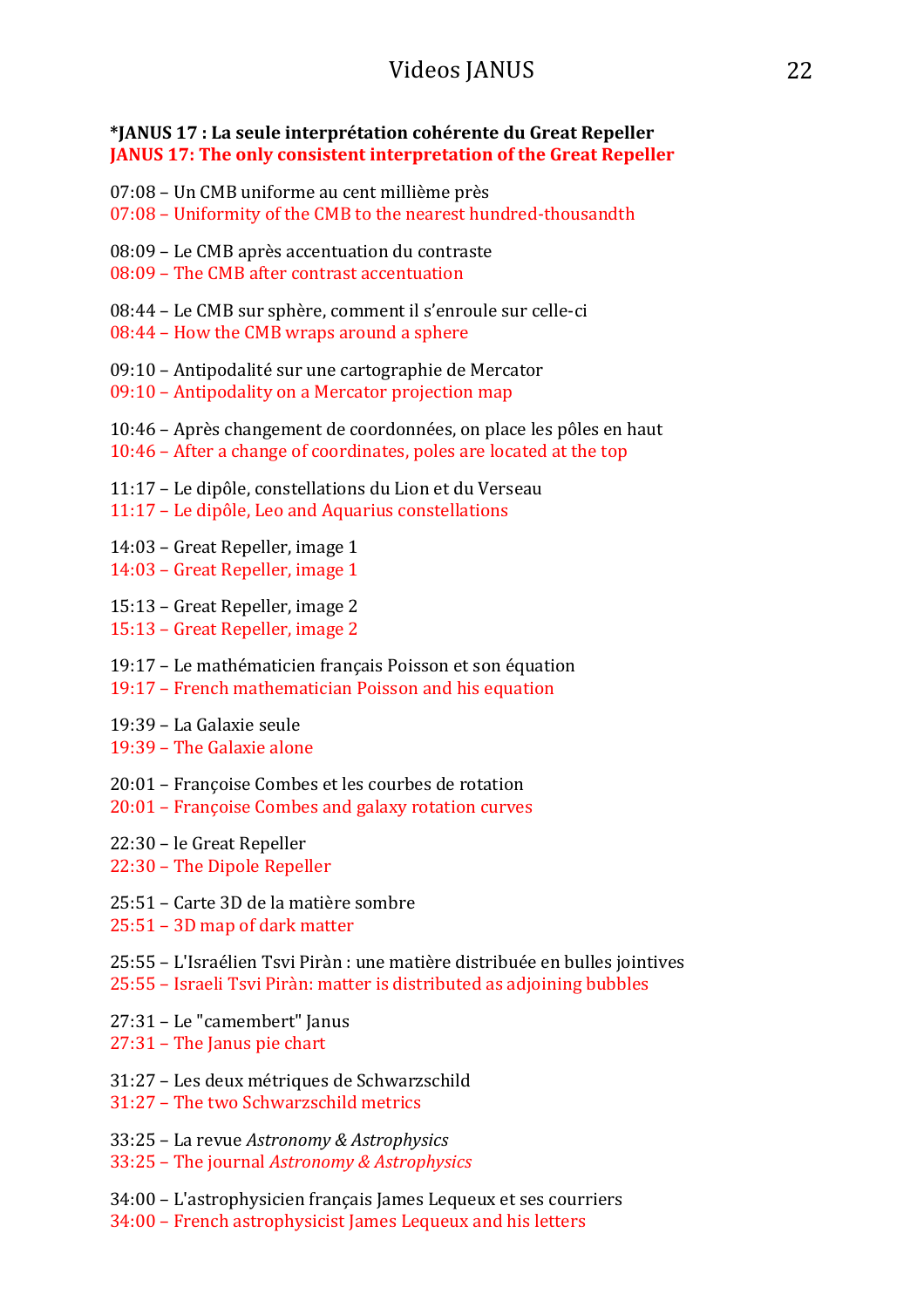- 38:22 L'acceptation de ma communication au colloque 2017 de l'APS
- 38:22 Acceptance of my communication to the 2017 APS Meeting
- 38:57 Interdit de parole dans un colloque par l'astrophysicien Albert Bosma
- 38:57 Debarred from speaking in a conference by astrophysicist Albert Bosma
- 41:13 Animations de ma galaxie spirale
- 41:13 Animation of my spiral galaxy
- 44:43 Le mathématicien allemand Ernst Mach
- 44:43 German mathematician Ernst Mach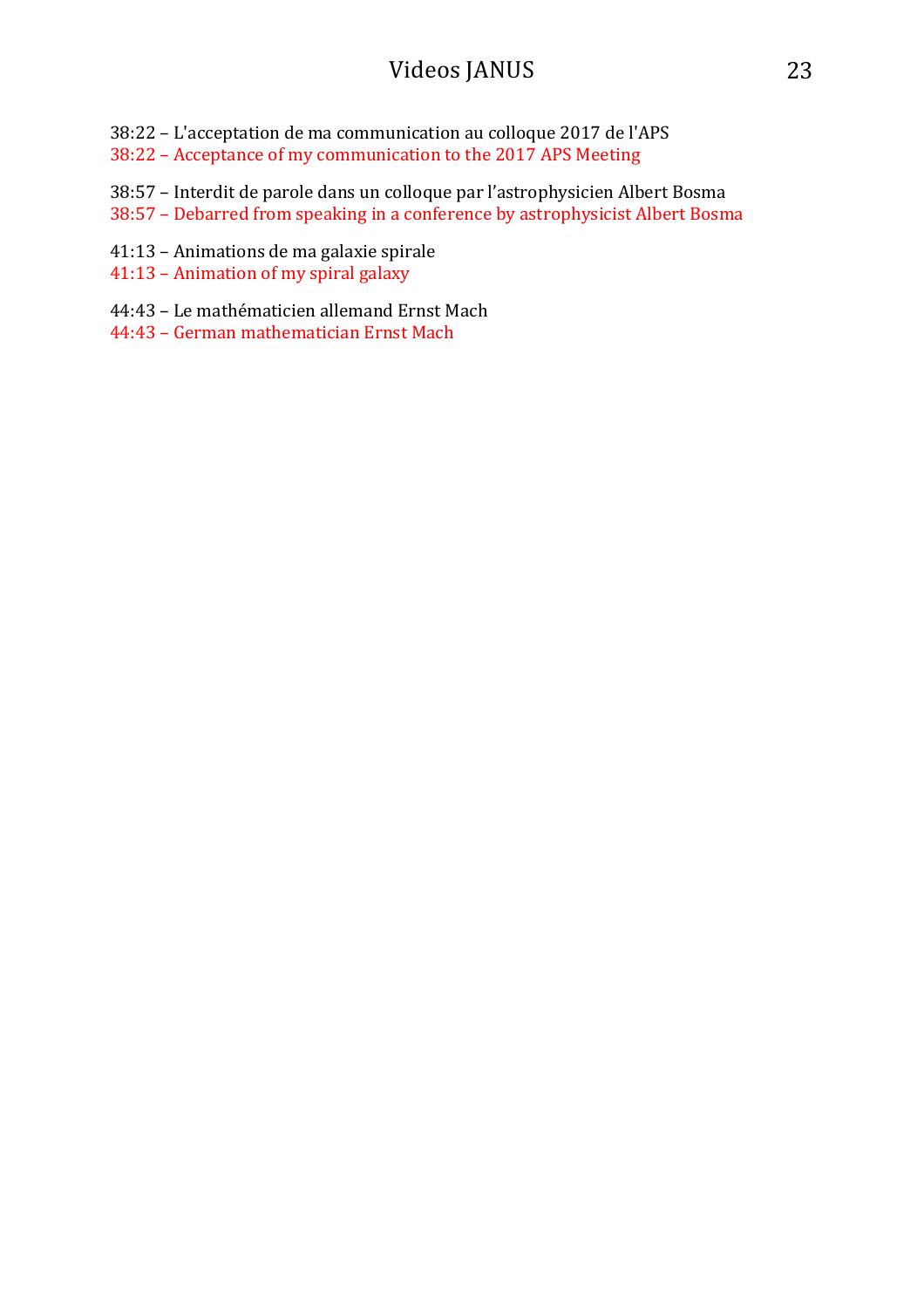#### **\*JANUS 18 : On explique pourquoi l'univers primordial est si homogène JANUS 18: Why the primitive universe is so homogeneous**

Annonce de mon acceptation au colloque COSMO-17 de Paris. Announcement of my acceptation at the COSMO-17 Paris conference.

00:59 – Annonce colloques Schwarzschild et Fermi (Allemagne) 00:59 - Announcement of Schwarzschild and Fermi conferences (Germany)

01:34 – Mention de colloque APS 2017. *Appel à financement le 9 juin 2017*

01:34 – Mention of the 2017 APS Meeting. *Appeal for funding June 9, 2017* 

02:22 – Mention du contenu du numéro spécial de *Sciences et Avenir*

02:22 – Articles in the special issue of the French magazine *Sciences et Avenir* 

03:22 – La cartographie 3D de l'univers à très grande échelle et ses auteurs : Hoffmann, Pomarède, Tully, Courtois.

 $03:22 - 3D$  map of the universe at a very large scale and its authors: Hoffmann, Pomarède, Tully, Courtois.

 $04:56$  – L'image des bulles d'air qui se dilatent

 $04:56$  – The image of air bubbles dilating

 $05:44$  – Le champ de vitesses d'après les mesures sur 8000 galaxies  $05:44$  – The velocity field according to the measurement of 8000 galaxies

06:17 – Adresse du document video (Hoffmann, Pomarède, Tully, Courtois)

06:17 – Link to the video presentation (Hoffmann, Pomarède, Tully, Courtois)

 $07:21$  – Le champ de vitesse montrant l'attracteur Shapley

 $07:21$  – The velocity field showing the Shapley attractor

09:06 – Le Great Repeller

09:06 - The Great Repeller

10:13 – Le vecteur vitesse de 631 km/s pointe vers le Great Repeller.

 $10:13$  – The velocity vector of 631 km/s points from the Great Repeller.

10:02 - Selon *Sciences & Avenir* c'est "une nouvelle énigme"

10:02 – According to *Sciences & Avenir* it is "a new enigma"

11:32 – Le tableau *"Les Porteurs de mauvaises nouvelles"*

11:32 – The painting "The Bearers of bad news"

11:54 – Je prédis qu'on ne trouvera pas de matière dans le Great Repeller

11:54 - I predict no matter at all will be found within the Great Repeller

12:06 – JPP blacklisté dans les revues de vulgarisation françaises La faute: La couverture de *Science & Vie* qui créa le scandale en 1976 12:06 – JPP blacklisted in French popular science To blame: The scandalous cover of *Science & Vie*, 1976

12:50 – Le paradoxe de l'horizon cosmologique

 $12:50$  – The cosmological horizon paradox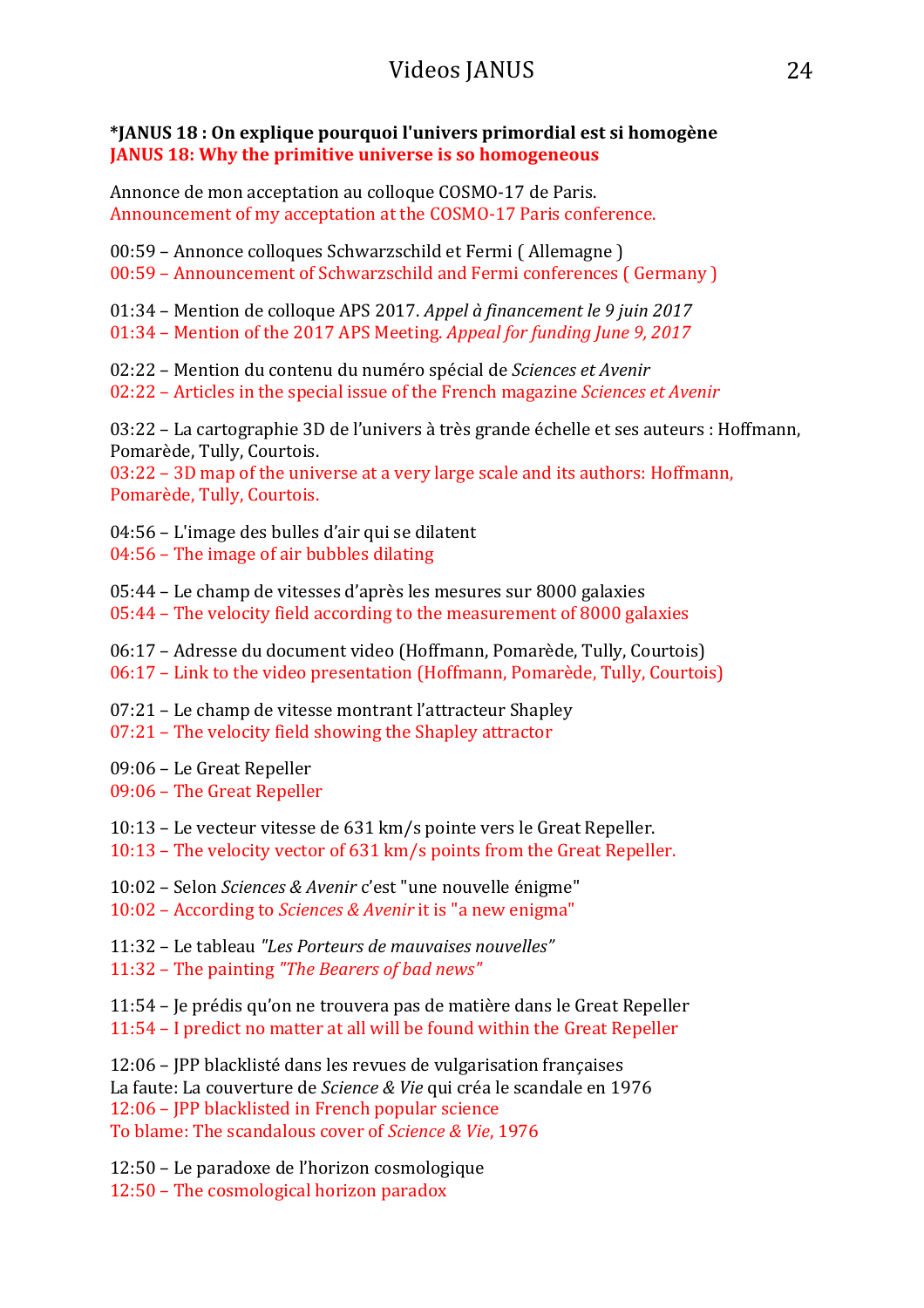- $16.13 1989$  · le satellite COBE et le CMB
- 16:13 1989: the COBE satellite and the CMB
- 16:46 Première carte de 1991 montrant l'inhomogénéité du CMB
- 16:46 First map showing inhomogeneities in the CMB, 1991
- 16:52 Prix Nobel pour Smoot et Mather en 2006
- 16:52 2006 Nobel prize for Smoot and Mather
- $18:35$  Faites une pause ...
- $18:35$  Make a break ...
- 19:20 Le Russe André Linde
- 19:20 Russian Andrei Linde
- 19:42 JPP loupe Sakharov à Moscou et doit se nourrir de croissants 19:42 - JPP misses Sakharov in Moscow and must eat pastries
- 21:12 La théorie de l'inflation
- $21:12$  The inflation theory
- $21:34$  Le sexon, particule "qui passe son temps à se reproduire"
- $21:34$  The sexon, a particule "spending its time breeding"
- 22:01 Evocation du papier de JPP dans MPLA en 1988
- 22:01 Evocation of JPP's 1988 VSL paper in MPLA
- 22:34 Le canadien John Moffat et le Portugais João Magueijo
- 22:34 Canadian John Moffat and Portuguese João Magueijo
- 23:00 Le problème de la constante de structure fine en théorie VSL
- 23:00 The problem of the fine structure constant in VSL theories
- 23:45 JPP fait varier conjointement toutes les constantes
- $23:45$  JPP makes a joint variation of all physical constants
- 24:19 Le mur de la Last Scaterring Surface
- 24:19 The wall of the Last Scaterring Surface
- 25:11 Avec les équations de la physique on tombe sur le paradoxe de l'horizon  $25:11$  – With standard equations we come across the horizon paradox
- $25:53$  Transition ère radiative ère matière : un changement de géométrie
- 25:53 Transition from radiation to matter-dominated era: a change of geometry
- 26:41 Le cube sans arêtes
- 26:41 The cube without edges
- 26:56 Le cube émoussé
- 26:56 The blunted cube
- 27:07 Le modèle de l'eau et des glaçons
- $27:07$  The model of water and ice cubes
- 27:49 Une brisure de symétrie
- 27:49 A symmetry breaking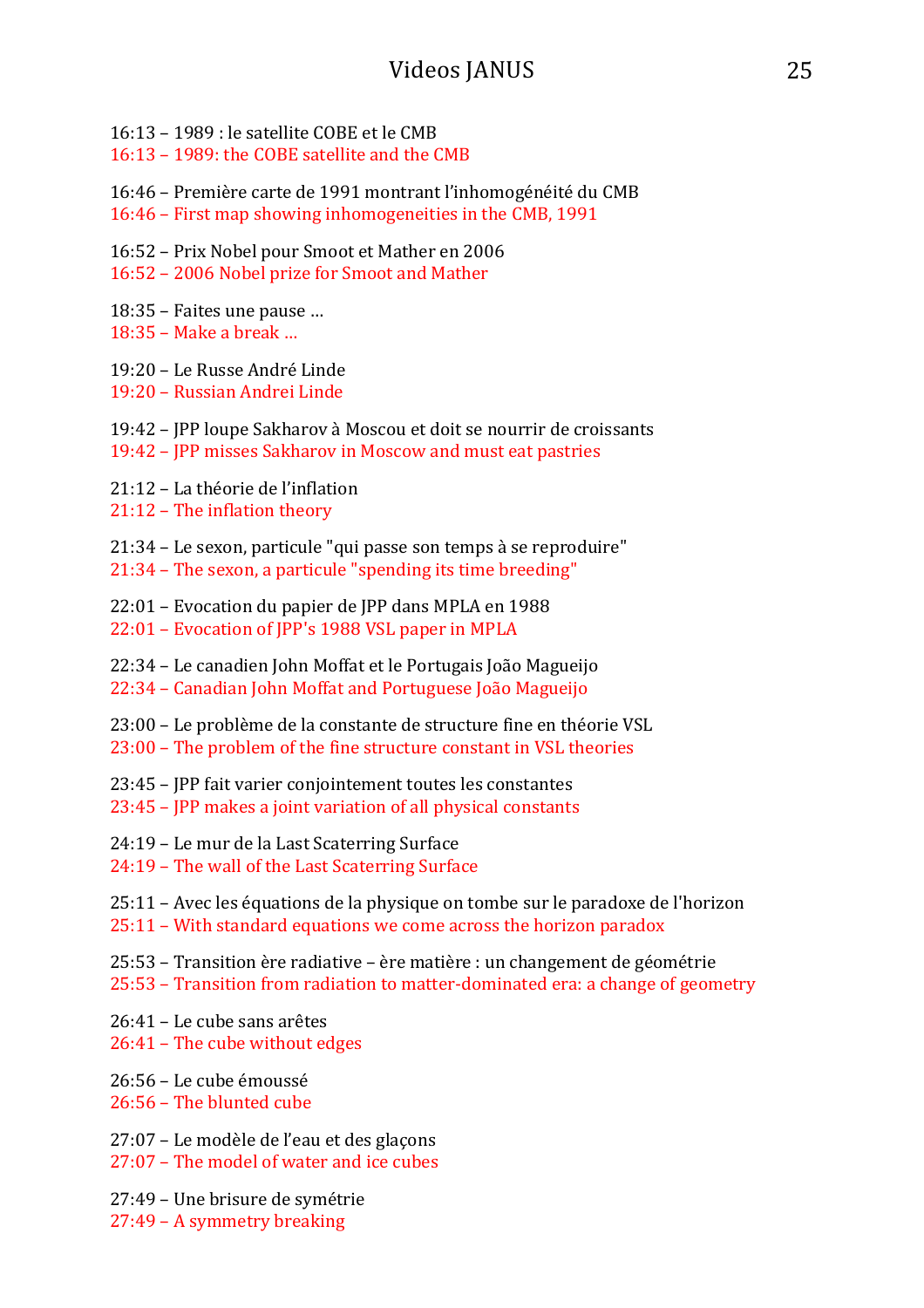28:40 – Les lois d'évolution des différentes constantes

28:40 – Evolution laws of various constants

29:29 – Pierre de touche : l'invariance des équations de la physique

 $29:29$  – Touchstone: the invariance of the equations of physics

30:26 – Les relations de jauge qui lient ces constantes entre elles 30:26 - Gauge relations relating all constants together

30:59 – Ce qui été publié ne concerne que l'ère matière. La description de l'ère radiative n'est pas encore validée par une publication dans une revue à comité de lecture. 30:59 - What has been published concerns only the matter-dominated era. The description of the radiative era is not yet validated by a publication in a peer-reviewed journal.

31:48 – Le modèle Janus explique l'homogénéité de l'univers primordial  $31:48$  – The Janus model explains the homogenitiv of the primitive universe

- 32:33 Alan Guth propose le premier le thème de l'inflation cosmique
- $32:33$  Alan Guth is the first to propose the inflation theory
- 32:55 Les monopoles magnétiques
- 32:55 Magnetic monopoles

33:04 – La phrase de Martin Rees 33:04 –Martin Rees' sentence

 $33:47$  – Un temps sans horloge ?

- $33.47 A$  time without a clock?
- 34:14 Le temps, c'est un angle
- $34:14$  Time is an angle
- 34:35 Mon horloge élémentaire: un laps de temps infini
- 34:35 My elementary clock: an infinite lapse of time

35:29 – Achille et la tortue. Achille et le Big Bang.

35:29 - Achille and the tortoise. Achille and the Big Bang.

36:06 – L'entropie. Le temps est-il tout simplement l'entropie?  $36:06$  – The entropy. Is time simply entropy?

37:06 – Le grand Livre de l'Univers, dont les pages s'amenuisent quand on remonte vers la préface : une infinité d'évènements élémentaires.

 $37:06$  – The Book of the Universe, whose pages gets thinner and thinner as we flip through it back to the preface: an infinity of elementary events.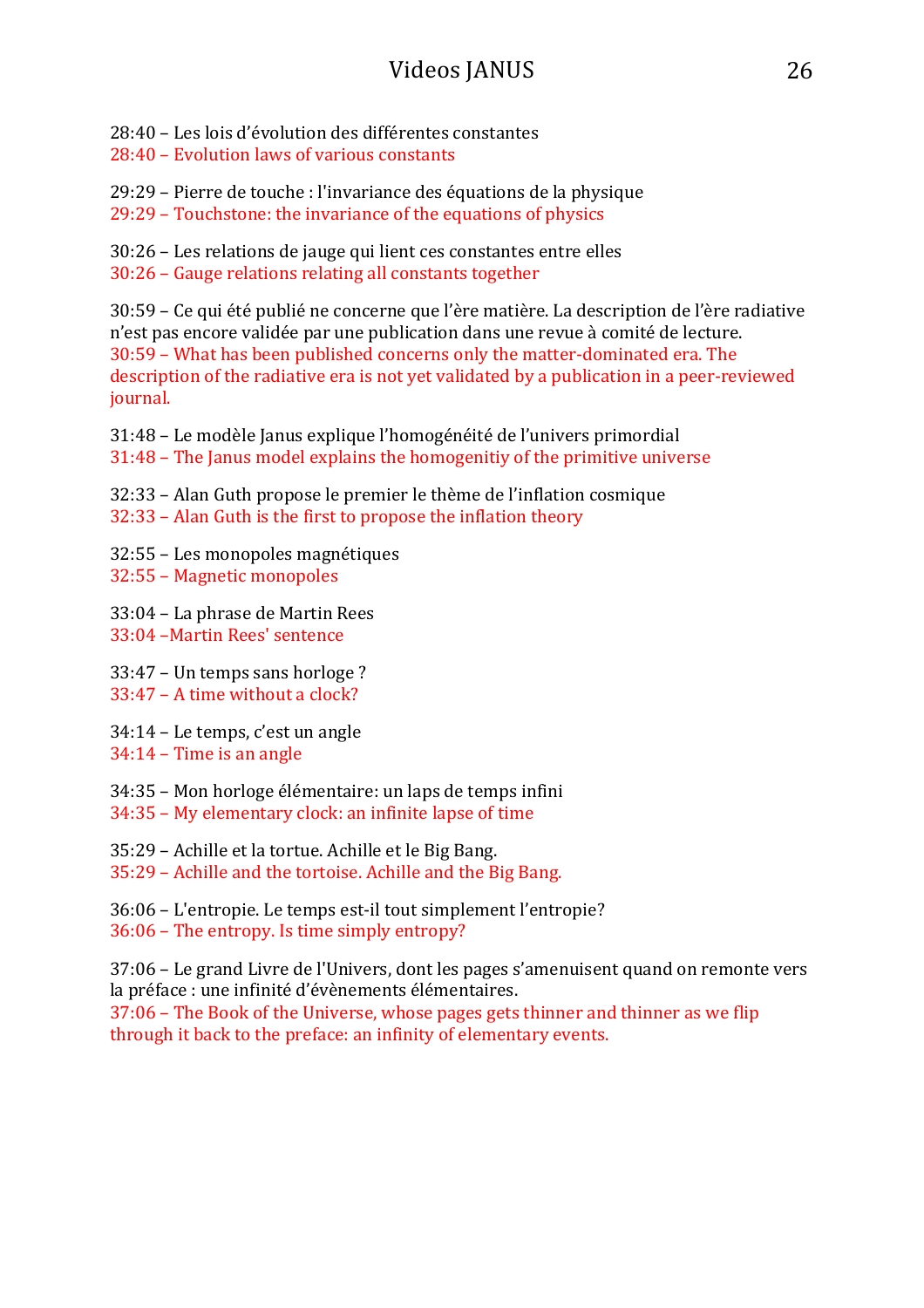#### **\*JANUS 19 : La vitesse de la lumière doit être infinie au Big Bang JANUS 19: The speed of light had to be infinite at the Big Bang**

Rappel du contenu de JANUS 18 Previously On JANUS 18

00:49 – Annonce de l'acceptation au colloque de Francfort, le colloque Karl Schwarzschild. Nécessité d'aller dans les colloques 00:49 - Announcement of my acceptance by the Karl Schwarzschild Meeting, Frankfurt, Germany. Why I have to attend international conferences

01:59 – Aurélien Barrau s'interroge sur l'avant Big Bang

 $01:59$  – Aurélien Barrau wonders about what happened before the Big Bang

02:47 – L'univers sablier

 $02:47$  – The hourglass univers

02:53 – Le Big Bounce 02:53 - The Big Bounce

03:46 – Le cône de lumière

 $03:46$  – The cone of light

04:22 – Le cône qui devient un disque. Modèle de Sakharov 04:22 – The cone becomes a disc. Sakharov's model

04:54 – Il faut que *c* varie !  $04:54 - c$  must vary!

05:58 – Quand le cerveau devrait être équipé d'un disjoncteur

 $05:58$  – When the brain should really have a circuit breaker

06:36 – On ajoute une dimension et on cherche comment joindre deux feuillets 4D L'élément raccord aura N-1 dimensions. Dégénerescence dimensionnelle  $06:36$  – We add another dimension and we try to join two 4D space sheets The junction element will have N-1 dimensions. Dimension degeneration

08:14 – Image de la sphère décomposée en deux hémisphères raccordés selon un cercle  $08:14$  – Image of a sphere decomposed in two hemispheres joined by a circle

08:47 – Les symétries P et C existent dans notre versant l'univers. L'inversion de la cinquième dimension correspond à la symétrie matière-antimatière  $08:47$  – P and C symmetries exist in our universe sector. The inversion of the 5th dimension is related to the matter-antimatter symmetry

09:53 – Pour les allergiques aux crottes de mouche, on arrête là 09:53 – For people allergic to math equations, let's stop here

10:29 – On utilise les métriques des différents espaces

10:29 – We use metrics from different spaces

12:30 – Signature au Big Bang, elliptique

12:30 – Signature at the Big Bang, elliptic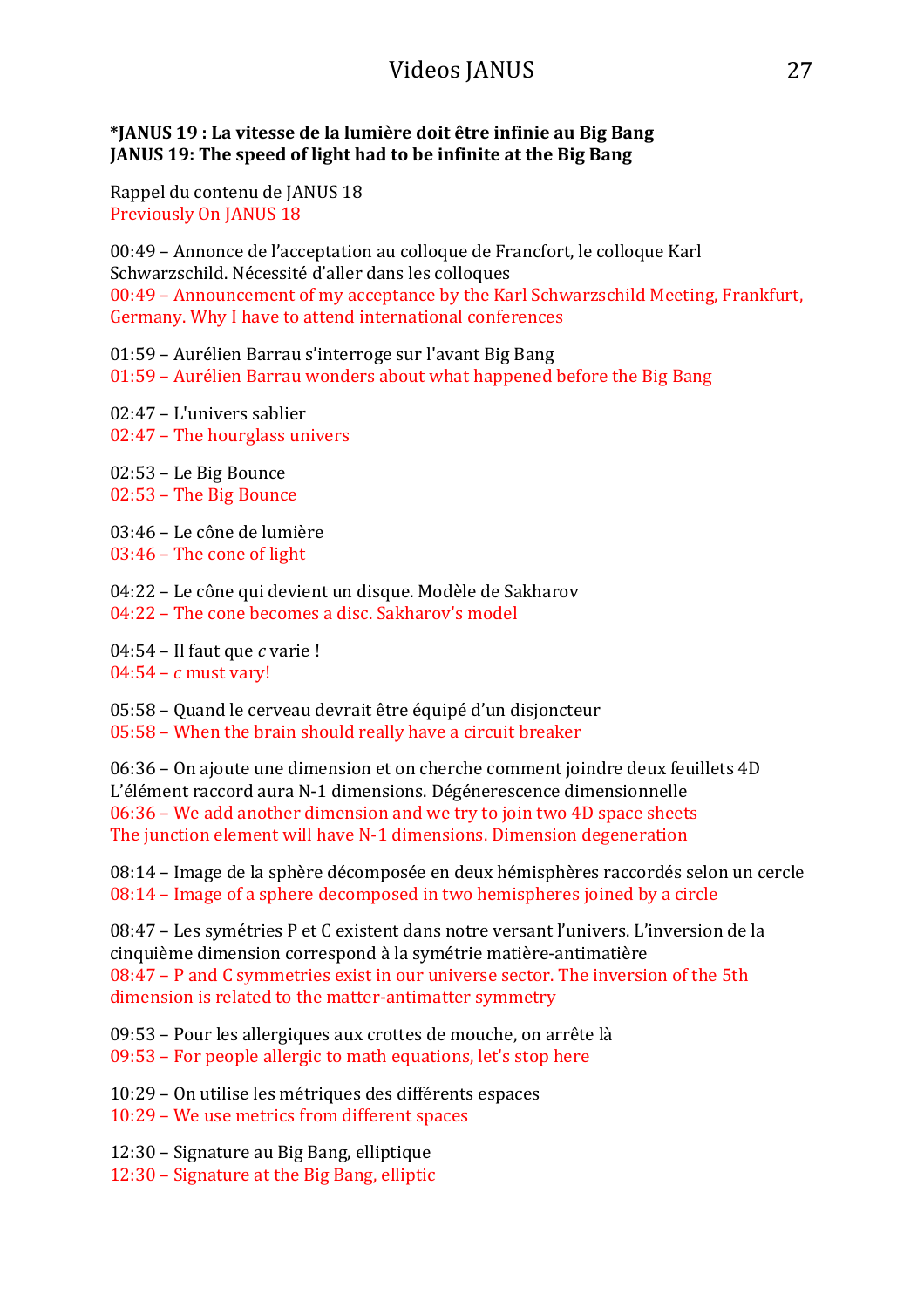12:52 – On rappelle la démarche mathématique envisagée pour approcher le Big Bang 12:52 – We remind the mathematical process considered to approach the Big Bang

15:15 – Le Big Bang correspond à une métrique elliptique. Igor et Grichka Bogdanoff, précurseurs dans ce domaine

15:15 – The Big Bang corresponds to an elliptic metric. Igor and Grichka Bogdanoff, precursors in this field

15:05 - Un temps imaginaire. La Note aux CRAS de 1977 "Univers en interaction avec leurs images dans le miroir du temps"

15:05 - An imaginary time. The 1977 CRAS paper "Universes interacting with their opposite time-arrow fold".

> *On replie le sablier sur lui-même We fold the hourglass back onto itself*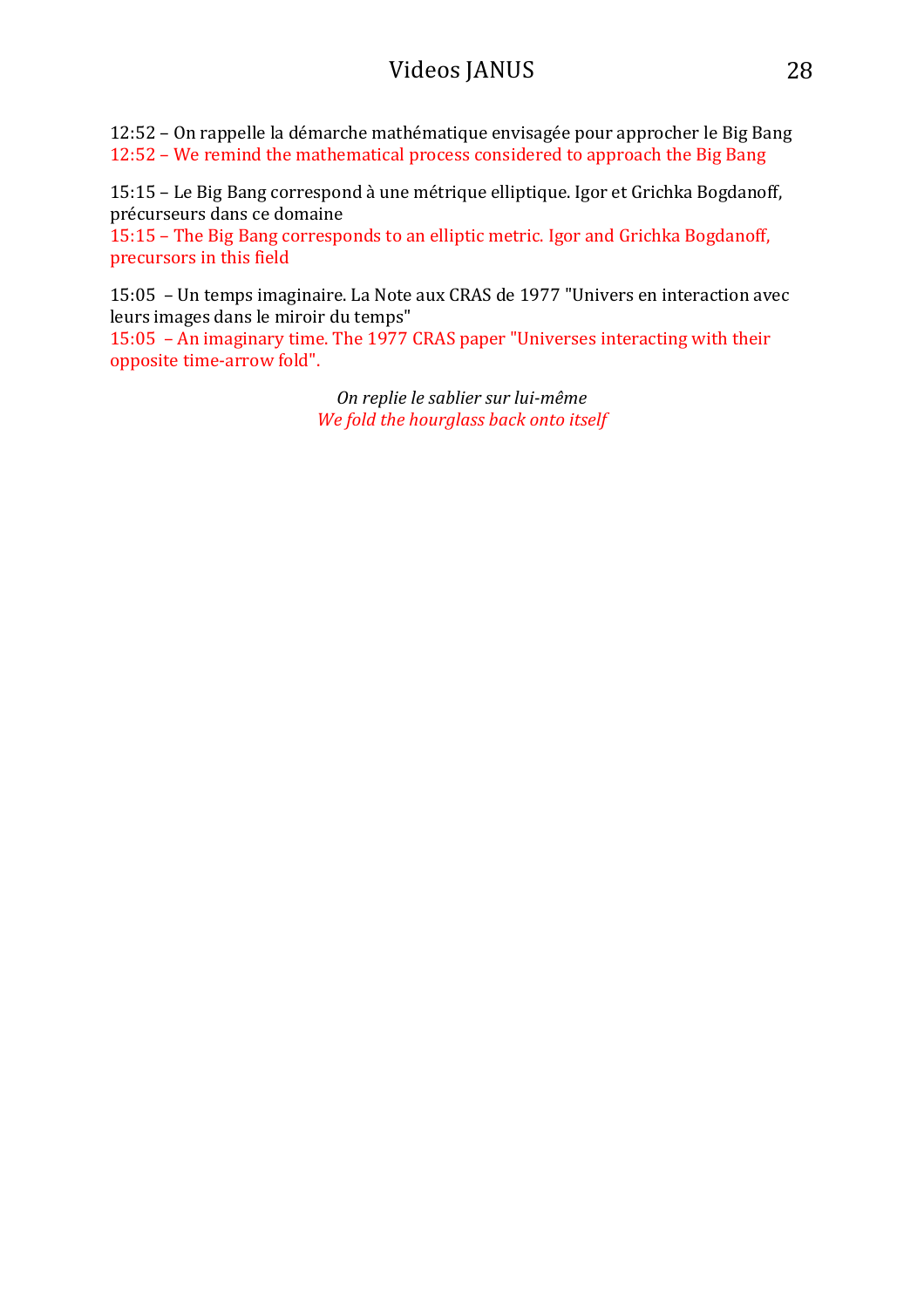#### **\*JANUS 20 : Réfutabilité de la théorie par l'effet de lentille gravitationnelle négatif JANUS 20: Falsifiability of the theory with negative weak lensing**

01:48 – On attend de la science qu'elle nous permette de mieux maitriser le monde dans lequel nous vivons.

 $01:48$  – Science is expected to allow us to better master the world we live in.

01:58 – Retour dans l'histoire. Les épicycles de Ptolémée : meilleur modèle que le modèle héliocentrique, tant qu'on n'a pas tenu compte du fait que les trajectoires des planètes étaient des ellipses et non de cercles.

01:58 – Back in History. The Ptolemaic system with epicycles: better model than the heliocentric one, as long as planet orbits are not considered as ellipses instead of circles.

02:57 – Tycho Brahé rejette à son tour le modèle héliocentrique pour cause de non observation du phénomène du parallaxe.

 $02:57$  – Tycho Brahe rejects the heliocentric model too, because no parallax effect is seen.

03:18 - Le concept de réfutabilité.

03:18 - The concept of falsifiability.

03:47 – Karl Popper : une théorie non réfutable n'est pas crédible.

 $03:47$  – Karl Popper: a non-falsifiable theory has no credibility.

 $05:00$  – Rappel ( $\acute{e}$ pisode 4) du succès de la théorie newtonienne à travers la prédiction par Le Verrier de l'existence d'une nouvelle planète : Neptune

 $05:00$  – Reminder (episode 4) of the successful Newtonian theory through Le Verrier's prediction of a new planet: Neptune.

05:24 – La théorie newtonienne réfutée car incapable de rendre compte de l'avance du périhélie de Mercure. 

 $05:24$  – The Newtonian theory refuted as being incapable to explain the precession of the perihelion of Mercury.

 $06:00$  – La réfutabilité permanente est la seule garantie de la vitalité d'une théorie.  $06:00$  – The permanent falsifiability is the only guarantee of the vitality of a theory.

 $06:15$  – Evocation du paradoxe EPR (traité dans l'épisode 6)

- $06:15$  Evocation of the EPR paradox (addressed in episode 6)
- 07:25 Le modèle de Friedmann conforté par la découverte du CMB
- $07:25$  Friedmann's model reinforced by the discovery of the CMB
- $07:55$  Un modèle par la suite réfuté par la découverte de l'accélération cosmique.
- $07:55$  A model refuted afterwards by the discovery of the cosmic acceleration.
- 08:00 Naissance des concepts de matière sombre et d'énergie noire
- $08:00$  Birth of concepts of dark matter and dark energy
- 09:00 Le modèle ΛCDM conforté par l'analyse du CMB

09:00 - The ΛCDM model reinforced by the discovery of the CMB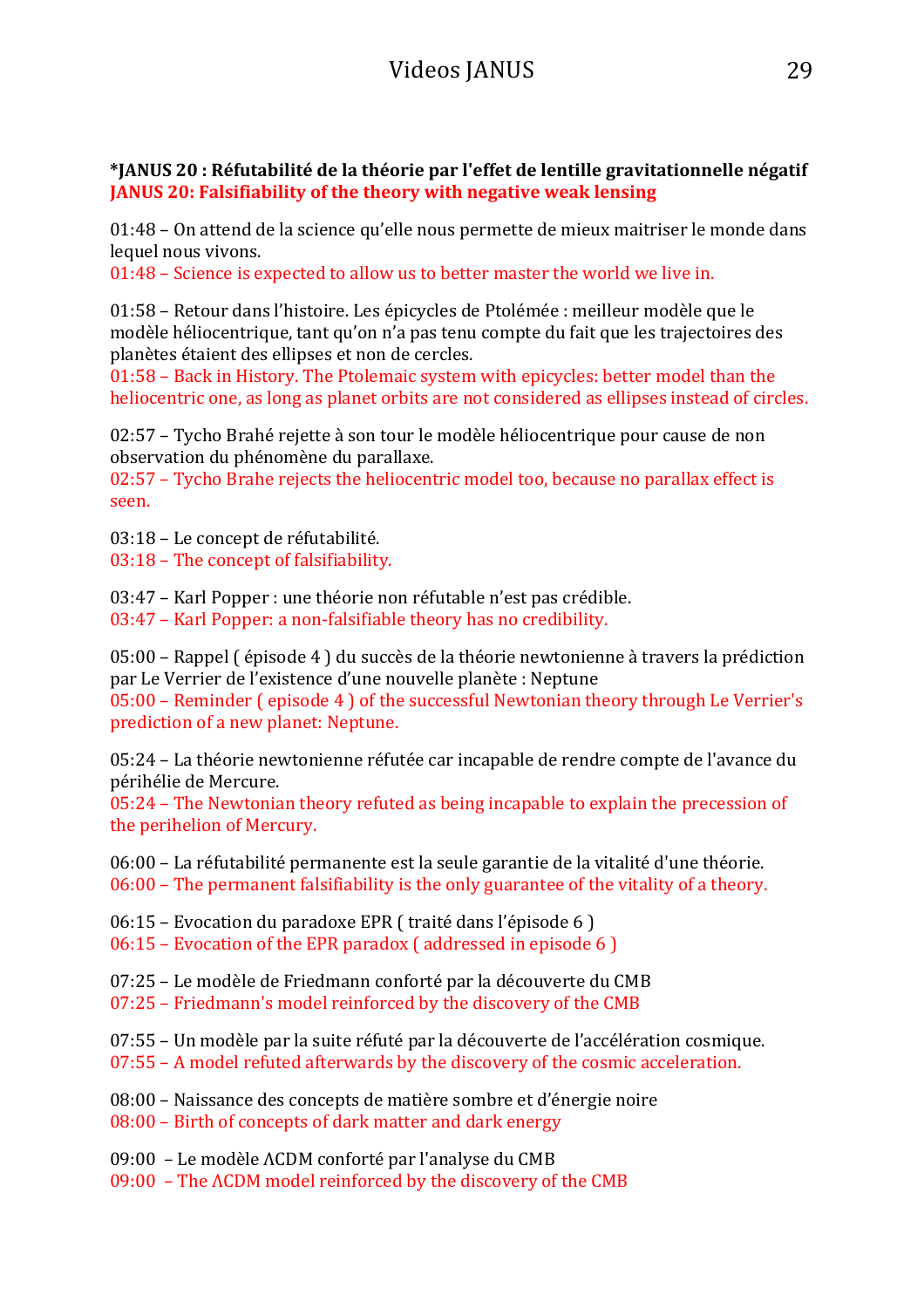10:00 – Le modèle Janus est-il réfutable ( "falsifiable" )

 $10:00 -$  Is the Janus model falsifiable?

10:45 – Un modèle qui prédit une structure lacunaire de l'univers à très grande échelle

- $10:45$  A model predicting a lacunar structure of the universe at a very large scale
- 11:05 ... qui correspond à l'observation
- $11:05$  ... in agreement with observation
- 11:40 La cartographie de Tsvi Pirán, une matière "en bulles jointives"
- 11:40 The mapping by Tsvi Pirán, a matter distributed in "adjoining bubbles"
- 12:20 Cartographie cosmique basée sur le weak lensing
- 12:20 Cosmic mapping based on weak lensing
- 12:45 Base de cette méthode, schématiquement
- 12:45 Basis of this method, in broad outline
- 16:29 L'effet d'un weak lensing négatif, base d'une nouvelle cartographie cosmique
- $16:29$  Negative weak lensing effect, as a basis for a new cosmic mapping
- 18:00 D'où un test de la validité ou de la non-validité du modèle Janus.
- 18:00 Hence a test of the validity of the Janus model.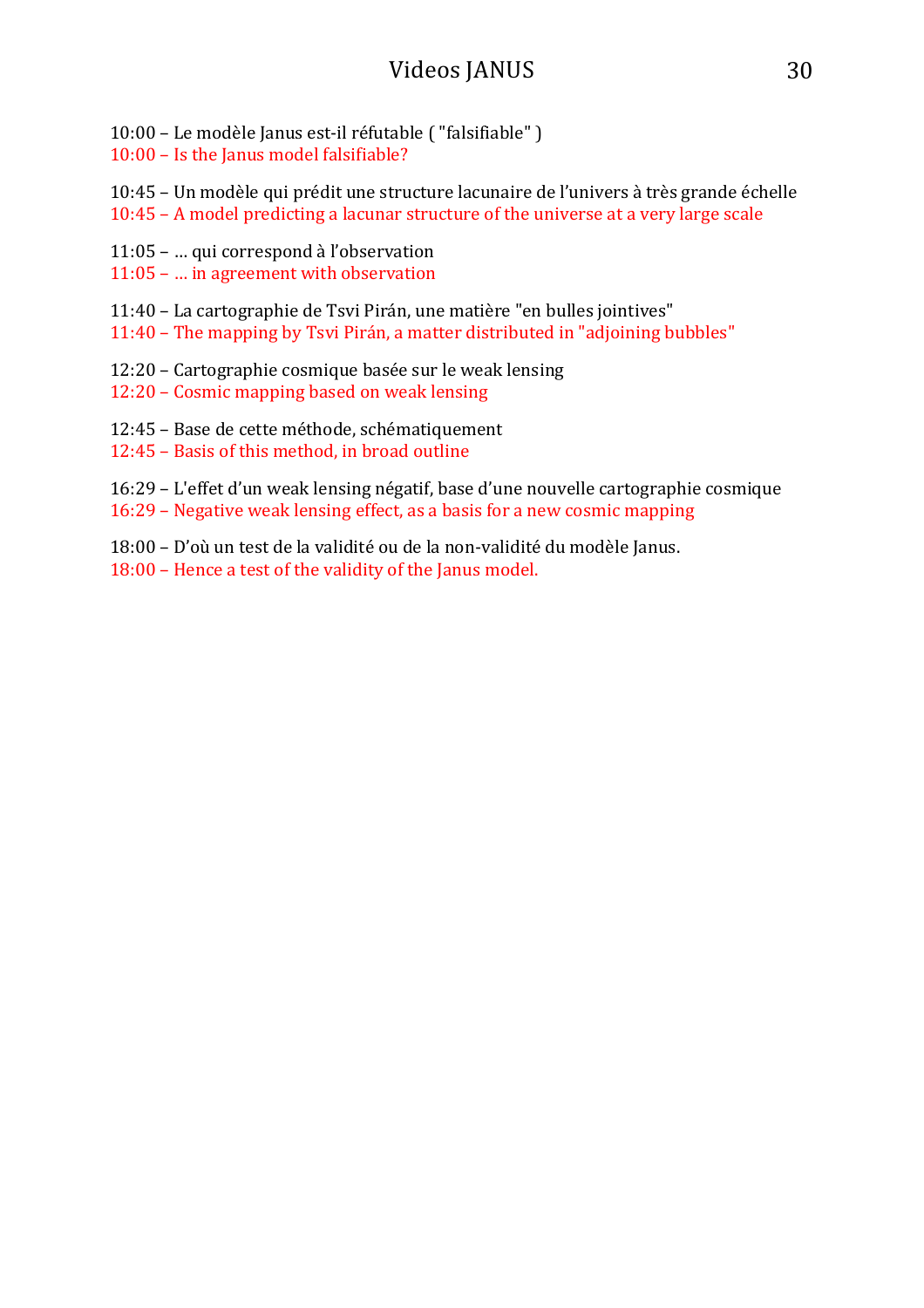#### **\*JANUS 21 : Matière noire, il est temps de sortir de l'impasse JANUS 21: Dark matter, it's about time to break the deadlock**

Dans cette vidéo on évoque l'échec de cette extension du « Modèle Standard », qui a émergé dans les années soixante-dix, à travers une « Supersymétrie » qui a engendré une nouvelle famille de « super-partenaires » des particules, dont aucune n'a été détectée à ce jour.

In this video we discuss the failure of the extension of the "Standard Model", which emerged in the 1970s, through "Supersymmetry" which produced a new family of "super-partner" particles, none of which has been detected to date.

Parmi ces superparticules le candidat qui était considéré comme le plus crédible, le neutralino.

Among these superparticles, the candidate considered the most credible: the neutralino.

Deux voies pour le détecter : Two ways to detect it:

- Des détections directes, dans des détecteurs installés sous d'épaisses couches de roche, pour séparer ces détections du bruit de fond. Mais l'extension de cette traque avec un détecteur composé d'une tonne de xénon liquide aurait du normalement permettre de détecter ces neutralinos. Or c'est l'échec, une fois de plus.
- Direct detections, in detectors installed under thick layers of rock, to separate such detections from the ambient noise. But the extension of this hunt with a detector made of one ton of liquid xenon would have allowed to detect neutralinos. Now it is failure, once again.
- Une détection très indirecte, à partir de l'appareil AMS, installé sur la station spatiale ISS, fondée sur une possible mise en évidence d'un excès d'antiprotons, dont on attribuerait alors la présence à l'annihilation de neutralinos. Mais la présence de tels antiprotons peut s'expliquer de multiples façons, par l'action des rayons cosmique sur la matière ou le phénomène de supernova, ce qui fait que cette détection-là est bien problématique.
- A very indirect detection, from the AMS spectrometer installed aboard the international space station, based on a possible evidence of an excess of antiprotons, attributed to the annihilation of neutralinos. But should such antiprotons appear, the could have many other explanations. For example the action of cosmic rays on matter or supernovae, which makes this detection very problematic.

C'est ce qui a amené durant l'été 2017 le physicien théoricien français Pierre Salati, du laboratoire de physique théorique de Savoie, France, à publier un article intitulé *« Matière noire : il est temps de sortir de l'impasse »*, où il dit exprimer le pessimisme ambiant, au sein de la communauté des physiciens théoriciens, concernant non seulement l'existence de cette matière sombre, mais aussi la réalité de ces superparticules. 

In the summer of 2017, the French theoretical physicist Pierre Salati of the LAPTh theoretical physics laboratory, France, published an article entitled *"Dark matter: it's about time to break the deadlock",* where he expresses the prevailing pessimism among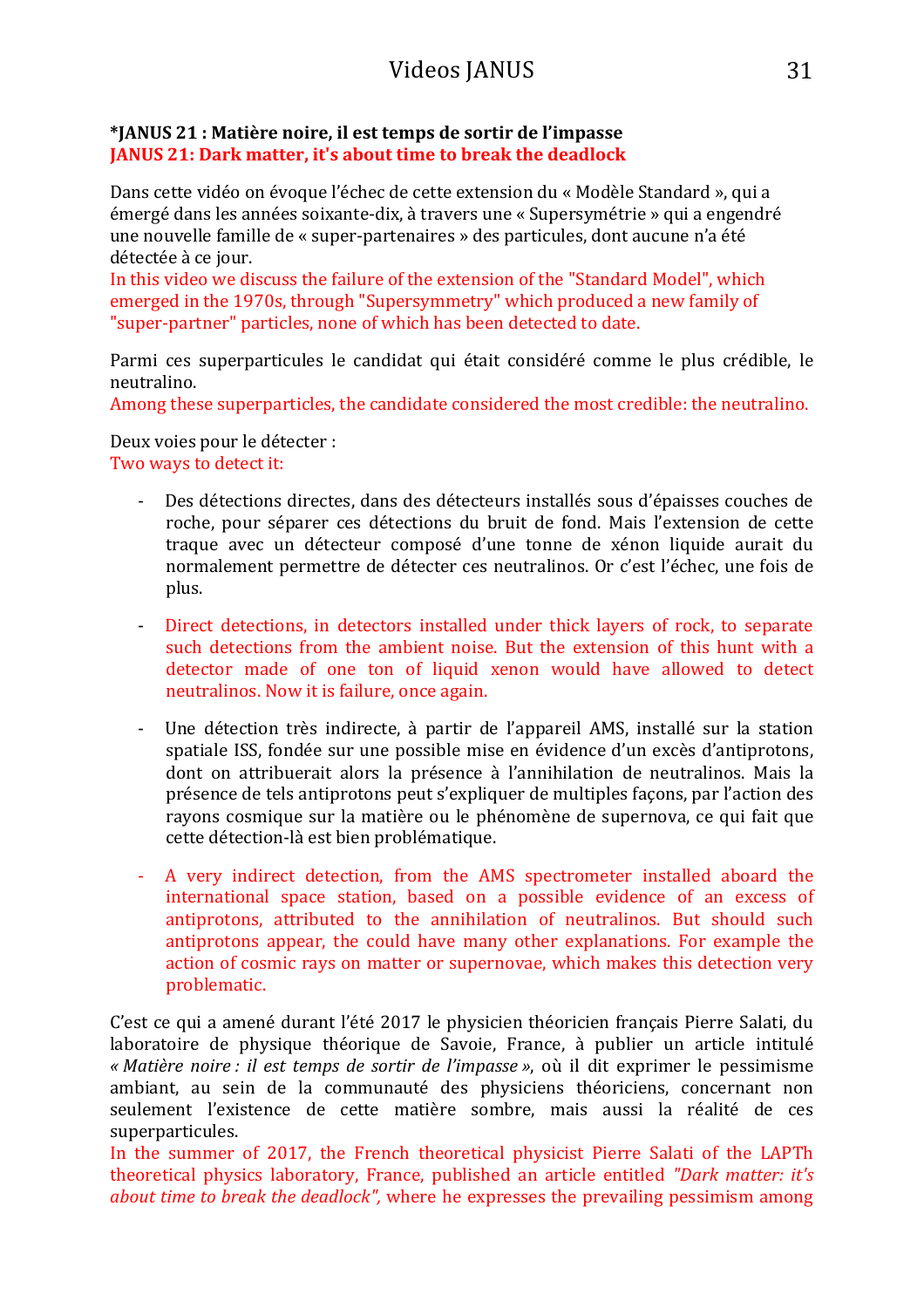the theoretical physics community, about not only the existence of this dark matter, but also the reality of all superparticles.

- 02:25 Rappel du concept de groupe
- 02:25 Reminder about the concept of group
- 05:02 Le théorème d'Emmy Noether
- 05:02 Emmy Noether's theorem

08:34 – Une longue digression où j'essaye d'évoquer la théorie de la supersymétrie, elle aussi reposant sur ce groupe, essentiel en physique théorique.

 $08:34$  – A long digression evoking the theory of supersymmetry, also based on this concept of group, essential in theoretical physics.

11:40 – La description du bestiaire des particules élémentaires à travers le Modèle Standard. 

11:40 - Standard Model description of the elementary particle bestiary.

17:35 – Extraits de l'article de Pierre Salati.

17:35 – Excerpts of Pierre Salati's article.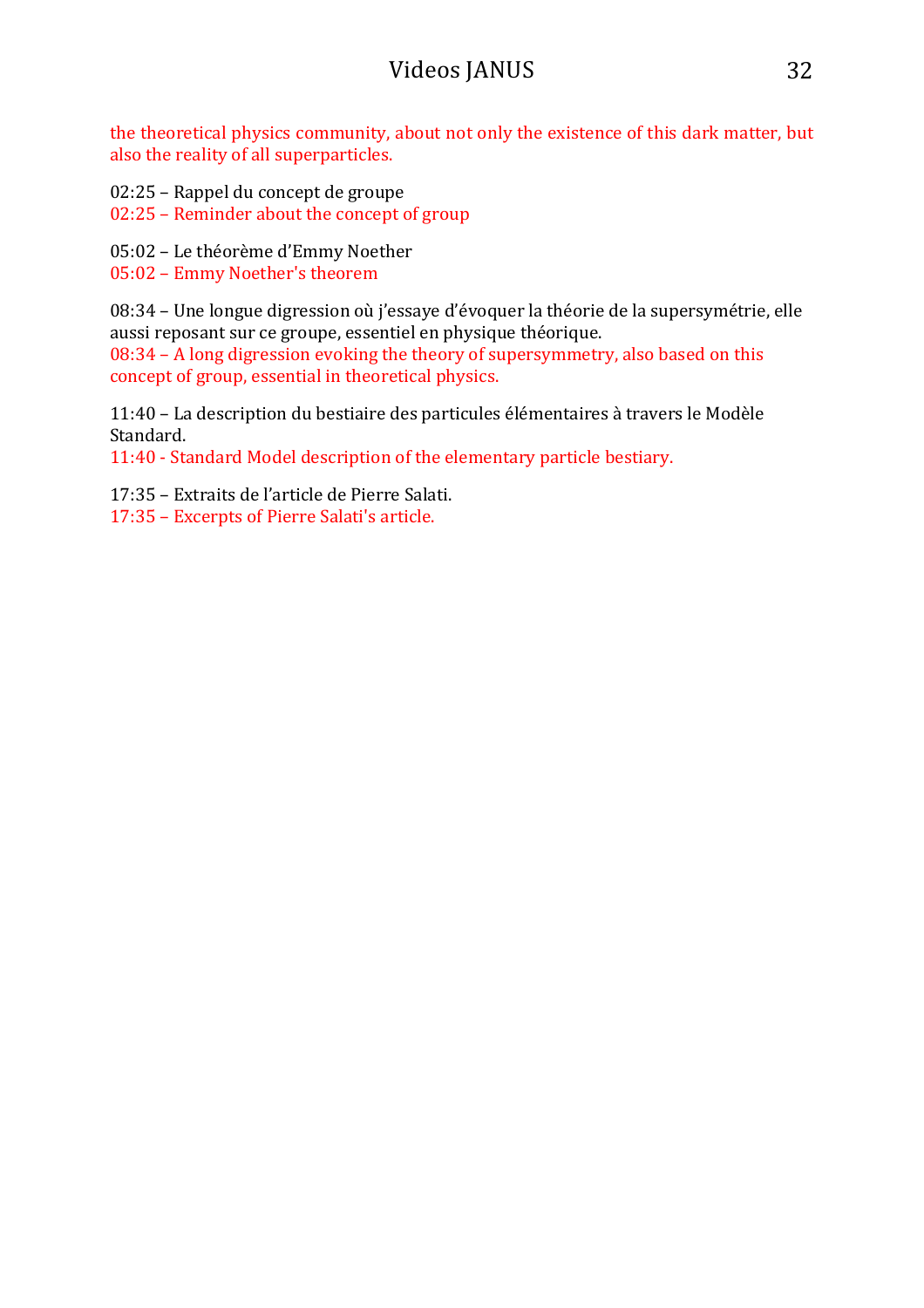\***JANUS 22 épisode 1/8 : Interventions lors de deux colloques internationaux de cosmologie, en Allemagne et en France en 2017**

**My questions at two international cosmology conferences, in Germany and France.** 

OO' 35" : Le colloque de Francfort de 2017 sur la thermodynamique des trous noirs.

The 2017 Frankfurt symposium on black hole thermodynamics.

1' 02 : Juan Maldacena.

Juan Maldacena.

3' 10" : Les spécialistes des trous noirs n'ont jamais lu les articles originaux de Schwarzschild. 

Black hole specialists have never read Schwarzschild's original papers

4'12" : Le colloque COSMO 17 à Paris, en juillet 2017. 192 participants issus de tous les pays. Les cosmologistes et les journalistes scientifiques français : absents.

COSMO 17 conference in Paris, July 2017. 192 participants from all countries. French cosmologists and science journalists: absent.

6'13" : Les colloques de cosmologie, aujourd'hui

Cosmology conferences, today

 $6'35''$ : De la difficulté de communication à l'aide d'un simple poster.

The difficulty of communication with a simple poster.

8'02" : De la difficulté d'introduire autant de concepts nouveaux.

The difficulty of introducing so many new concepts.

9'02" : Mes interventions après les exposés.

My interventions after the presentations.

9'19" : Je m'adresse à Robert Branderberger, pour qui l'inflation est la seule théorie envisageable. 

I am addressing Robert Branderberger, for whom inflation is the only possible theory.

10'3" : le m'adresse à Filippo Vernizzi, du CEA de Saclay, théoricien de l'énergie noire.

I address myself to Filippo Vernizzi, from the CEA of Saclay, theorist of the dark energy.

13'10" : Steven Weinberg et les états d'énergie négative.

Steven Weinberg and negative energy states.

15'15 : Daniel Harlow, du MIT : trous noirs, principe holographique et information quantique. 

Daniel Harlow, from MIT: black holes, holographic principle and quantum information.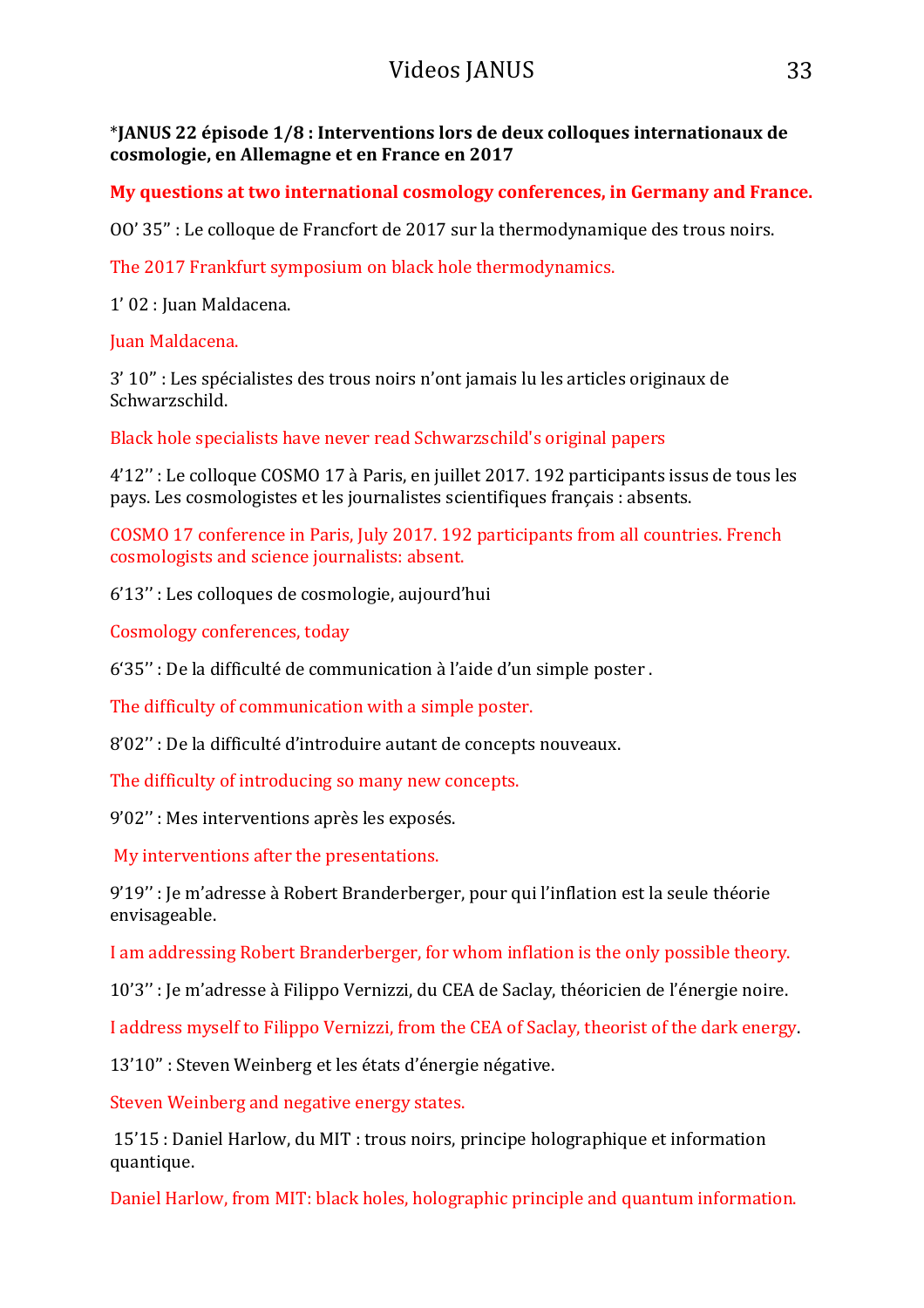15'43" : Je tente vainement de soulever les questions relatives aux deux articles de Schwarzschild de 1916. Aucun des black hole men présents ne les a lus.

I try in vain to raise questions about Schwarzschild's two 1916 articles. None of the black hole men present have read them.

16'50 : Endric Hildebrandt : La cartographie de la matière sombre. l'interviens en évoquant une interprétation alternative du weak lensing. Vox clamat in deserto. Seule explication : mon invisibilité.

Endric Hildebrandt: The mapping of dark matter. I intervene by evoking an alternative interpretation of weak lensing. Vox clamat in deserto. Only explanation: my invisibility.

19'43 : Sylvia Galli, de l'Institut d'Astrophysique de Paris : « Le Great Repeller ? Connais pas ». 

Sylvia Galli, of the Institute of Astrophysics of Paris: "The Great Repeller? Never heard of it".

19'47 : Même perplexité chez le Coréen Ki Youn Choi, après son évocation des différents modèles de matière sombre.

The same perplexity was felt by the Korean Ki Youn Choi, after his evocation of the different models of dark matter.

20'22 : L'Anglaise Déborah Sijacki, de Cambridge et les simulations Numériques. Nouvelle intervention de ma part. Quand Nature refuse de se conformer aux simulations. Exemple le refus du trou noir géant de la galaxie d'interagir avec un nuage de gas, en 2011. Flop complet.

Déborah Sijacki, from Cambridge, England, and Digital Simulations, New intervention from me. When Nature refuses to conform to simulations. Example the refusal of the giant black hole of the galaxy to interact with a gas cloud, in 2011. Complete flop.

22'53 : Ces colloques, des offices religieux.

These colloquia, religious services.

23'34" : Dernière tentative avec Goerg Smoot, prix Nobel américain en 2006 pour avoir « contemplé le visage de Dieu ». Réponse : « quand on met des masses positives et des masses négatives les masses positives s'enfuient, poursuivies les masses positives ». Il me tourne le dos en s'en va.

Last attempt with Goerg Smoot, American Nobel Prize in 2006 for having "contemplated the face of God". Answer: "when one puts positive masses and negative masses the positive masses run away, pursued the positive masses". He turns his back on me and leaves.

25'48" : Je demande à Jean-Gabriel Cuby, directeur du Laboratoire d'Astrophysique de Marseille, où je me rends de m'octrover une adressemail en tant qu'ancien membre de ce laboratoire. Je suis immédiatement éconduit. Refus de présentation de mes travaux dans ce laboratoire.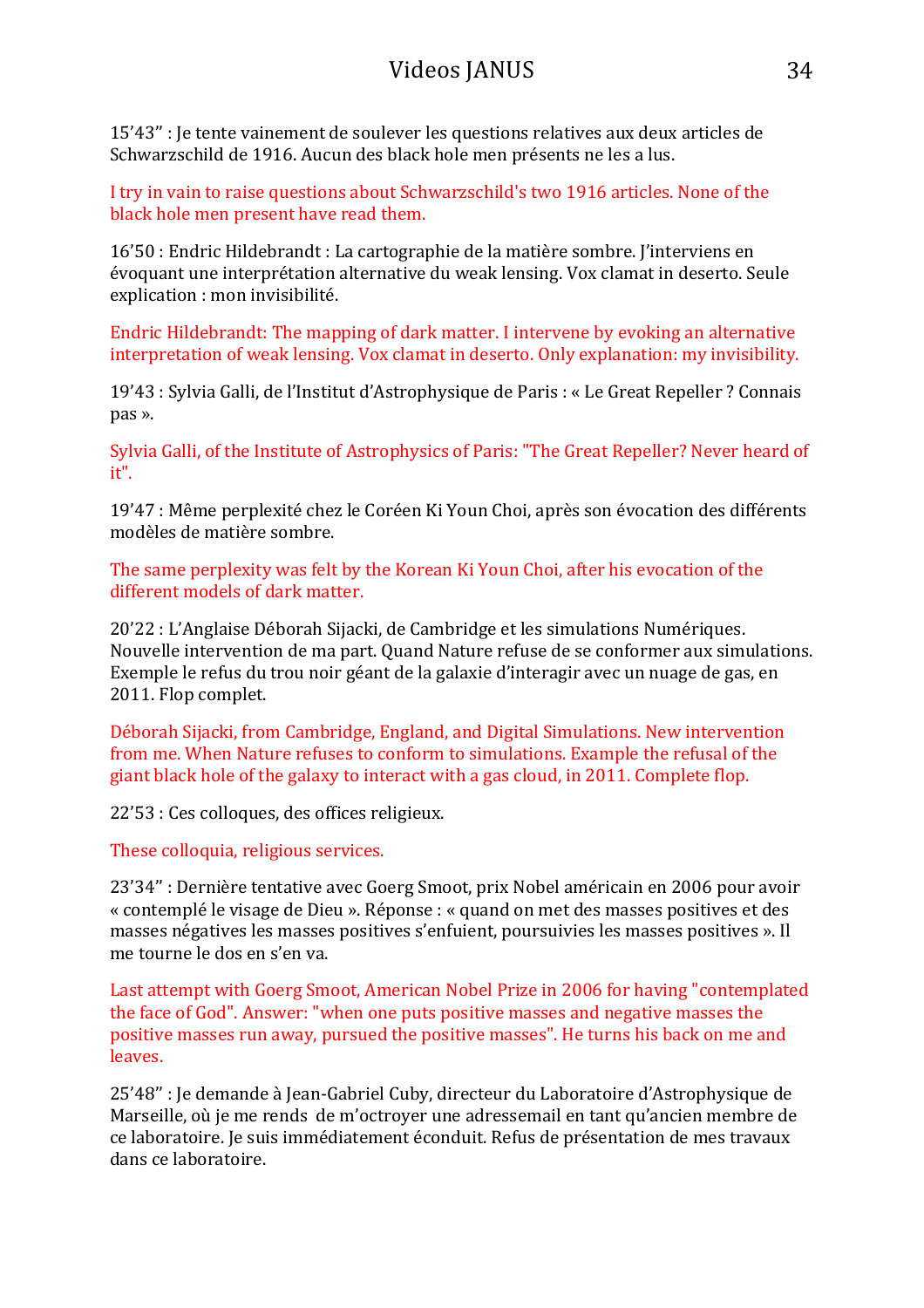I ask Jean-Gabriel Cuby, director of the Laboratoire d'Astrophysique de Marseille, where I am going, to give me an address as a former member of this laboratory. I am immediately rejected. Refusal of presentation of my work in this laboratory.

I ask Jean-Gabriel Cuby, director of the Laboratoire d'Astrophysique de Marseille, where I am going, to give me an e-mail address as a former member of this laboratory. I am immediately rejected. Refusal of presentation of my work in this laboratory.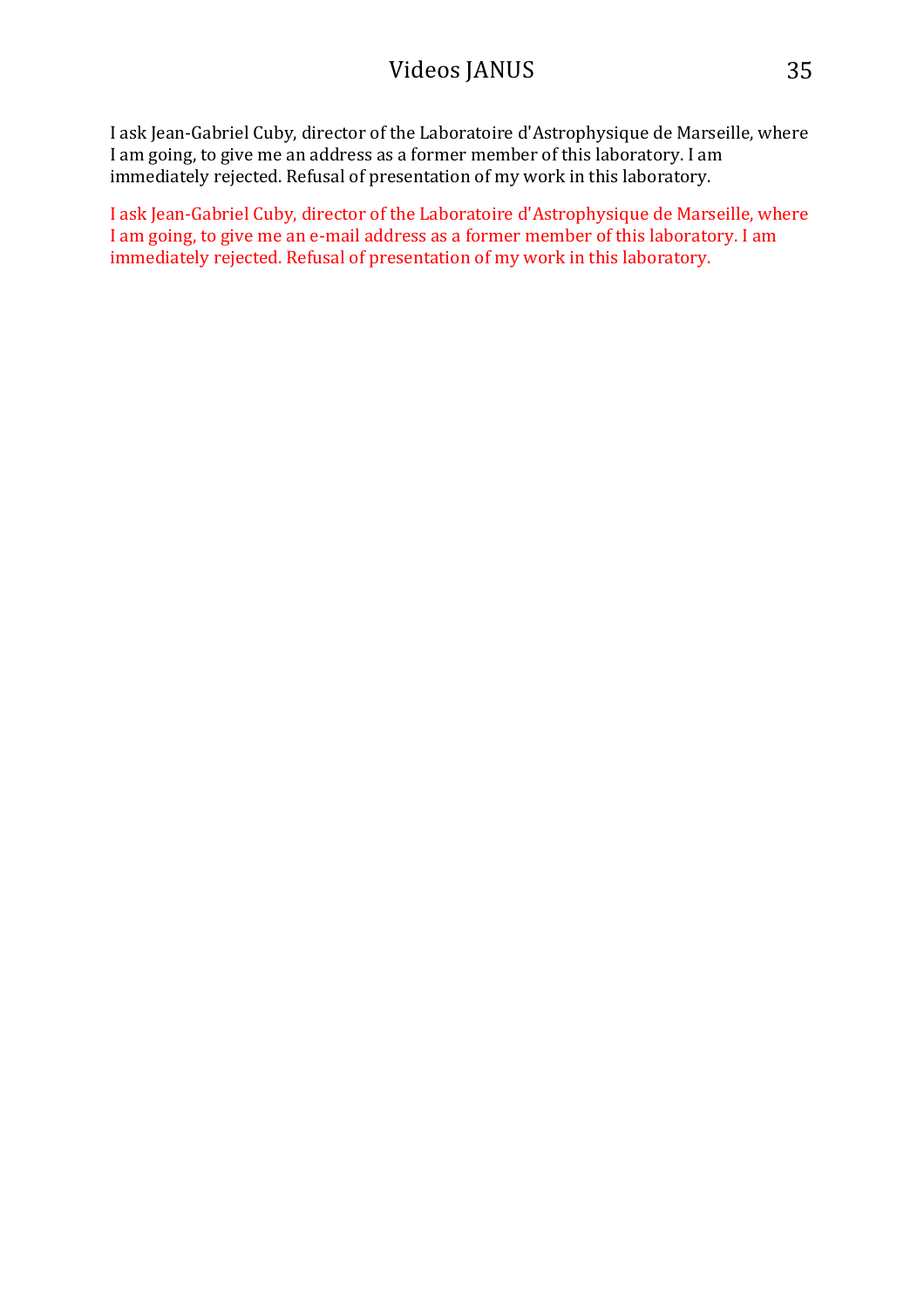### \***JANUS 22 épisode 2/8 : Surfaces et hypersurfaces définies par leur métrique**

0' 26" : Là où naissait la cosmologie au début du siècle.

Where cosmology was born at the beginning of the century.

0' 57 " : A l'époque de l'émergence de la Relativité nombreux étaient les scientifiques capables de participer à ce mouvement. Einstein et Hilbert.

At the time of the emergence of Relativity many scientists were able to participate in this movement. Einstein and Hilbert.

2'13" : Quand Hilbert découvre en rencontrant Einstein que les mathématiques et la physique peuvent s'entendre.

When Hilbert meets Einstein and discovers that mathematics and physics can get along.

3'05" : Hilbert rédige son article « le Fondements de la Physique ». Novembre 1915. La course entre Einstein et Hilbert. La fameuse équation de champ.

Hilbert writes his article "The Foundations of Physics". November 1915. The race between Einstein and Hilbert. The famous field equation.

4' 35" : Première interprétation de l'avance du périhélie de Mercure par Einstein.

First interpretation of the advance of the perihelion of Mercury by Einstein.

5' 15" : Première traduction de l'article en anglais en ... 1975.

First translation of the article into English in ... 1975.

 $6'05''$ : l'introduis les nombres imaginaires.

I introduce imaginary numbers.

7'49 : L'italien Jérôme Cardano, inventeur du nombre imaginaire i.

The Italian Jerome Cardano, inventor of the imaginary number i.

 $8'$  47" : Les « racines imaginaires ».

The "imaginary roots".

9'39" : Couper un tore selon des cercles réels et ... imaginaires.

Cut a torus according to real and ... imaginary circles.

11' 56" : Dans le monde d'Alice au Pays des Merveilles, l'histoire du garagiste fou qui veut coller à une chambre à air une rustine sur son axe.

In the world of Alice in Wonderland, the story of the crazy mechanic who sticks a patch on the center of a tire.

12'12" : Une solution de l'équation d'Einstein est une hypersurface.

A solution of the Einstein equation is a hypersurface.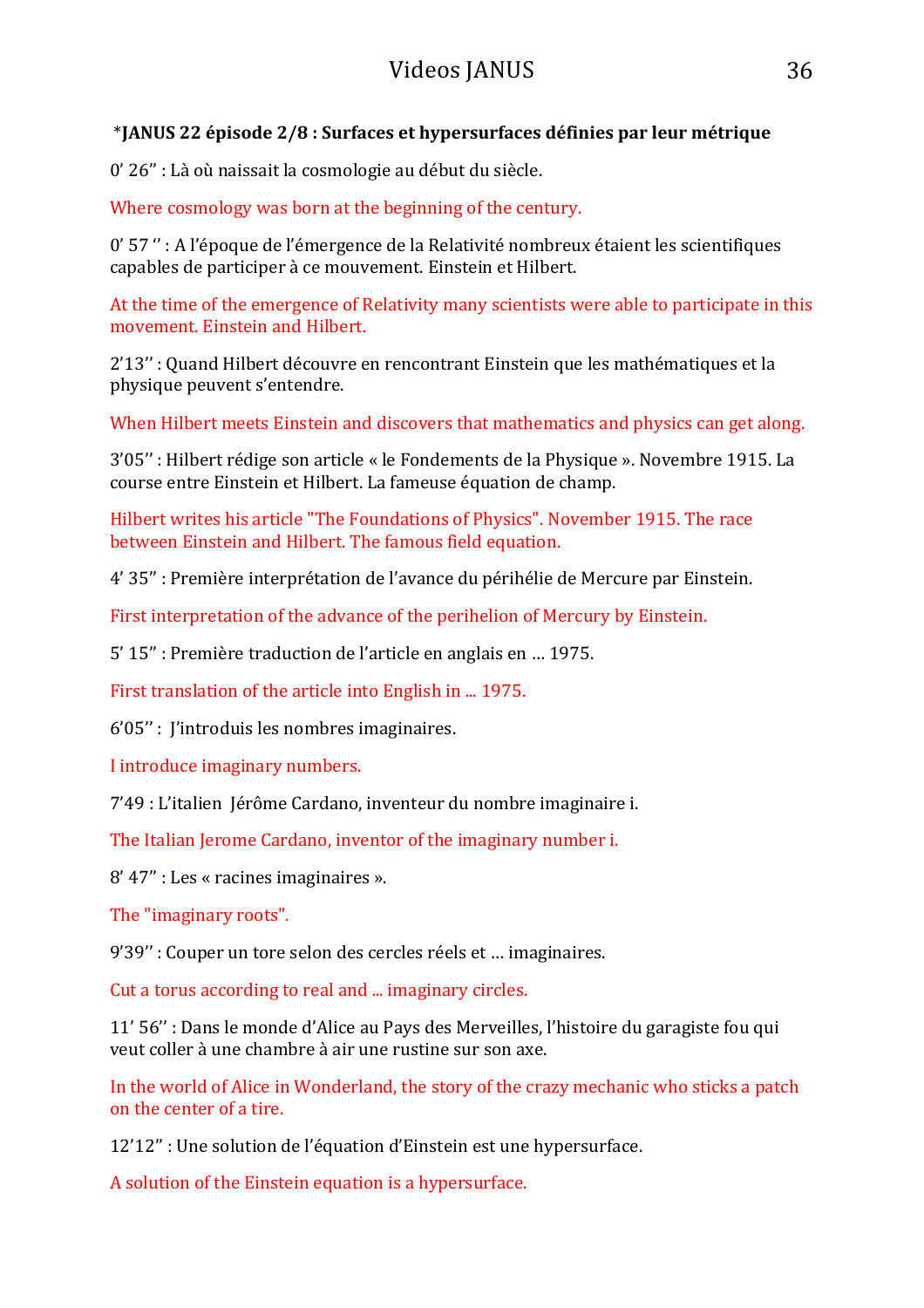12'47" : Quand une poule pond un œuf, celui-ci est exempt de coordonnées pour repérer le points qui le composent.

When a hen lays an egg, it is free of coordinates to identify the points that compose it.

13'18 : Les explorateurs n'ont trouvé aucune singularité au pôle nord.

The explorers did not find any singularity at the North Pole.

14'14" : Un objet géométrique 2D défini par sa métrique.

A 2D geometric object defined by its metric.

15'12" : La recherche de ses symétries. Symétrie de révolution. Enfoncer les portes ouvertes. 

The search for its symmetries. Symmetry of revolution. Breaking down open doors.

16' 05" : Des valeurs des variables pour lesquelles la longueur est imaginaire !

Values of variables for which the length is imaginary!

16' 40" : On est alors en dehors de la surface.

We are then outside the surface.

17' 12" : Un cercle de gorge. Objets non contractiles.

A throat circle. Non-contractile objects.

17'56" : Une surface qui peut être représentée dans l'espace 3D eucidien. On peut la « plonger » dedans. 

A surface that can be represented in the 3D eucidian space. It can be "imbedded" in it.

18'16" : Une autre surface non contractile, définie par sa métrique. C"est un cylindre !

Another non-contractile surface, defined by its metric. It's a cylinder!

19' 27" : Les géométries euclidiennes. Définition.

Euclidean geometries. Definition.

20'20" : En changeant les coordonnées de mon cylindre je trouve que la cylindre est une surface euclidienne ! Des rondeurs qui sont des apparences.

By changing the coordinates of my cylinder I find that the cylinder is a Euclidean surface! Roundnesses which are appearances.

 $20'54''$ : Ce qui est difficile c'est de faire la part entre ce qui appartient intrinsèquement à l'objet et ce qui est induit par la façon dont on décide de se le représenter.

What is difficult is to distinguish between what belongs intrinsically to the object and what is induced by the way we decide to represent it.

22'11" : Une hypersurface à trois dimensions, définie par sa métrique.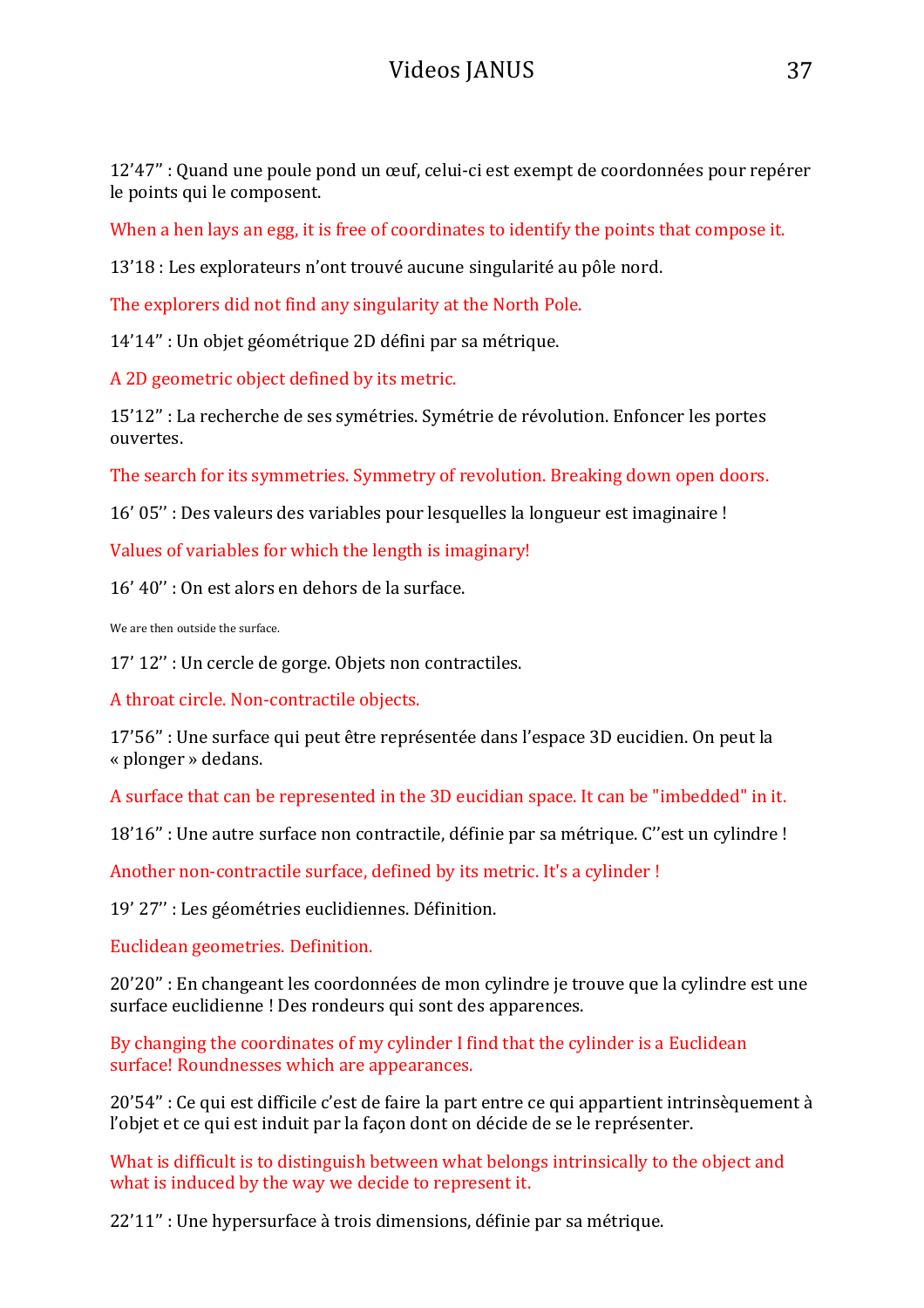A three-dimensional hypersurface, defined by its metric.

23'51" : Découverte d'une feuilletage par des sphères.

Discovery of foliage by spheres

26'25" : Construction de la métrique de la sphère S2.

Construction of the metric of the sphere S2.

26'57" : Des singularités de coordonnées, les pôles de la sphère.

Coordinate singularities, the poles of the sphere.

27'32" : Une infinité de façons d'exprimer les métriques, selon les coordonnées choisies.

An infinite number of ways to express the metrics, depending on the coordinates chosen.

28'31" : Des cercles parallèles mais non concentriques !

Parallel but not concentric circles!

28' 58" : Une hypersurface 3D non contractile.

A non-contractile 3D hypersurface.

29' 32" : Un espace contractile, c'est quoi ?

What is a contractile space?

30' 00" : Retour vers le 2D. Plongement de notre surface.

Back to 2D. Imbedment of our surface

31'16" : Le principe d'incertitude de Petit : « Le produit de la capacité à faire des calculs compliqués par l'intuition est une constante ».

Petit's uncertainty principle: "The product of the ability to do complicated calculations by intuition is a constant".

35' 45': Les calculs faits émerge un « diabolo » 2D.

The calculations made emerge a 2D "diabolo".

37'28" : Le changement de coordonnée magique. Un diabolo qui existe indépendemment de l'espace dans lequel on le représente. Lieu de passage entre deux espace 2D, deux plans. On le montre.

The magic coordinate change. A diabolo that exists independently of the space in which it is represented. Place of passage between two 2D spaces, two planes. We show it.

41' 28" : Les hypersurfaces 3D peuvent posséder un « recto » et un « verso ».

3D hypersurfaces can have a "front" and a "back".

 $41'44''$ : En 3D c'est une « sphère de gorge » dotée d'une aire minimale.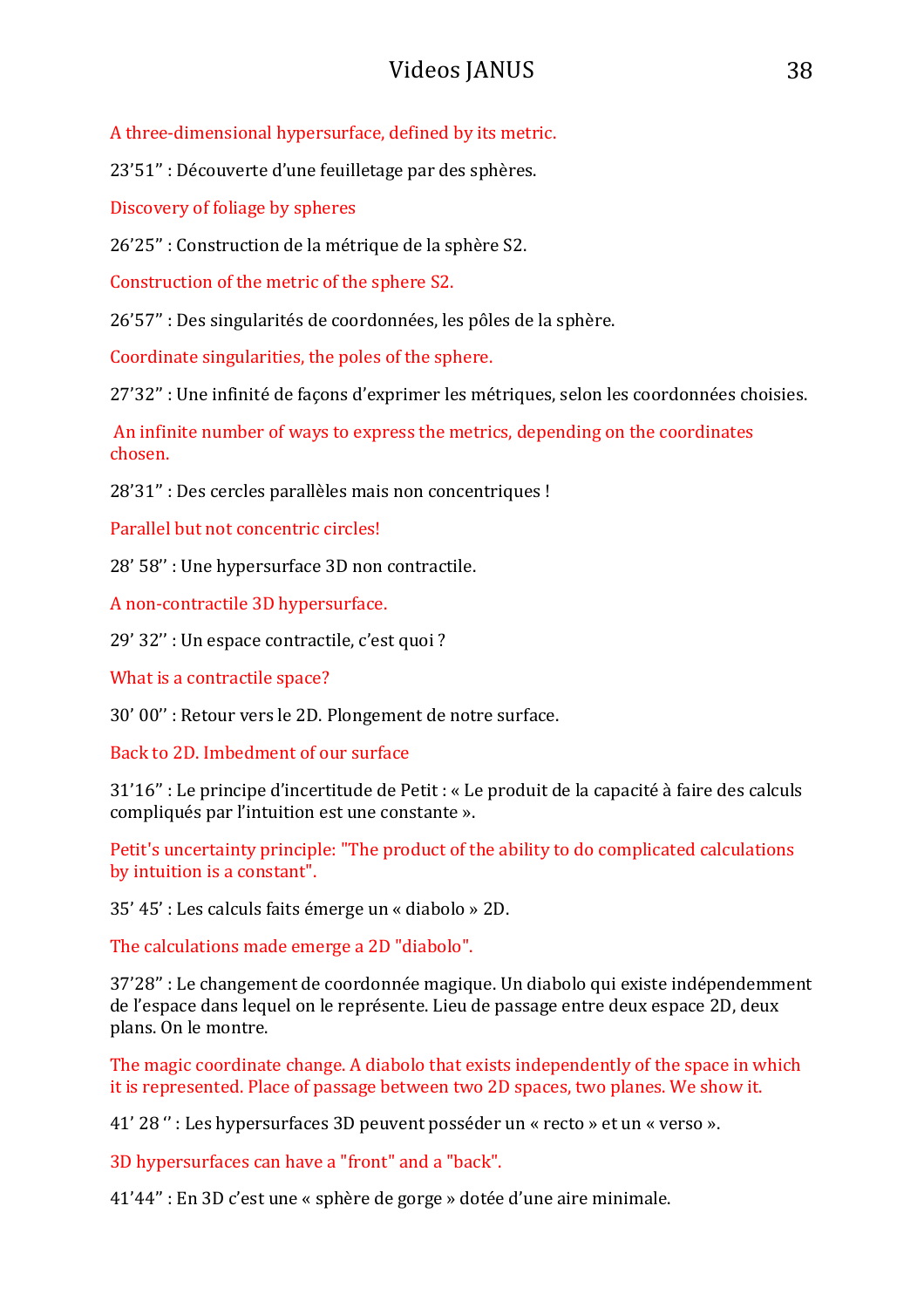In 3D it is a "throat sphere" with a minimal area.

45'45" : Une structure qui est un « pont spatial » entre deux univers 3D euclidiens.

A structure that is a "spatial bridge" between two 3D Euclidean universes.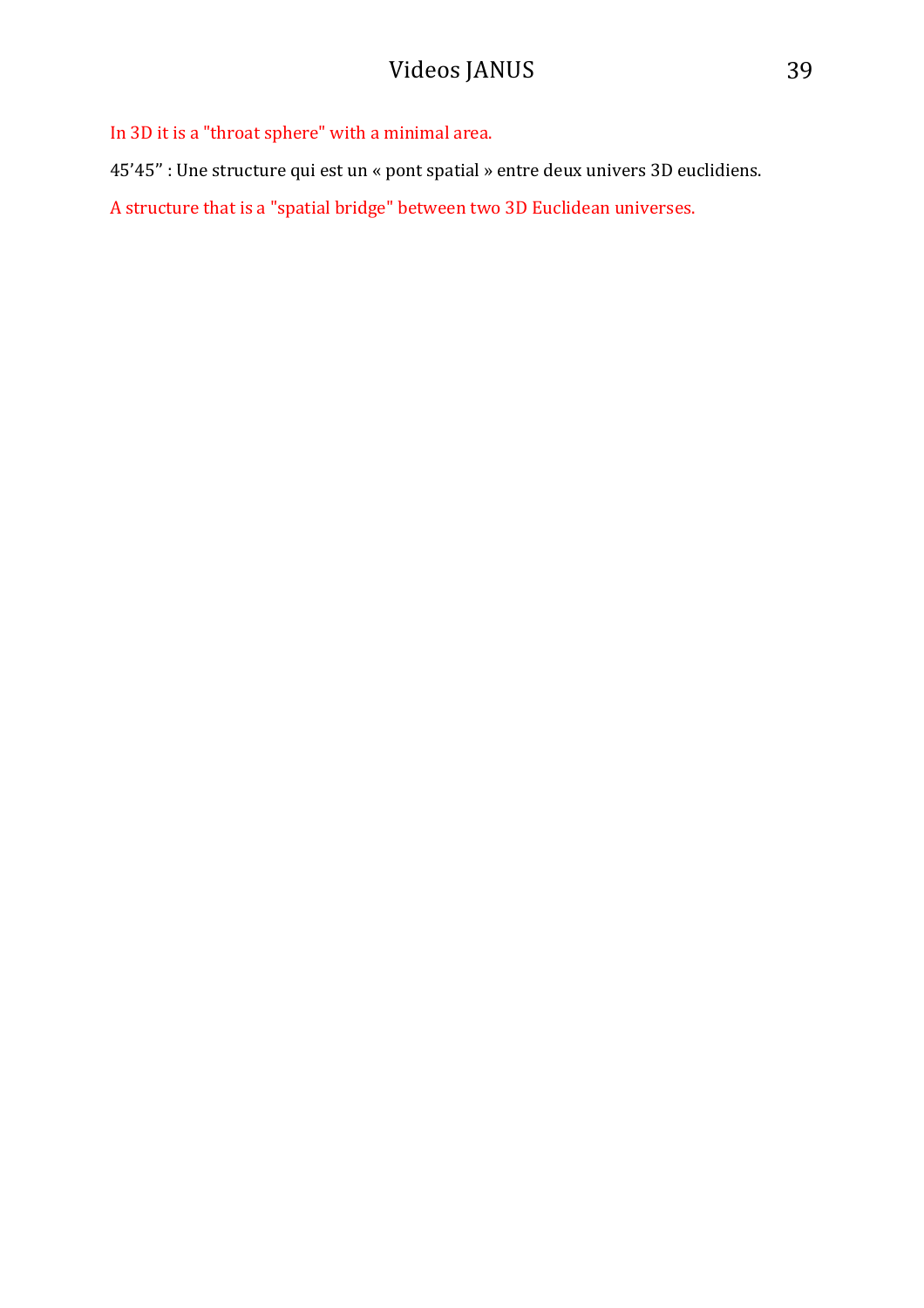#### \***JANUS 22 épisode 3/8 : Etoiles à neutrons, une criticité physique avant leur criticité géométrique.**

00- 48 : Evocation historique. La course entre Einstein et Hilbert. Schwarzschild sur le front russe.

The race between Einstein and Hilbert about the field equation. Einstein on the russian front. 

02-31 : Immédiatement après papier d'Einstein sur l'avance du périhélie de Mercure, solution linéarisée, Schwarzschild publie son premier papier en janvier 1916

Immediatly after the publication of Einstein' paper (1915) about the perihelia of Mercury, Schwarzschild publishes a non-linear version.

02-54 : Le second papier de Schwarzschil, février 1916

The second Schwarzschild's paper, Feb. 1916

03-15 : Les coordonnées de Schwarzschild sont réelles. *r* est réel

Schwarzschild's coordinates are real. *r* is definively real

04-24 : La grandeur intermédiaire R de Schwarzschild

Schwarzschild introduces an « intermediary quantity »  $R$ 

05-01 : La métrique exprimée avec cette grandeur

The line element, written that way

05-49 : Deux singularités

two singularities

06-16 : Hawking et Penrose

Hawking and Penrose

06-30 : De la difficulté de la diffusion des travaux scientifiques

Le système des « tirés à part ». Les photocopieuses : des systèmes récents.

08-35 : Schwarschild part de variables réelles.

 $08-50$ : les variables de Schwarzschild r et R

11-15 : La parabole couchée, de nouveau.

 $12-13$ : Il n'y a rien à l'intérieure de la sphère de gorge

13-35 : Peler une pomme. La contractibilité.

16-35 : Retour sur les choix de Schwarzschild.

16-50 : Quand R est inférieur à alpha on est hors hypersurface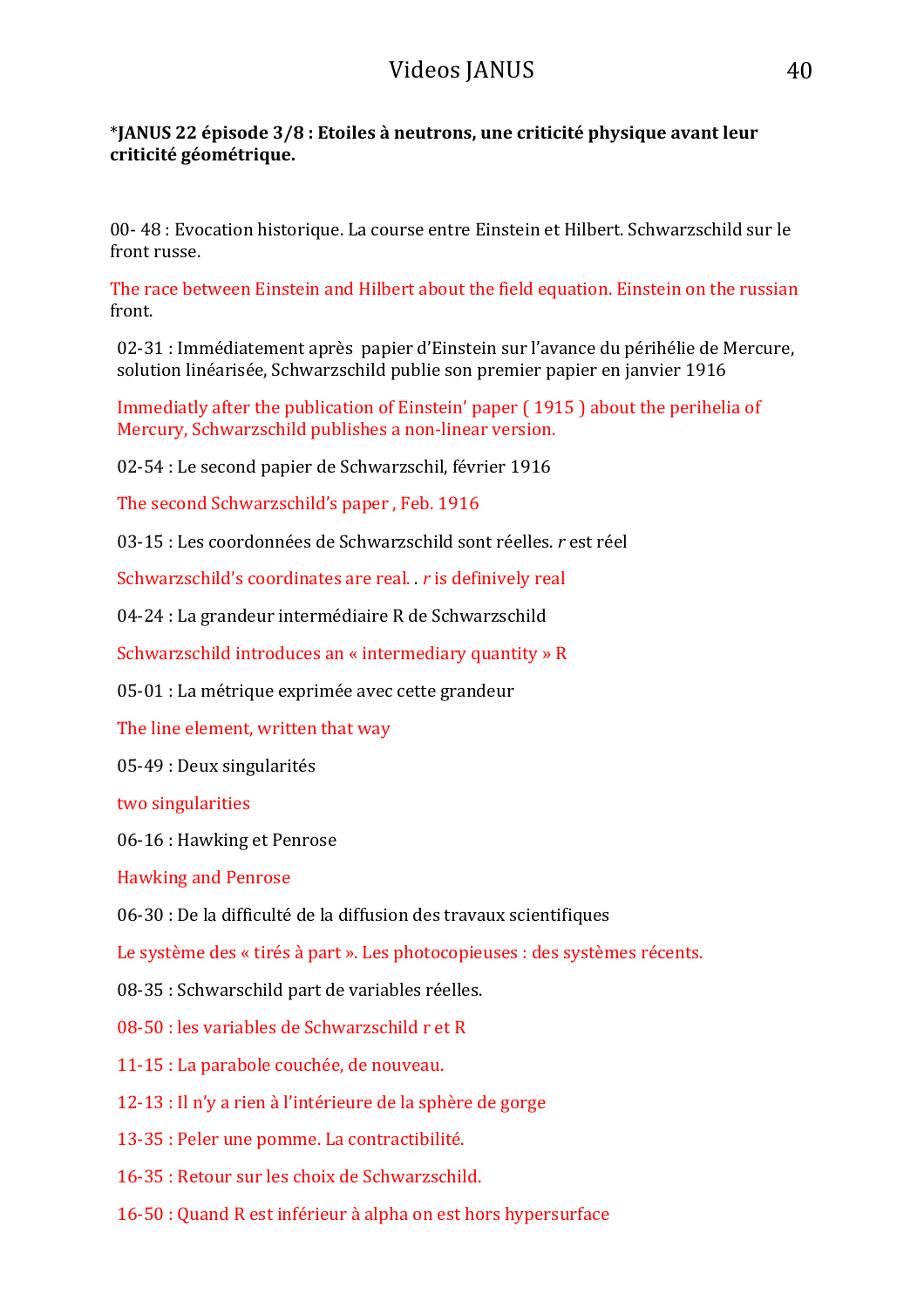17-40 : Discours de maldacena en 2017. L'extension opérée par Kruskal à une partie imaginaire de l'espace temps.

18-40 : le second papier de Schwarzschild de février 1916. La géométrie associée à une sphère emplie d'une masse incompressible.

20-48 : Evocation de l'idée de Mordechai Milgrom.

21-30 : Image didactique . Conditions de raccord entre une calotte sphérique et un tronc de cône.

24-43 : La métrique intérieure de Schwarzschild

26-08 : Images didactiques d'une double criticité. Jolies dessins en couleur.

28-52 : Le rayon de Schwarzschild croit plus vite et rattrappe le rayon de l'étoile. Animation. 

31-09 : Abrams signale l'erreur de Hilbert, peu avant de décéder.

31-25 : L'article de Corda

37-00 : La métrique de Schwarzschild, s'il l'avait exprimé avec sa véritable variable r

38-45 : Quand la pression au contre de l'étoile à neutrons s'envole vers l'infini avant que la critivité géométrique ne sont atteinte. Courbes.

41-22 : Les mots même de Schwarzschild dans son second article.

41-45 : Oppenheimer et Volkoff récupèrent le travail de Schwarzschild.

43-00  $\cdot$  : Ce qu'on ne sait pas gérer, on l'ignore.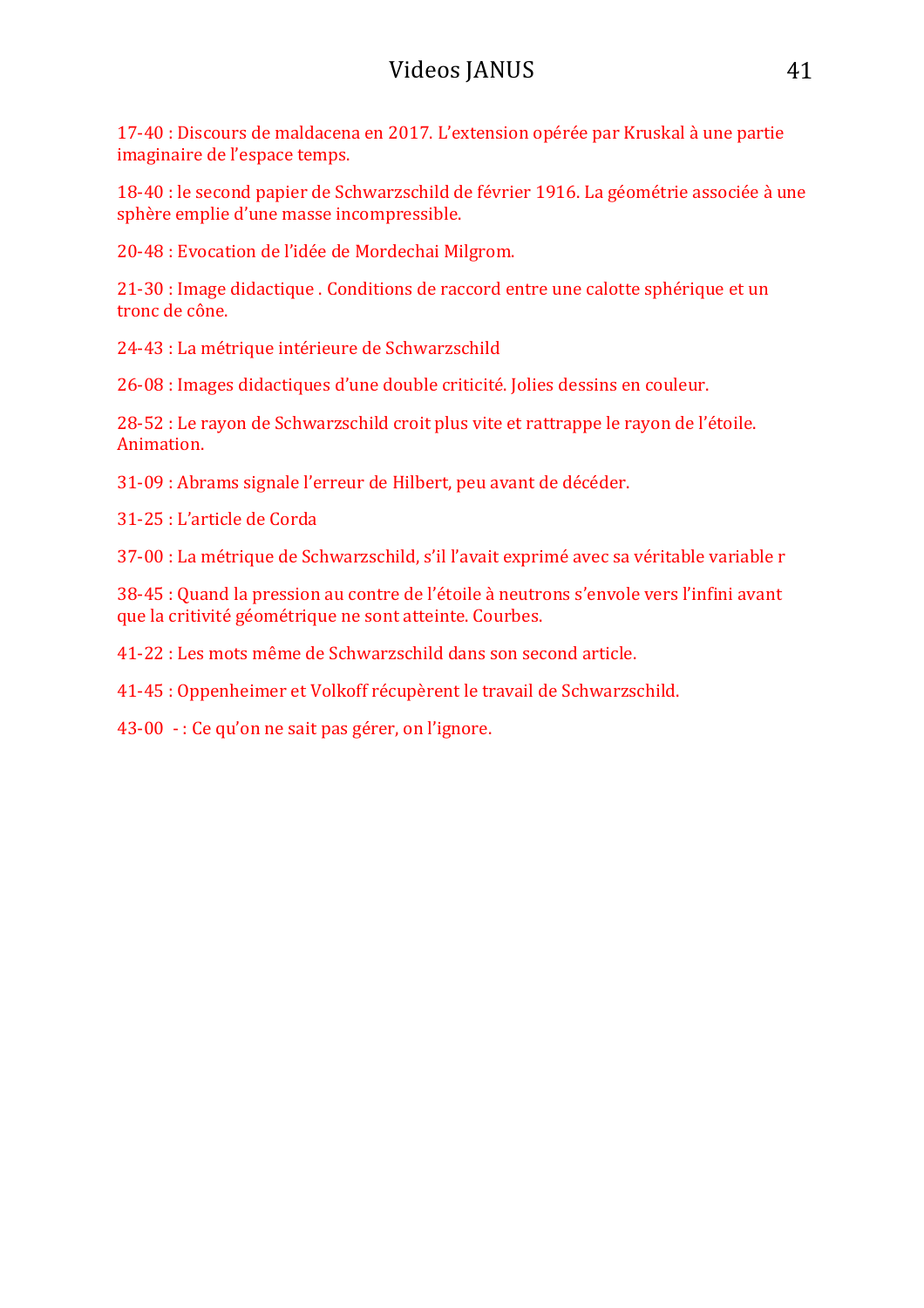**\*IANUS 22 épisode 4/8 : Métrique de Kerr. Schwarzschild avec un frame-dragging radial et temps de chute libre fini.**

#### Des objets définis par leur métrique.

02-00 : Images didactiques géométriques 2D pour l'ensemble des solutions de Schwarzchild extérieure et intérieure.

02-00 : 2D didactic image for the couple external and internal Schwarzschild solutions.

09-20 : Rappel sur ce qui a été établi dans des vidéos précédentes

Back to geometric consideractions. Throat circle

14-52 : Le temps chez Hilbert

The Hilbert's conception of time.

Les différents choix pour la signature

Different choices for signature

20-21 : La science virtuelle

Virtual science.

21-52 : Les cosmic men français

The french cosmi men.

22- 36 : Les phrase de Damour sur les trous noirs. Ma fin du temps

Est-ce que c'est vrai tout ça.

The key sentences of T.Damour...

23- 52 : Au centre des galaxies : des trous noirs géants

Giant black holes.

25- 05 : 4 millions de masses solaires dans une sphère pouvant contenir l'orbite terrestre 

Four millions of solar masses in a spgere whose span corresponds to the prbit of Earth.

25-41 : Animation 3D des trajectoires d'étoiles au centre galactique

3D showing orbit of stars close to the center of our galaxy.

 $25-52:$  Simulation de la masse de gaz passant près du centre

A mass of gas passi,g close to the central object

 $26-33$ : Il y a encore des gens qui doutent de l'existence des trous

There are till few skeptic about black holes. .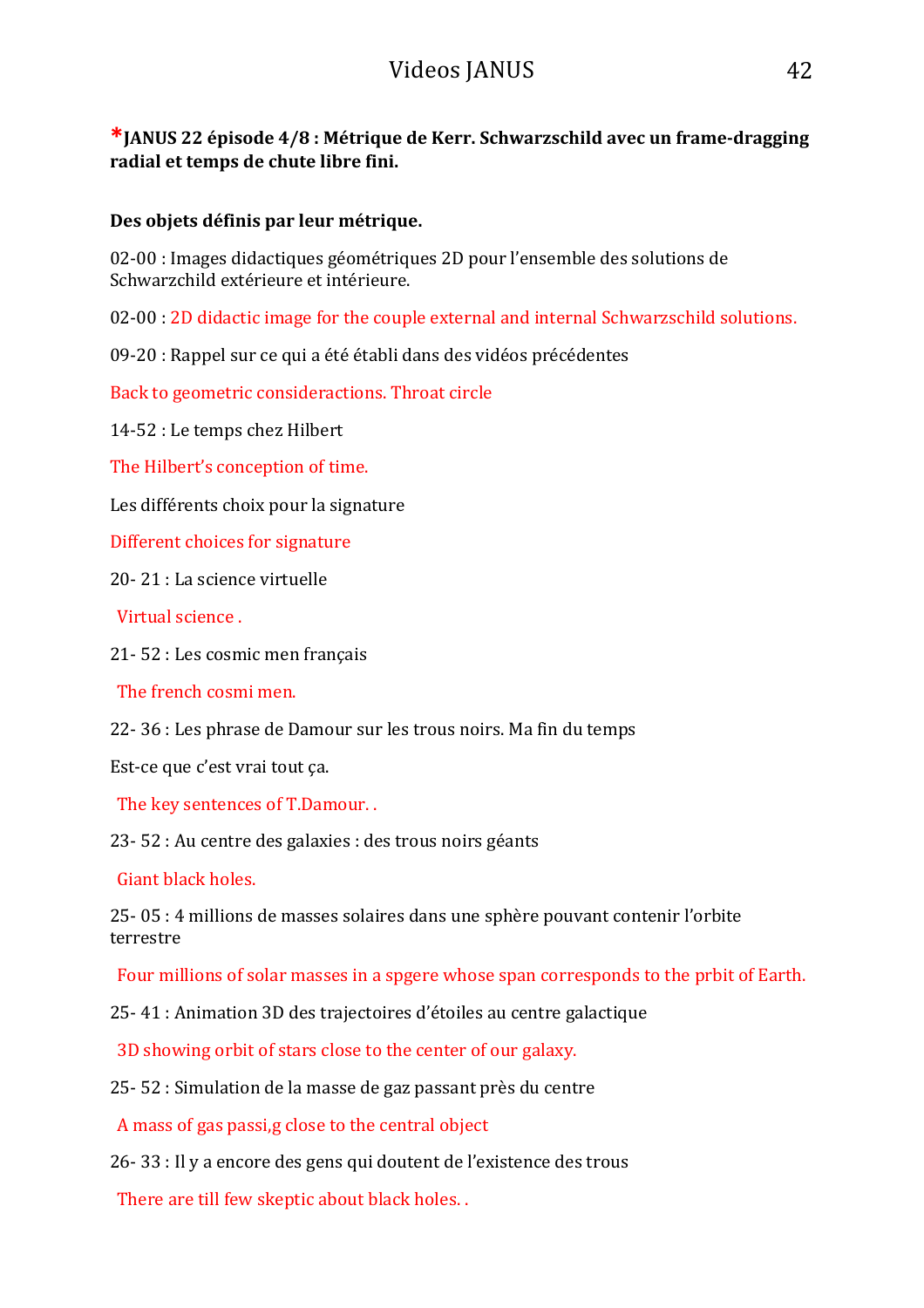| 27-04 : Maldacena à Froncofort                                  |
|-----------------------------------------------------------------|
| Maldacena in Frankfurt 2017                                     |
| 27 - 33 : Kruskal étend à l'ensemble de l'espace temps          |
| The Kuskal extension                                            |
| 28-04 : Les métriques contiennent des informations topologiques |
| Uderlying topological informations.                             |
| 28-48 : Quel objet est décrit par cette métrique ?              |
| What object that metric goes with ?.                            |
| 31-09: C'est un tore                                            |
| It's a torus.                                                   |
| 33-01 : Un autre example                                        |
| Another example                                                 |
| 35-13 : C'est un diabolo 2D                                     |
| It's a 2D diabolo.                                              |
| 35-48 : Maintenant une mystérieuse métrique 3D                  |
| Now a mystérious 3D riemanian metric.                           |
| 36-15 : Le diabolo 3D                                           |
| The 3D diabolo.                                                 |
| 36-53 : La métyrique extérieure de Schwarzschild                |
| The 3D external Schwarzschild.                                  |
| 37-13 : Après élimination des singularités                      |
| After singularity cancellation.                                 |
| 38-06 : Le cours de Barrau au Collège de France                 |
| Barrau's course in the Collège de France.                       |
| 39-43 : Le neutron                                              |
| The neutron.                                                    |
| 42-47 : Des centaines d'étoiles à neutrons                      |
| Hundred neutron strs.                                           |
| 43-30 : Si peu de trous noirs stellaire détectés                |

So few stellar black holes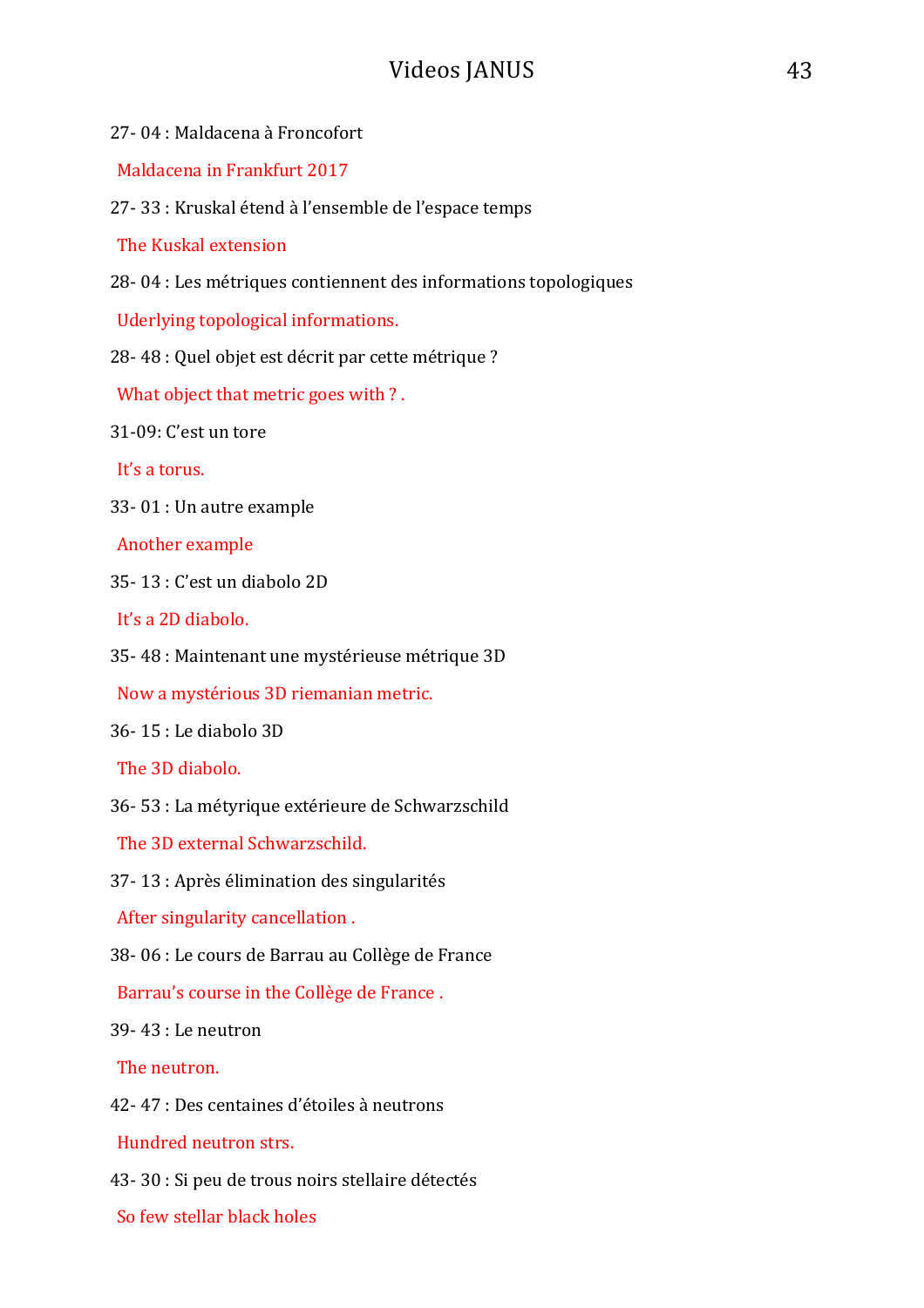- 47-24 : Le modèle du trou noir une chimère
- A theoretical chimera.
- 52- 56 : Quid de de termes croisés
- What about crossed teres ? .
- 53- 40 : Un terme crois dans la métrique de Kerr
- A crossed term in the Kerr metric.
- 54-30 : Un frame-dragging azimutal
- Azimutal frame-dragging
- 55-30 : Retour du principe de Mach
- Bach to the Mach's principle
- 56-45 : Un frame-dragging azimutal
- Azimutal frame-dragging
- 56-20: Un frame-dragging radial
- A radial frame-dragging
- 57-30 : Le château de cartes
- The card castle
- 54- 30 : Un frame-dragging azimutal
- Azimutal frame-dragging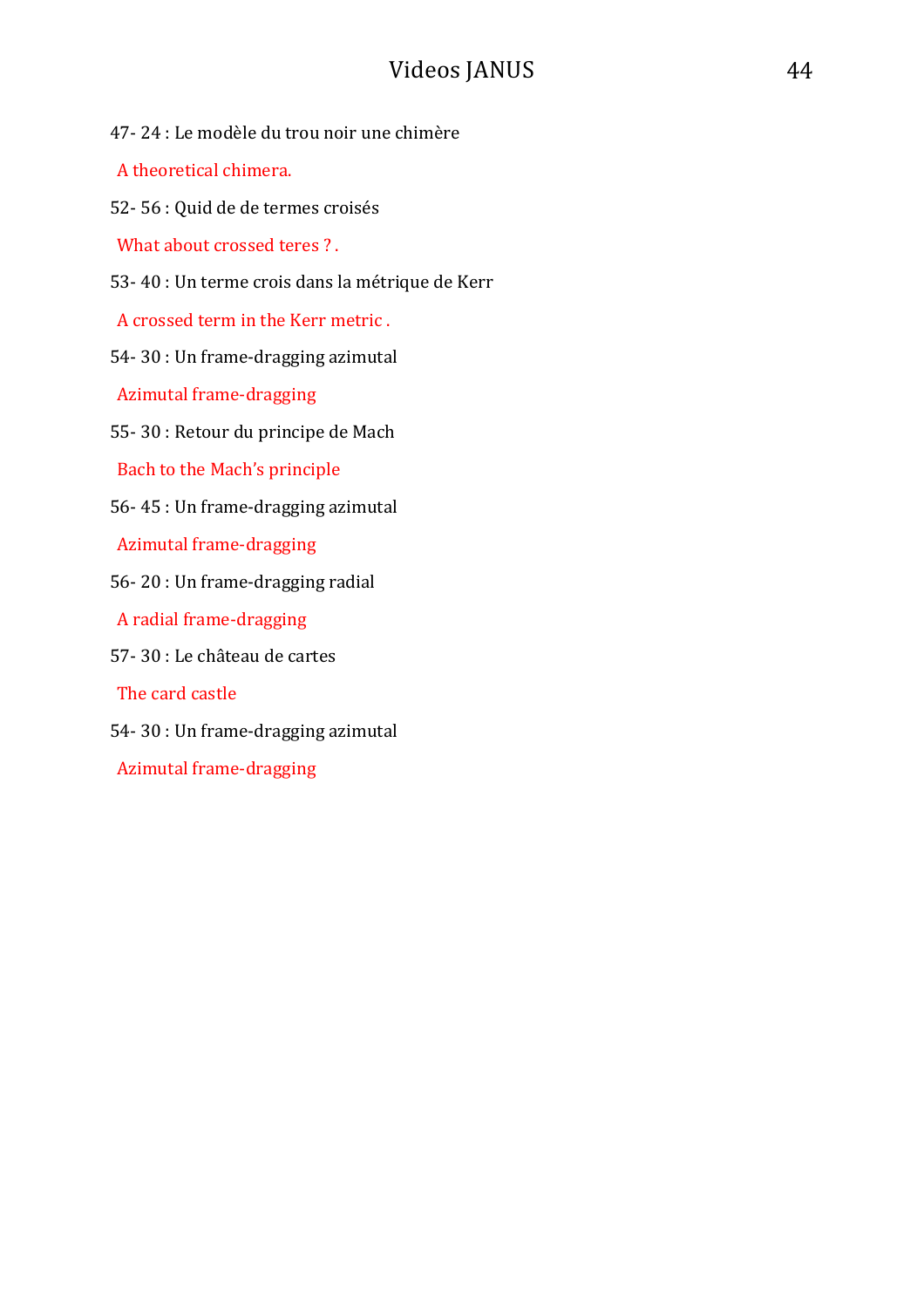#### \***JANUS 22 épisode 5/8 :**

Trou noir versus inversion de masse. L'étoile à neutrons qui fuit. Les ondes **gravitationnelles**

01- 54 : Image didactique 2D de la métrique de Shwarzschild extérieure.

A Nobel Prize for the detectin of the grazvitational waves.

02- 20 : Des signaux optiques et radio

Optical and radio signals

03-56 : Nucléosynthèse primordiale

Primeval nucleosynthesis

06- 09 : Nucléosynthèse par collision d'étoiles à neutrons

Nuclei synthetized in neutron stars collisions

07-34 : Explication des flashes gamma

The possible source of the flashes gamma

05- 28 : Le possible et l'impossible chez le physicien et chez le mathématicien. Les objets imaginaires. 

What is possible and impossible for a mathematician.

09- 17 :  $1,1 + 2,7$  masses solaires = 3,8 masses solaires

Estimayed masses of the two neutron stars.

11-19 : Source de rayonnement radio du pulsar

Source of rge radiatin from pulsars. .

12- 18 : Puissance gravitationnelle émise par un système binaire 1963 Peter et Mattews.

Power dissipated by gravitational waves, 1963

13-23 : La patineuse en rotation

Ice skating

14-45 : L'adresse du pdf joint

The joined pdf file

15- 25 : La forme de l'onde 

The signal

16- 30 : Le millionième de la taille d'un atome

Interferometric technique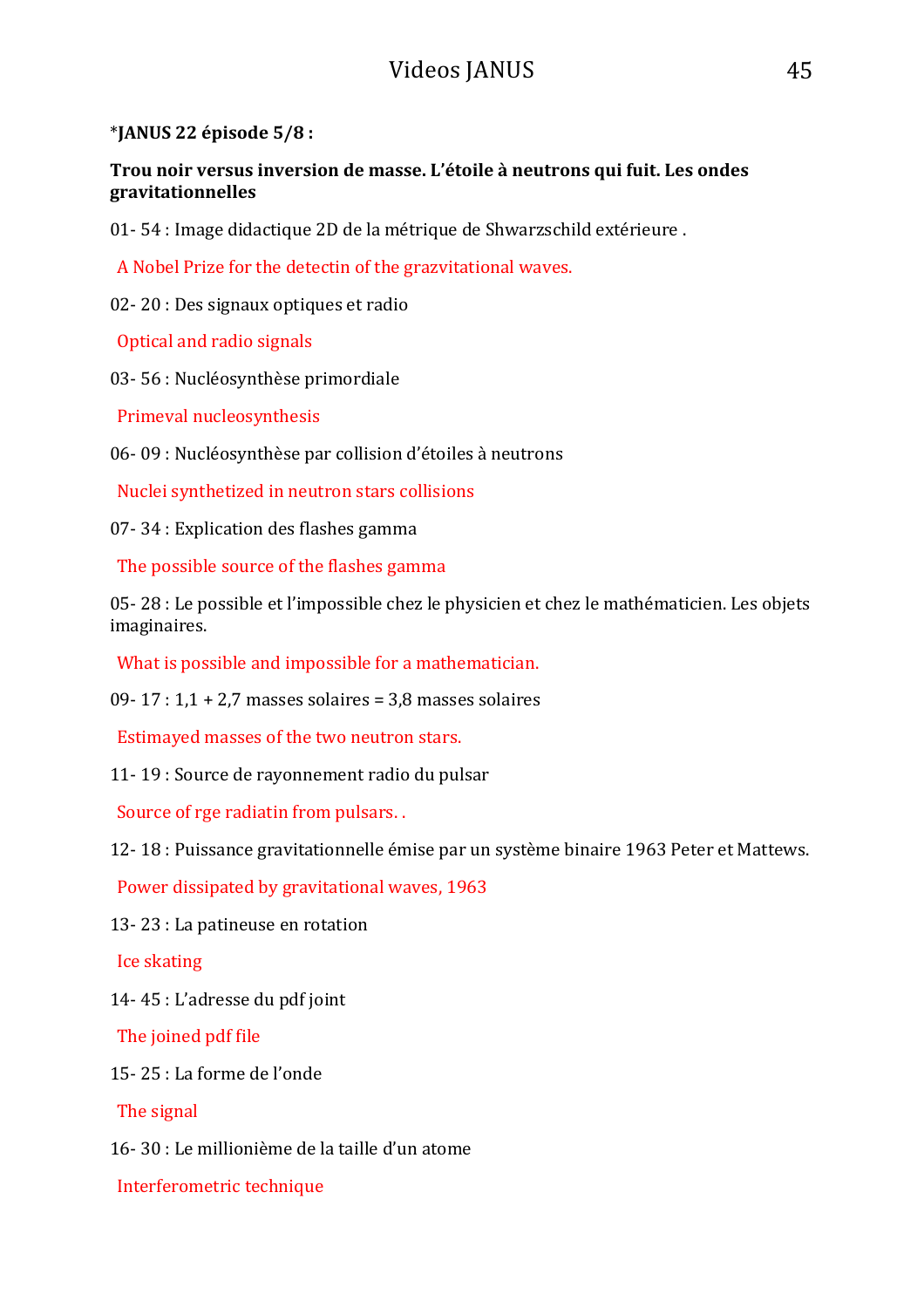- 18- 00 : Schéma de l'interféromètre
- Interférométric schema .
- 23- 22 : Les masses des étoiles à neutrons détectées

Known neutron stars.

25-40 : JPP et les moulins à vent

Wind mills.

26- 56 : L'incroyable calcul heuristique dans le Adler Schiffer et Bazin

An incredibleheuristic calulation.

34-35 : Une structure d'orbifold

Orbifold structure

36- 04 : Le modèle d'étoile à neutrons avec « bonde »

The leaking neutron star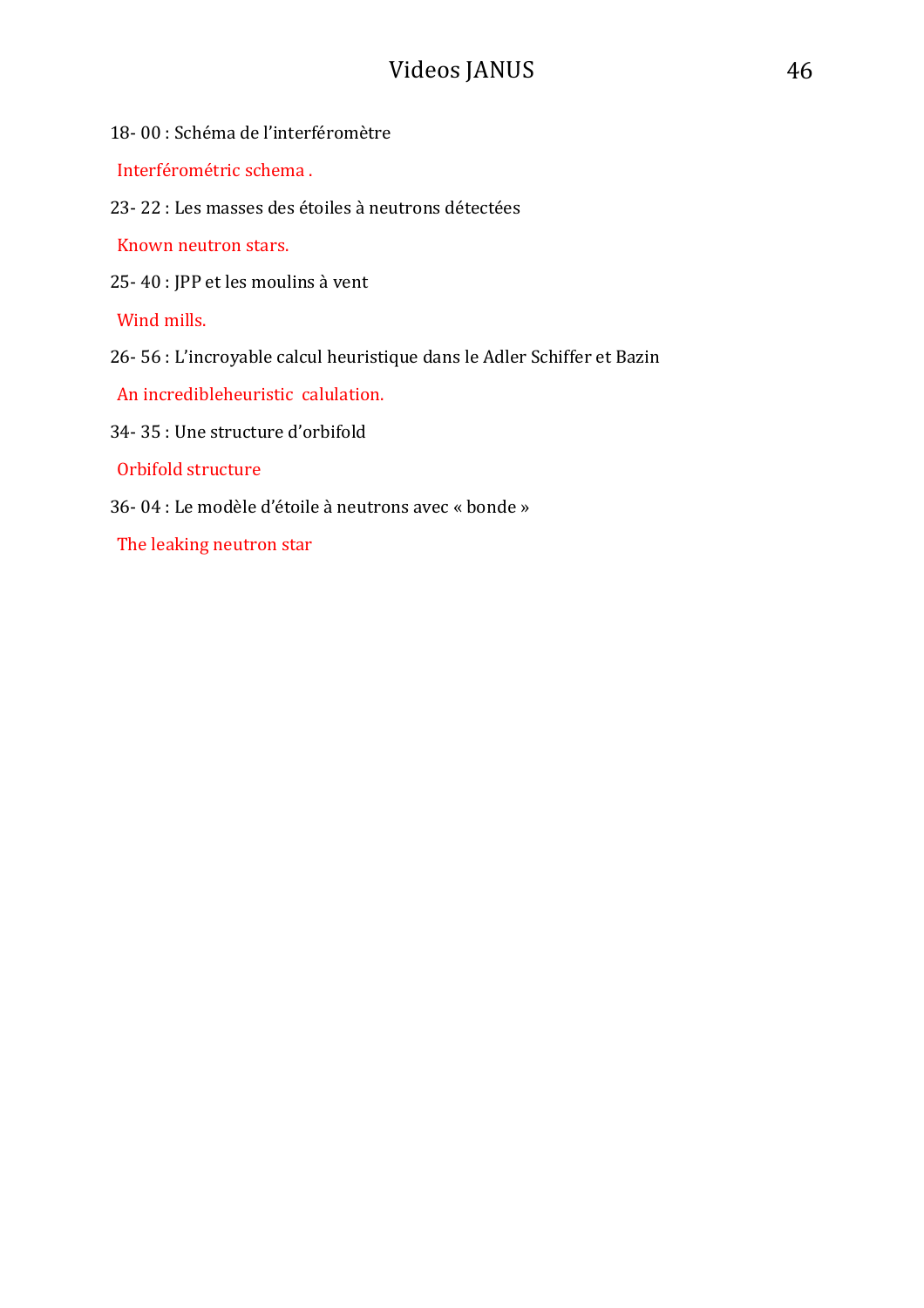\***Janus 22 épisode 6/8** 44 minutes

**Première photo d'un trou noir géant ou d'un objet subcritique ? Premier modèle** de quasar.

*non sous-titrée en anglais*

Ma propre analyse de l'image du « trou noir ».

1'.08" : La première image de trou noir donnée par Luminet

2'.29" : Image d'artiste de trou noir avec disque d'accrétion et jet filiforme.

2'.55" : Gros plan sur ce trou noir

3'.03" : Cette première image du « trou noir » au centre de M-87

3'.25" : Charles Messier, sont découvreur, en 1781 dans l'amas de la vierge à 57 millions d'années lumière de la Terre.

3'.55" : La galaxie d'Andromède, plus proche, à 2,5 millions d'années lumière de nous

4'.25" : Le jet correspondant à l'émission à partir du noyau central de M-87

4'.46" : On ne voit pas le second jet à cause de l'effet Doppler. Image de ce qu'on verrait si M-87 était vue par la tranche.

5'.12" : Le lobe visible de M-87 s'étend jusqu'à 250 millions d'années lumière

5'.42" : Retour sur l'image de « trou noir ». Ce sont des fausses couleurs.

6'.03" : Un des radiotélescopes avant permis l'obtention d'une telle image.

6'.16" : Le réseau des radiotélescopes terrestres pour interférométrie à large base.

6'.42" : Evaluation de la masse de l'objet central à 6,5 milliards de masses solaires.

7'.11" : Image pour comparaison du diamètre de cet objet avec le système solaire

7'.45" : Retour sur le fonctionnement d'objet sus-critiques.

9'.11" : L'image de la chasse d'eau qui ne déborde jamais

12'. 07": Retour sur mon idée de 1997 impliquant d'hypothétiques fluctuations conjointes des métriques. Analogie hydraulique.

15'. 10": Les galaxies de Hoag.

17'. 49": Ma théorie de 1997 avec images extraites de mon livre de l'époque pour expliquer l'existence d'un champ magnétique dipolaire extrêmement intense.

22'. 10": Evocation de l'idée de Sakharov de 1967.

23'. 39": Je fais un retour sur l'ensemble de ma démarche en commençant par les notes aux CRAS de 1977 sur les univers jumeaux.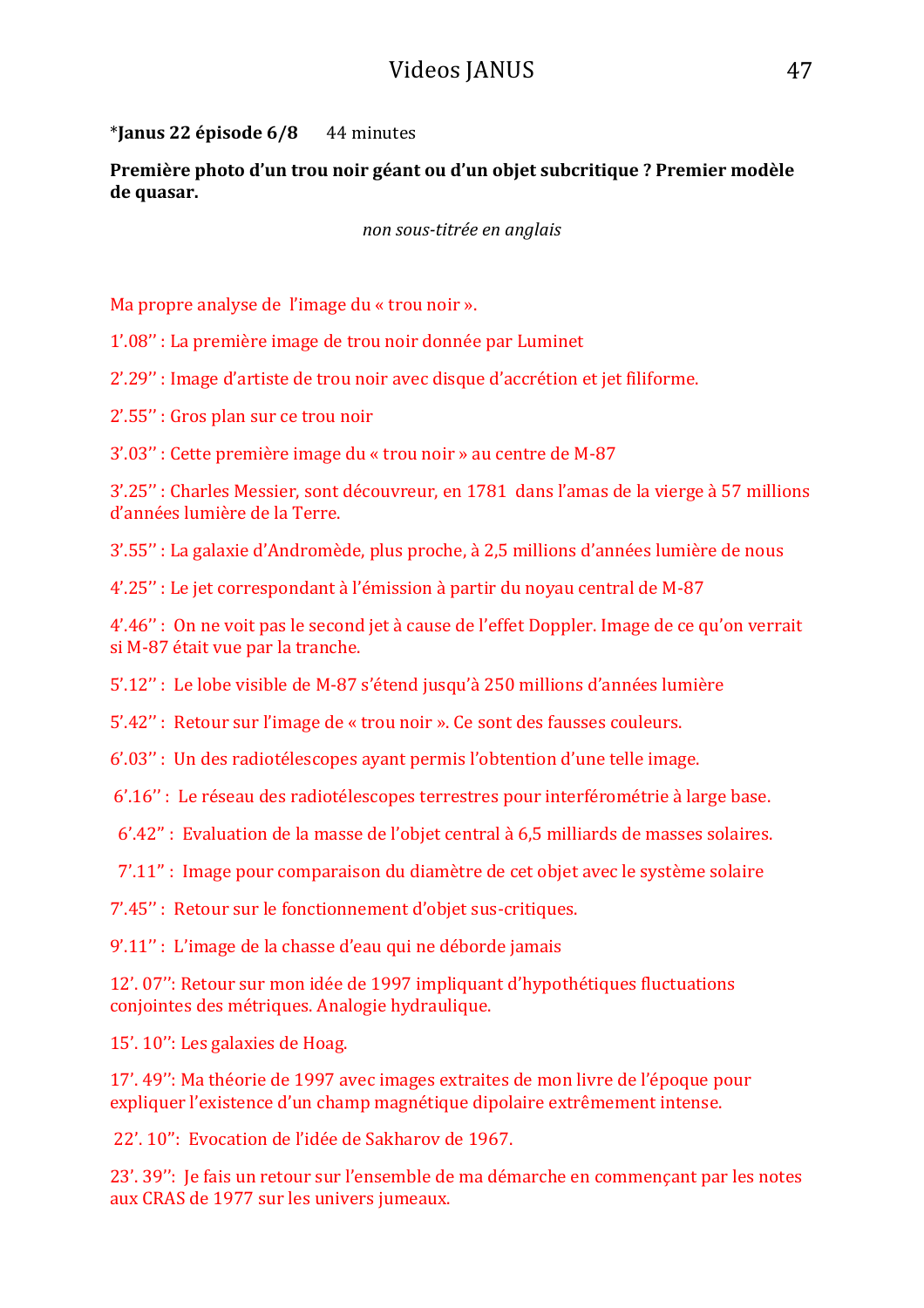24'. 40": Photo de I-P Petit et Souriau

25'. 05'': Le livre de Souriau sur les systèmes dynamiques. Le passage-clé liant l'inversion de l'énergie à l'inversion de la masse.

25'. 43": Mon hypothèse concernant les lois d'interaction. Image.

25'. 52": Image des lois donnant le phénomène runaway.

27'. 13": Premières équations de champ couplées de 1994 dans Nuovo Cimento.

28'. 00": Premières simulations avec des mondes symétriques. Images d'une percolation

29'. 13": Simulations 2D de Frédéric Descamp. Un schéma de formation des structures à grande échelle se dessine. 

30'.39" : Les équations de champ de 1994 fournissent les lois d'interaction et expliquent le confinement des galaxies.

31'.34" : Les simulations 2D de Descamp fournissent des spirales barrées stables.

33'.00" : le commence une revue de ce qui a été publié en bimétrique en commençant par l'article de Damour et Kogan de 2002

33'.30" : Image du système des deux équations de champ de Damour et Kogan

34'.17" : L'éventail des travaux. JPP 1994, Damour et Kogan 2002 et le système d'équations de champ couplées de Sabine Hossenfelder de 2008. Mais elle n'a pas l'idée d'une possible dissyméttrie entre les deux entités cosmiques. Elle se contente de retrouver le negative pensing que j'avais présenté dans Astrophysics and Space Science en 1995. 

36'.25" : Je retouche les équations pour rendre compte de la dissymétrie.

37'.03" : IP-D'Agostini et sa courbe de l'article de 2018

 $37'.12''$ :  $2015$  ma publication sur une première dérivation Lagrangienne avec apparition de la racine carrée du rapport des déterminants des deux métriques.

39'.20" : Les mystérieux « pull-overs » de Sabine Hossenfelder. Image de Julien Geffray

39'.59": Sabine Hossenfelder proteste « vous vous appropriez mon travail ! »

40'.54" : Mais elle n'évoque pas cela dans le livre qu'elle fait paraître « Lost in math ». Image. 

41'.60" : Je lui propose (image de mon mail) de se réapprorier cette idée, de devenir le chef de file du bimétrique et que nous envisagions de travailler ensemble

42'.24" : Réponse sèche de Sabine « Je ne souhaite pas collaborer avec vous ».

42'.54" : « Elle ne veut pas de toi comme conjoint ». Dessin

43'.41 : La liste de nos publications en défilé style Guerre des Etoiles.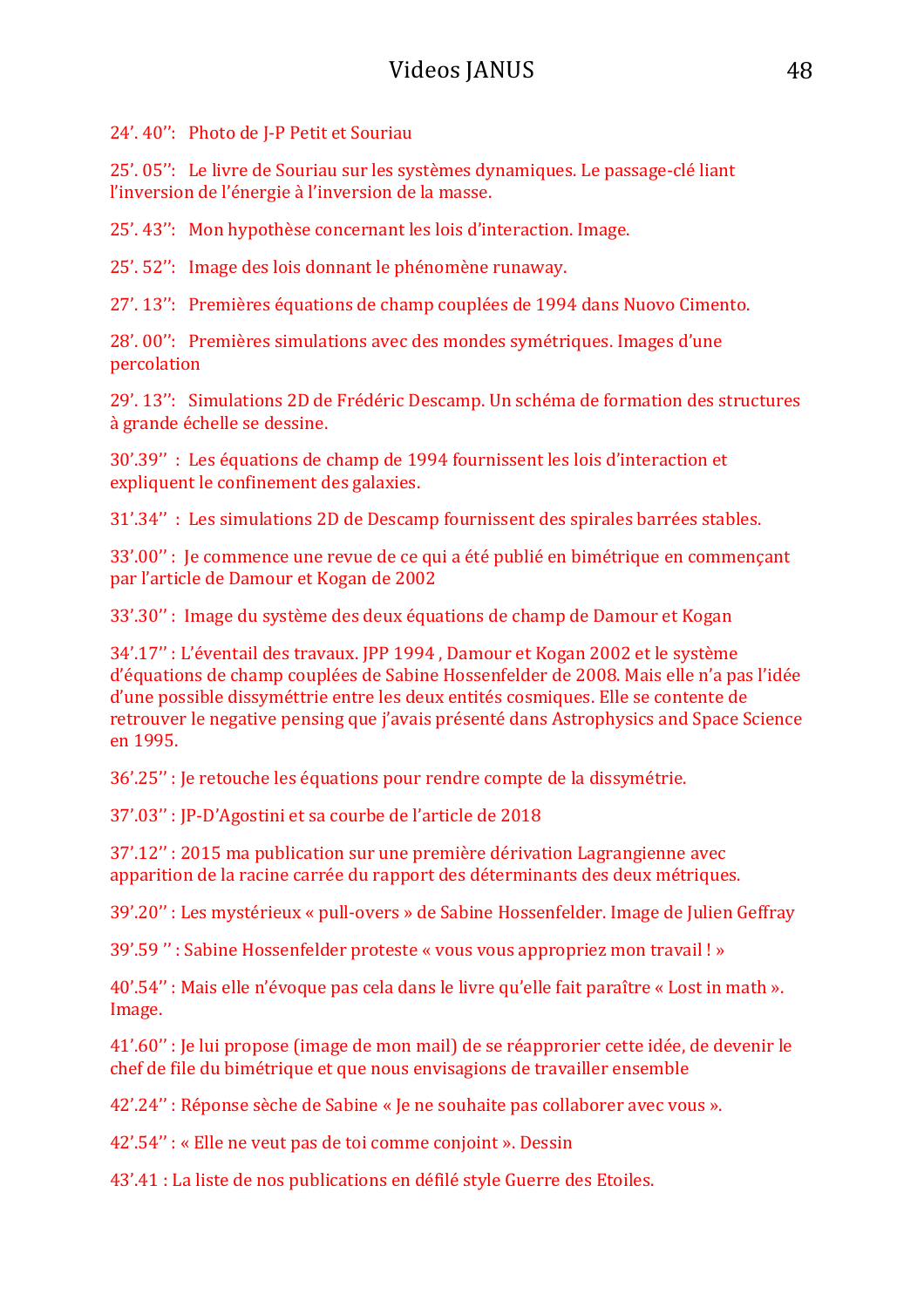### **\*JANUS 22 épisode 7/8 : Mathématiques venues d'ailleurs**

(non sous-titrée en anglais) 44 minutes

Le détail du calcul publié en 2015 où on montre qu'un changement de variable permet, dans l'interprétation de la géométrie de Schwarzschild de faire disparaître la singularité centrale.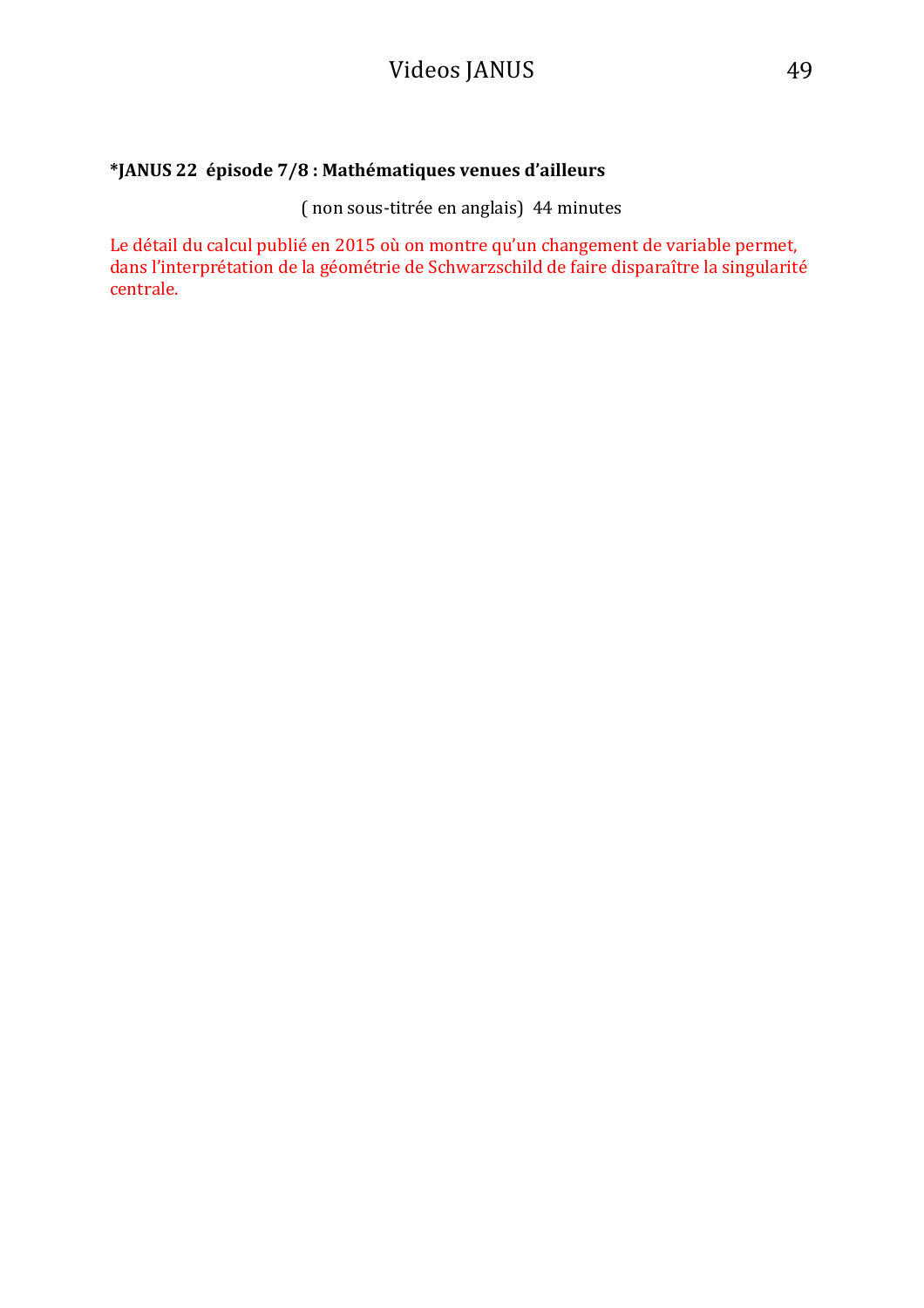\*JANUS 22 8/8 : L'erreur du mathématicien David Hilbert (non sous-titrée en anglais) 

Dans cette vidéo je développe le détail du calcul permettant de faire disparaître la singularité centrale dans la métrique de Schwarzschild.

Ce calcul représente l'article que nous avons envoyé en octobre 2019 à la revue Physical Review D, en attente de la réponse du referee de ce journal. Article qui est téléchargeable à

http://www.jp-petit.com/papers/cosmo/2019-revisited-Schwarzscild-geometry.pdf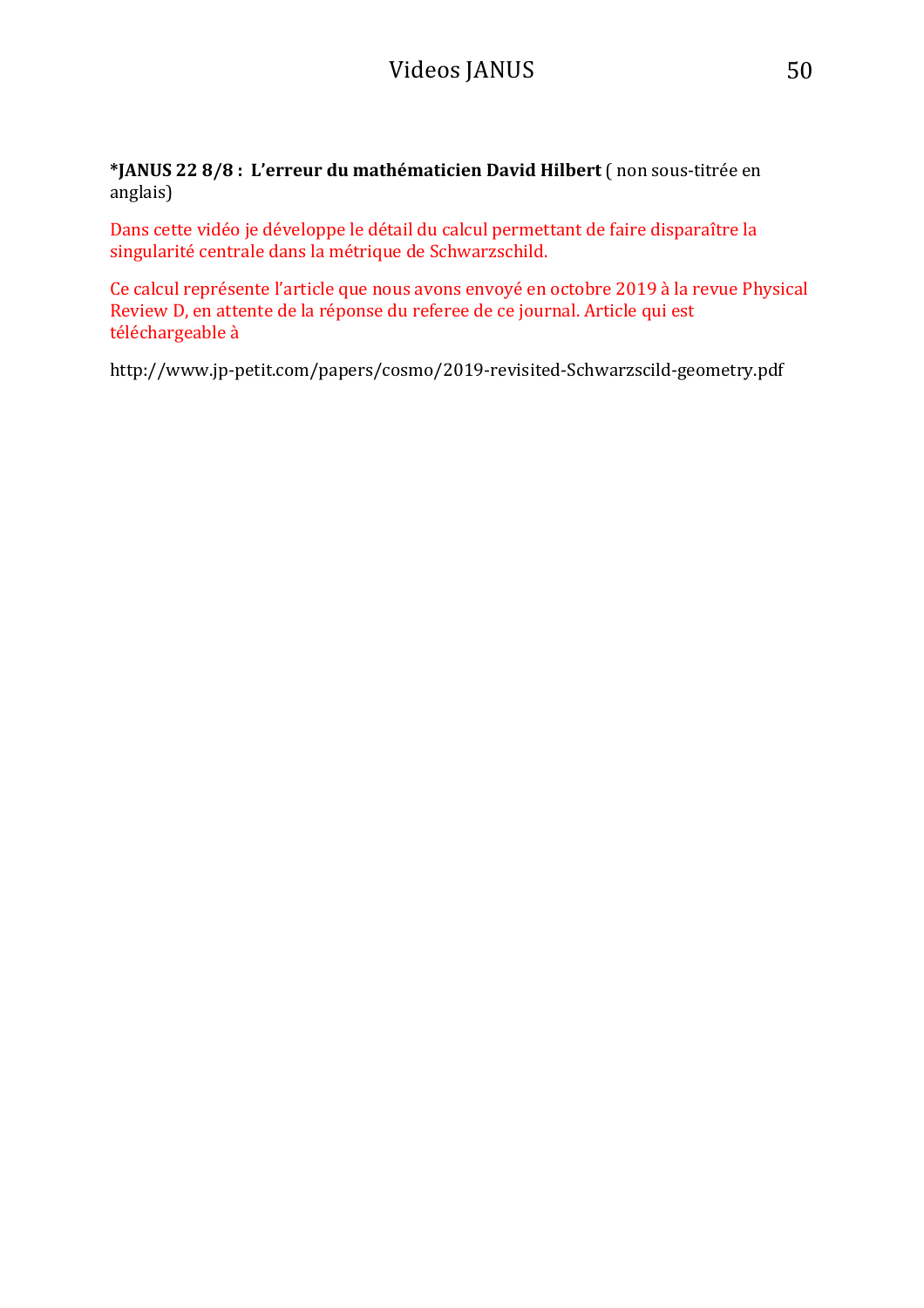### **\*JANUS 23 : Challenging inflation theory**

01- 54 : Image didactique 2D de la métrique de Shwarzschild extérieure .

A Nobel Prize for the detectin of the grazvitational waves.

01-22 : l'apport du model Janus, comparé au modèle de concordance

Janus compared to the concordance model

06-27 : Corda parrain à arXiv

Corda for arXiv

Revue de presse

What's new ?

11-48 Les suercordes de retour

Back to superstrings.

14-50 : Les constantes de la physique

The constants of physics.

30-28 : Les lois de jauge

Generalized gauge process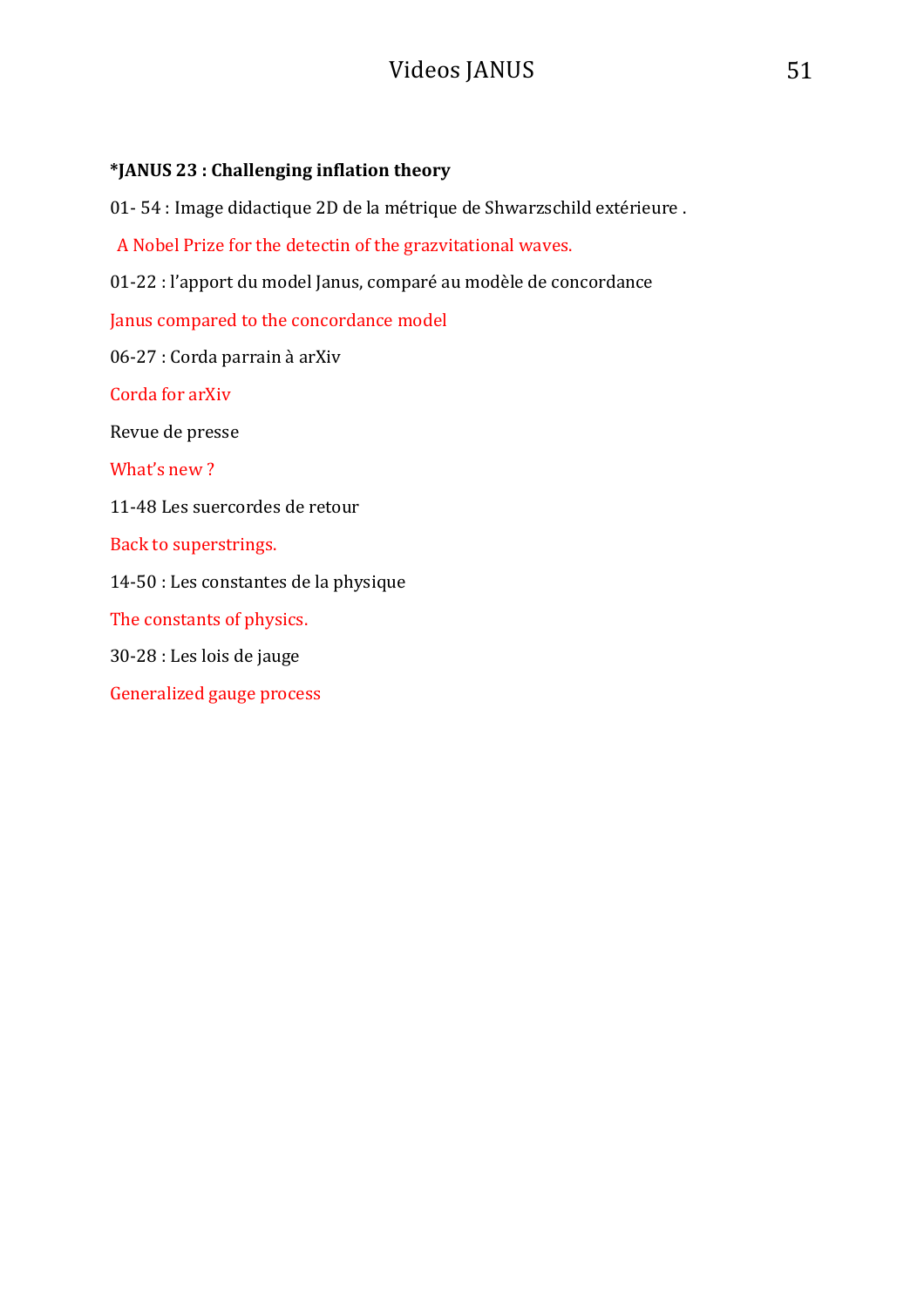### \***JANUS 24 : Construction du système d'équations Janus.**

 $05-16$ : Le film de savon

The soap film

14-11 : C'est avec du vieux qu'on fait du neuf

We make new things with old stuff

16-00 : The phénomène runaway

The runaway phenomenon

21-50 : A nouveau système de lois d'interaction

A new interaction system

23-5 : Le system Janus

The Janus System

### **29-03 : L'invariance CPT dans les équations**

The CPT invariance in the equations.

33-36 : La topologie de l'univers Janus

The topological aspects of the Janus model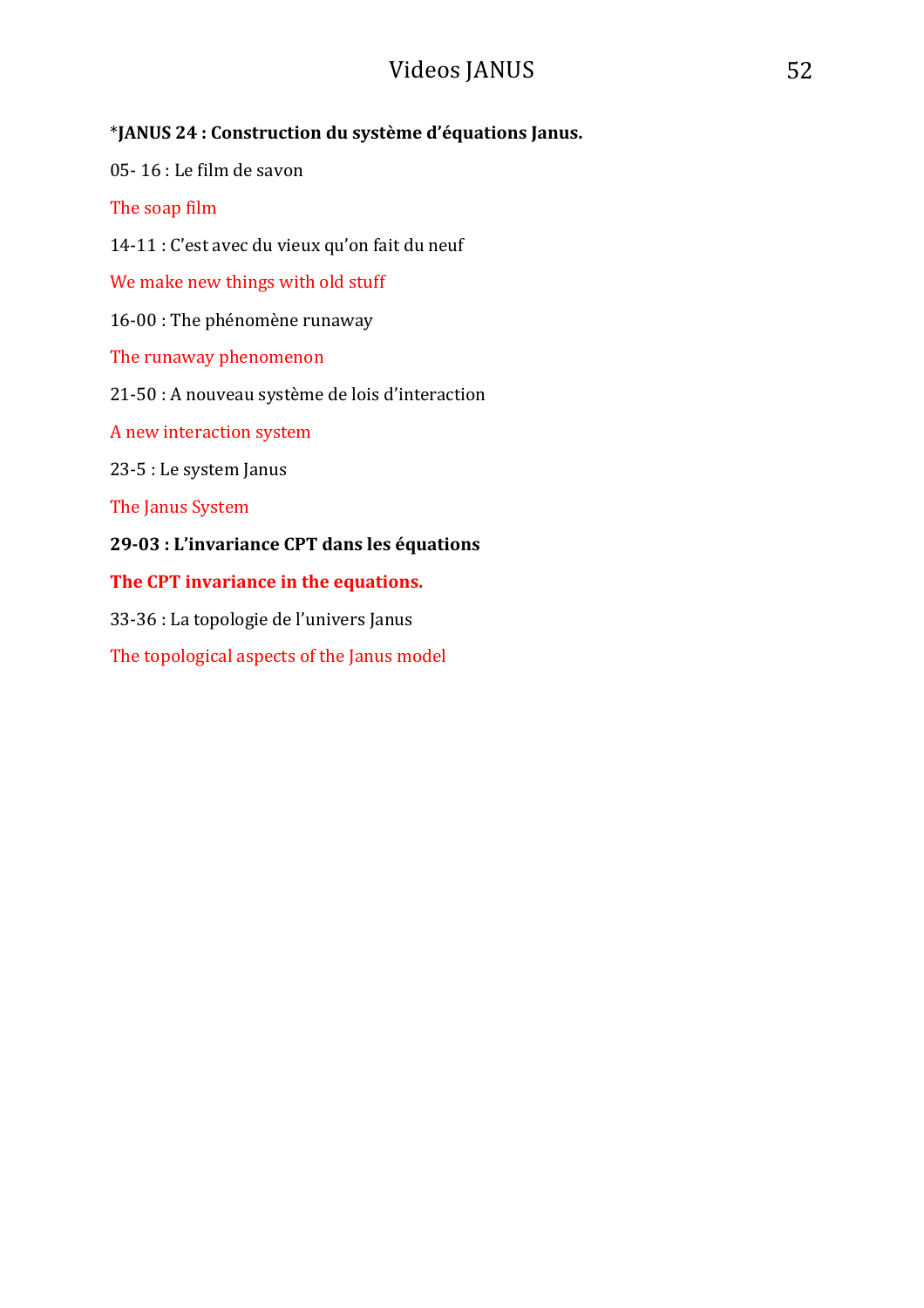### \***JANUS 25 : Du souffle épique, sinon rien !**

### **Commentaire sur l'article paru dans Astrophysics and Space Science**

### **Interprétation différente du CMB**

02-45 / David Elbaz bafouille

- 19-21 : L'affaire Lequeux
- 27-58 Farnes crie au plagiait

31-36 : Fin du commentaire de l'article d'Astrophysics and Space Science

32-43 : JPP comparé à Einstein ....

34-54 : Le commentaire de l'article de 2018 dans Progress in Physics sur l'interprétation des fluctuations du CMB.

Pas de réponse de Thibaud Damour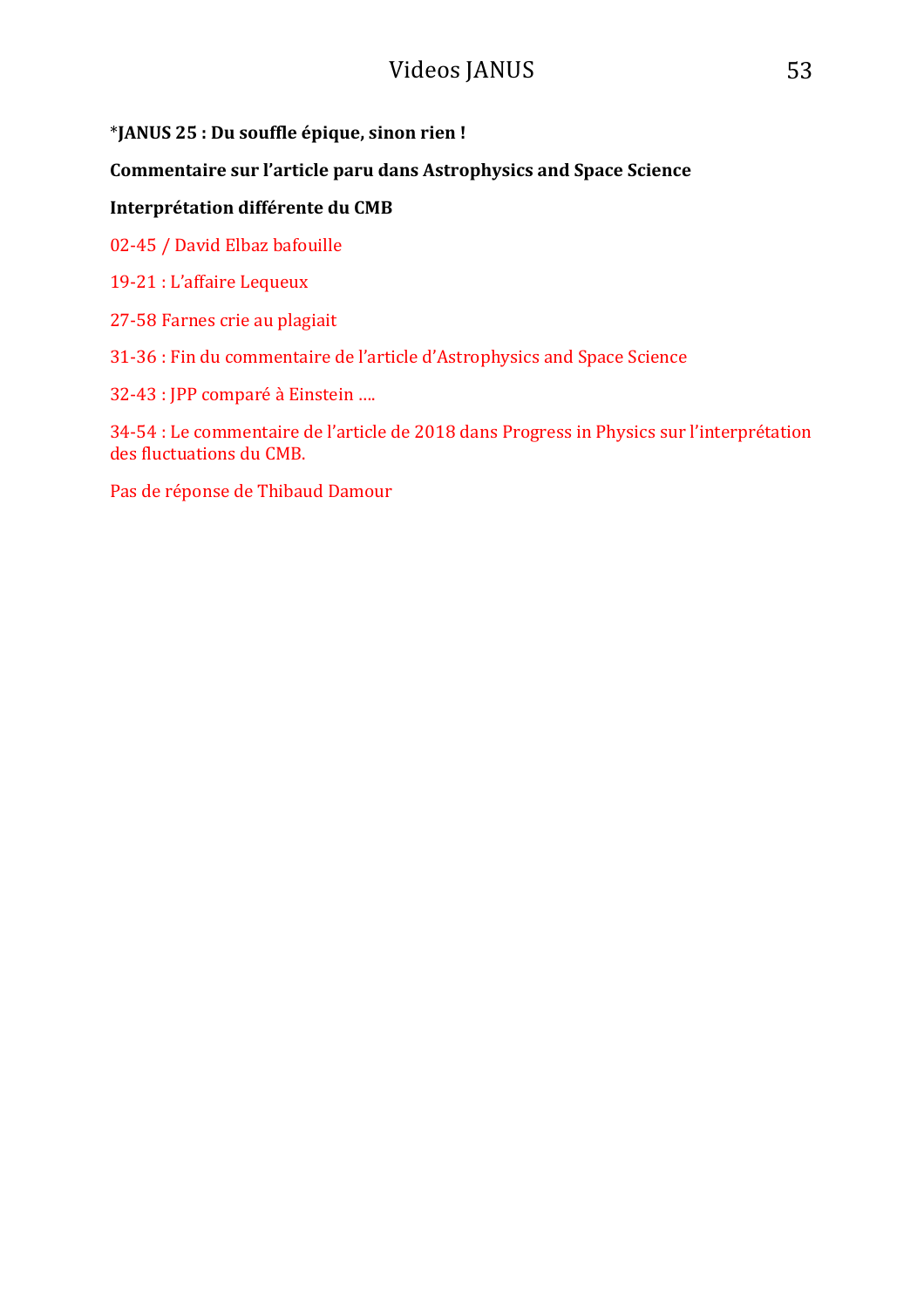### \*Janus 26 : Mécanique quantique. Réfutation des critiques de Farnes.

- 01-58 : l'Avis de Marc Lachièze-Rey
- 05-19 : Présentation de la pétition demandant la présentation à l'IHES
- 07-36 : Opérateur linéaire et unitaires ou anti-linéaires et anti-unitaires.
- 18-03 : Présentation du papier de Nathalie Debergh
- 35-00 : Les réponses de Farnes
- Analyses comparées du modèle de Farnes et du modèle Janus
- 1-00-53 : Commentaire de Sabine Farnes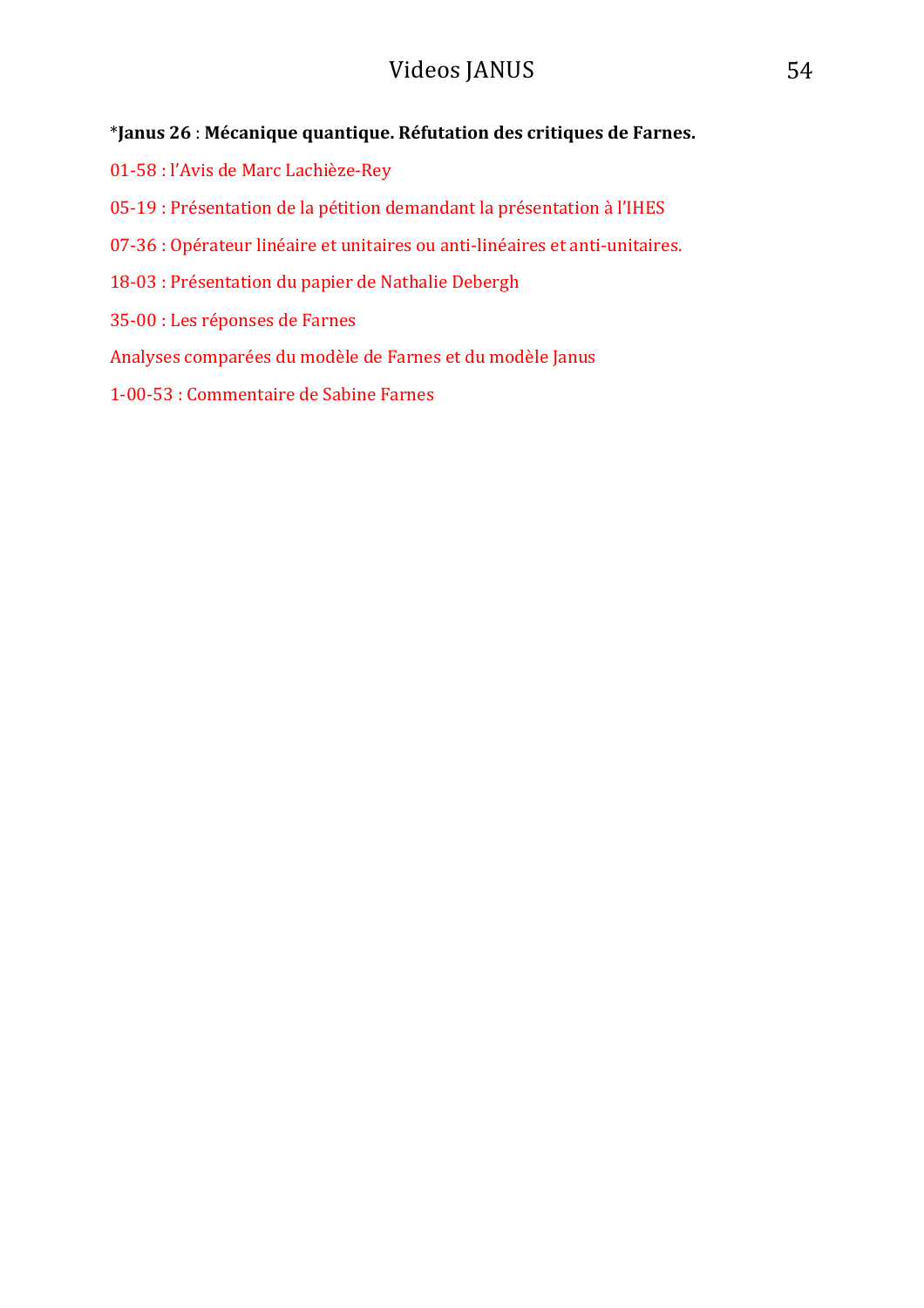**\*Janus 27 : Notion d'action. Analyse de l'article de Damour et Kogan.** 

Mis en ligne le 12 mars 2019. Au 5 décembre 2019 : 80.472 vues.

La notion d'Action et de Lagrangien en physique. La lettre recommandée de **Thibaud Damour.** La critique de son propre modèle bimétrique : de la pseudoscience. Les raisons du blocage. Fin des vidéos Janus

00-010 : L'extrait vidéo où l'Académicien Thibaud Damour dit que le modèle Janus ne repose sur rien.

00-014 : Pour présenter le concept d'action on commence par l'optique. Ibn Sahl, Fermat, Descartes, Snell.

06-42 : comment a procédé Fermat

13-42 : Dante : « Nous ne sommes pas faits pour vivre comme des imbéciles »

14-17 : les différentes formes d'actions

14-30 : Les géodésiques

15-50 : Les film de savon, surface minimale

16-22 : L'action en mécanique

19-40 : l'Action d'Hilbert

21'23" : Présentation de l'article de 2002 de Damour et Kogan.

 $21-50:$  L'analyse d'un article de  $2002$  de 40 pages paru dans Physical Review D, de Thibaud Damour et Ian Kogan, sur la « massive bigravity », un exemple de pseudo science. 

Un article extrêmement ambitieux.

26'.50" : L'action dans cet article. L'hypothèse de la présente d'un élément de volume. Image

30'.18" : Le système des équations de champ de Damour et Kogan

30'.48" : Les mêmes, dans les notations Janus

31'.57" : Une interaction basée sur le modèle de Kaluza-Klein Avec un spectre régulier de gravitons lourds ?

32'.26" : Pour ceux qui seraient perdus, les hypothèses-clés. 3Si les gravitons existaient, s'ils avaient une masse, s'ils se situaient dans un modèle de Kaluza-Klein, alors les gravitons dotés d'une masse se situeraient en deux paquets, séparés par un gap ... »

33'.12': Dessin de branes en interaction

33'.36" : Ils passent auc conclusions (image en anglais). Comment l'article est structuré. « Nous avns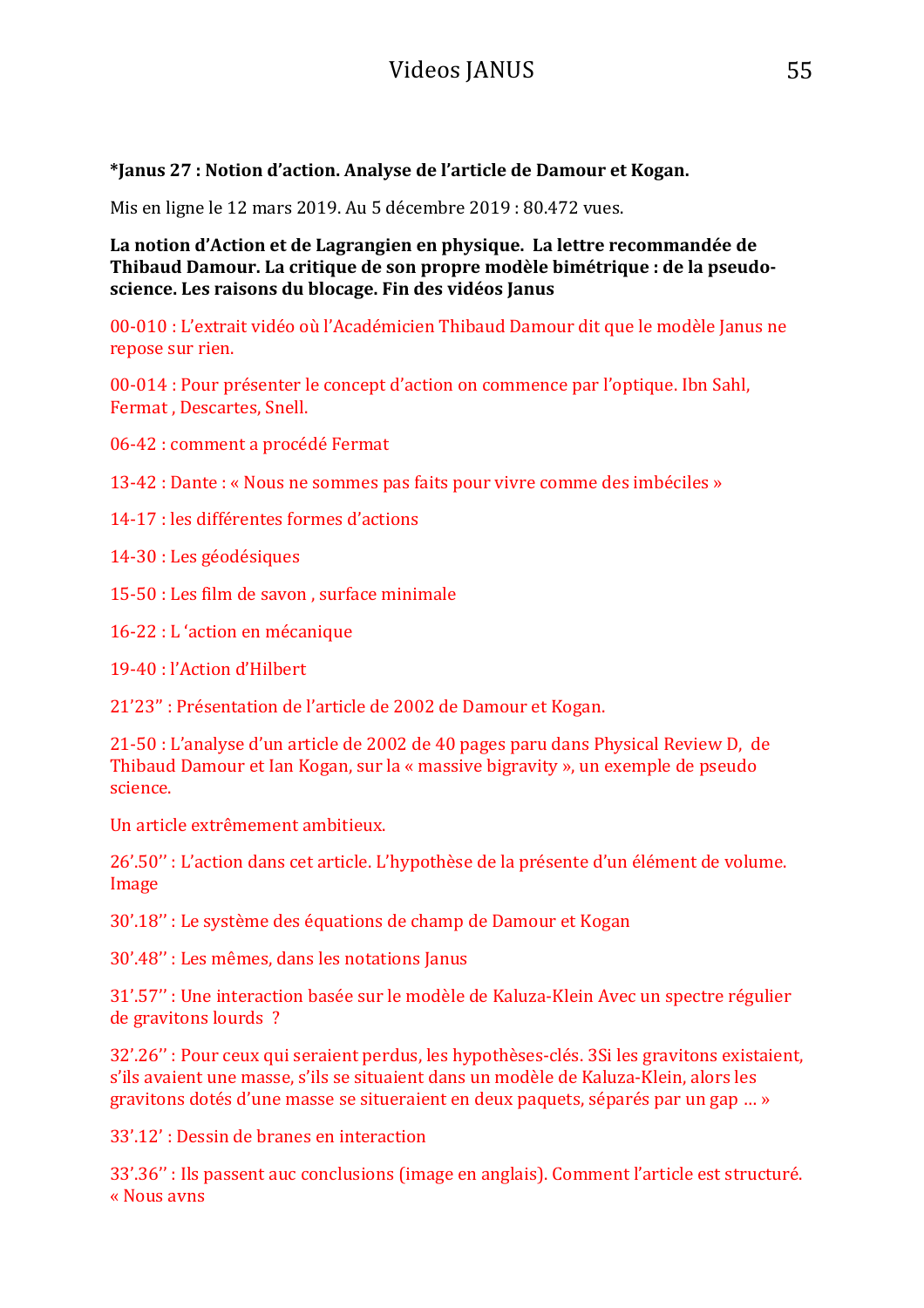34'06". « Nous avons montré l'existence d'une classe de solutions compatibles avec notre propre univers »

34'.16 » : Les deux principaux problèmes de la gravité massique ( les champs fantômes et la divergence de certaines variables lorsque m tend vers zero ) devront être examinés avec soin. 

34'.28" : Les phrases de conclusion : « Cependant, en supposant que ces problèes puissent être maîtrisés, ou simplement en s'axant sur les aspectcs phénoménologiques de la bigravité, les Lagrangiens de cette bigravités non linéaire représentent un nouveau champ d'investigation d'effets gravitationnels non standards »

34'.45" : « Nous explorerons dans de futures publications la physique de cette bigravité, en portant l'accent sur les aspects cosmologiques, ce qui pourrait fournir un candidat pour un nouveau type d'énergie noire ».

35'.55': Dans un science et vie de 2005 page 66, Damour : « L'annihilation des branes aurait pu donner naissance à des cordes cosmiques gigantesques qui pourraient se trahir en s'enroulant sur elles-mêmes et en claquant à la manière de fouets loin dans le temps, en laissant leurs marques. Alors seulement, m'espace se crée (...) »

36-15 : Extraits de l'Univers Elégant de Michael Greene. Le personnage d'Edward Witten, « le plus grand physicien ayant jamais existé  $(...)$  »

39-00 : Aidé d'Yves Blanchet et de la mathématicienne Nathalie Thibaud Damour passe à l'attaque. Sa lettre recommandée avec accusé de réception en 39-20

42-00 : Le monoèdre.

43-50 : Structure de ma réfutation de la critique de Damour

44-30 : L'ancien et le nouveau système Janus

46'.15" : Science et Avenir de mars 2019. L'Univers Noir.

46'.45" : Françoise Combes admet que la cosmologie connaît une crise. François Combes ne parle toujours pas de Janus.

51-00 : Evocation de mes travaux de MHD

54-20 : Evocation du papier paru dans Modern Physics Letters A en 2014, il y a cinq ans

56-40 : Les vraies causes du blocage.

57-17 : EPILOGUE.

59-30 : 0,8 % de réponses à ma demande d'appui de la pétition où il est demandé que je puisse présenter mon travail à l'IHES.

1-00-20 : Une mensonge qui rassure plutôt qu'une vérité qui dérange

1-00-26 : A l'impossible, nul n'est tenu. Fin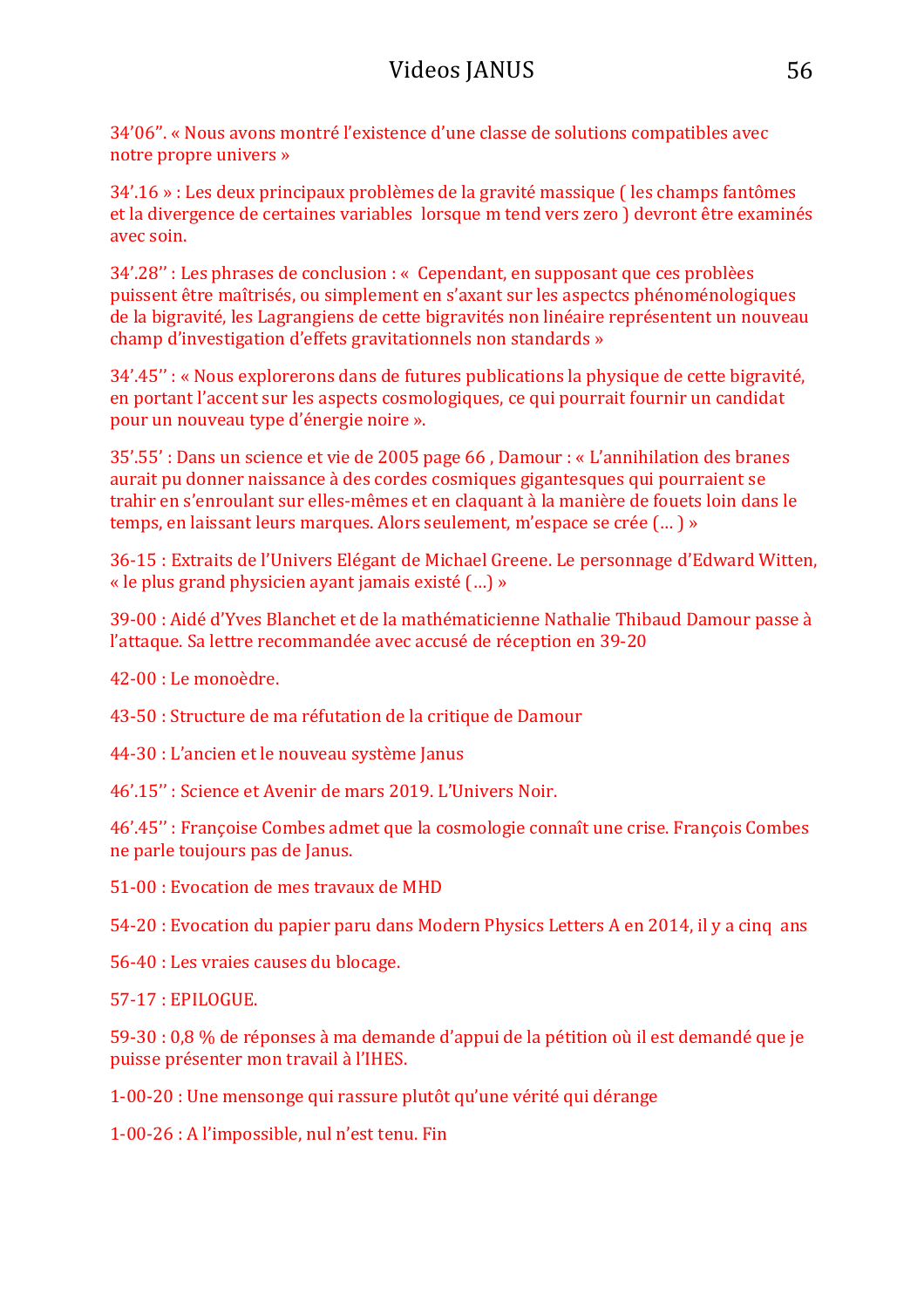#### \*Ianus 28 : Réfutation en règle des critiques de Thibaud Damour.

Mise en ligne le 5 décembre 2019. 9000 vues les premières 24 heures.

000 : Le modèle Janus a une longue histoire. Rappel. Crise de la cosmologie. Non observation de la matière sombre. Beaucoup d'argent dépensé.

04' 25" : Etienne Klein « A force d'invoquer des entités ..... »

06' 22" : Portes des séminaires fermées à double tour.

07' 12" : La lettre de Damour de 2014, évocation rapide.

07' 49" : Présentation en vidéo de l'équipe Janus.

09' 03" : Brève évocation du papier de Nathalie Debergh en MO

10' 13" : Damour, Blanchet er Ruelle tentent de démolir Janus. Lettre recommandée, article dans sa page de l'HES.

10' 46" : Réponse JPP dans Progress in Physics.

15' 22": Evocation du colloque Souriau 2019

15' 46" : Trable ronde au festival Science Frontière de 2000. Intervention de Souriau (extrait vidéo important) jusqu'à 18' 40"

18' 40" : J.P.petit prend la suite jusqu'à 21'13"

21' 13" : Le papier sur la métrique de Sxhwarzschild, rejeté sans lecture par Physical Review D et Physical Letters. Les messages de rejet

24' 03" : JPP en 2000 au festival Science Frontière, suite

27' 04" : Jean Audouze, directeur de Modern Physics Letters A en 1988

27' 11" : Marc Lachièze Rey à Marseille en 2018, premier échantillon vidéo : son opinion sur Jean-Pierre Petit

27' 50" : Lachièze-Rey second échantillon vidéo.

28' 58" : Ejecté du colloque Souriau

29'15" : Les trois organisateurs, Szczerciniarz, Lachièze-Rey et Patrick Iglesias

30' 00" : Szczerciniarz répond très librement à Sébastien Michea à mon propos, sans se douter qu'il est filmé.

34' 10" : Démarche envers Catherine Bréchignac (sa photo)

34' 30" : Mention de la lettre au secrétaire perpétuel de l'Académie, Etienne Ghys, envoyée le 25 octobre 2019, sans réponse.

36' 30" : Le système de champs couplés de Damour et Kogan. L'article dans Physical Review. Sa massive bigravity. Cette analyse est également faite dans la vidéo Janus 27 à 21' 23". Similitude entre les modèles de Damour, Hossenfelder et Janus.

42' 14" : Vaines démarches envers Hossenfelder et ses pull-over.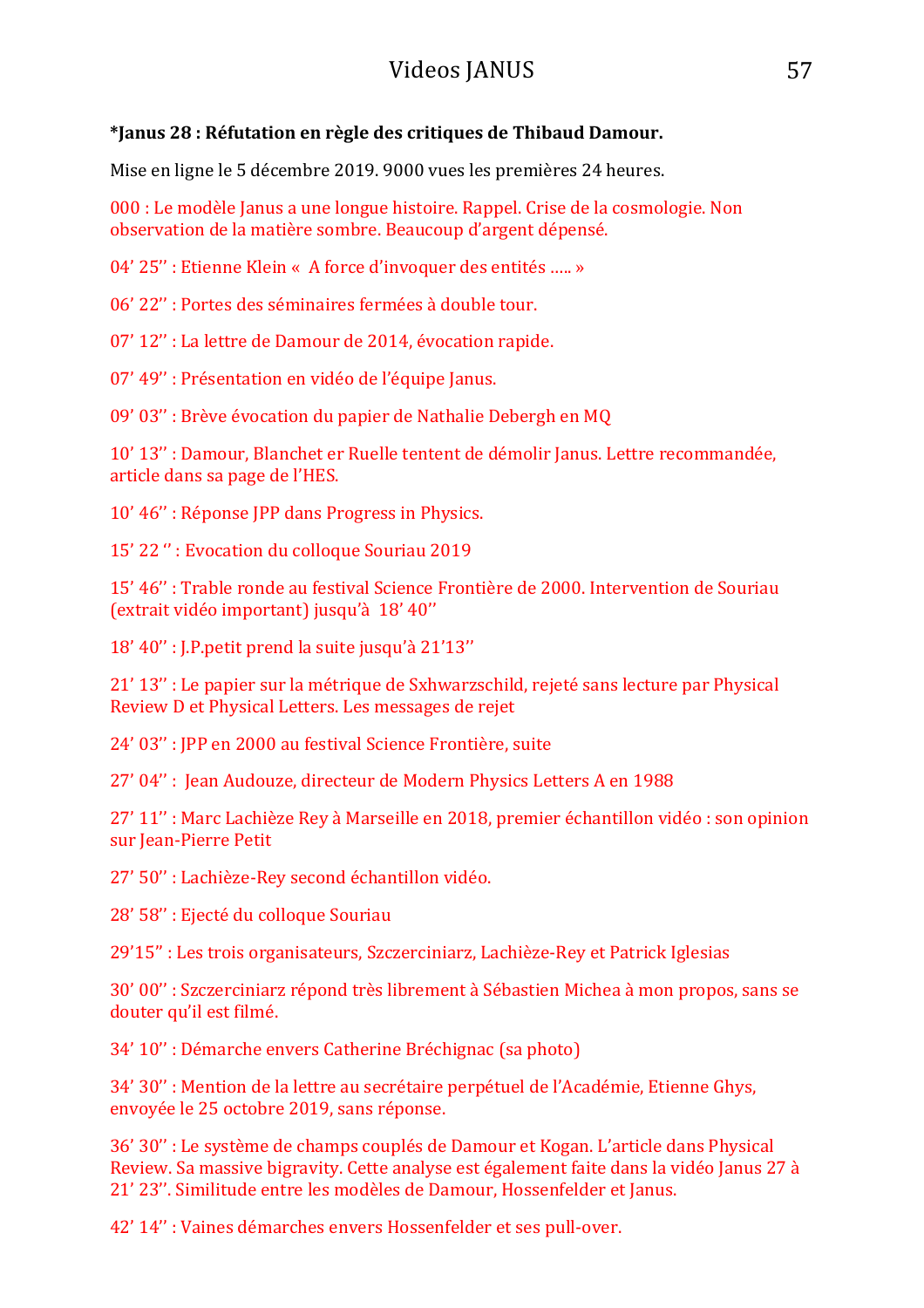45' 40" : On récapitule en passant en revue les trois modèles.

48'17" : les aménagements de l'équation de champ d'Einstein

49' 00' : La structure des équations de Damour.

51' 22" : Analyse de sa lettre manuscrite de 2014

54' 00 » : le défaut des équations Janus de 2015. Impossibilité de décrire la géométrie à l'intérieur des masses.

54' 40" : Les identités de Bianchi.

58' 09" : La modification des tenseurs des seconds membres.

1 h 02" : Annonce du travail de Benoit Guay en MQ, à paraître.

1h 02' 31' : Problème : vive assez vieux pour voir les résultats.

1h 02' 40" : Etienne Klein « Comme tous les physiciens je reçois tous les jours .... Si on pense qu'un cerveau seul ...»

1h 03' 45': Images d'éborgnés pendant les manifestations.

1h 04' 06" : La pétition appuyant ma demande de présentation des travaux à l'IHES.